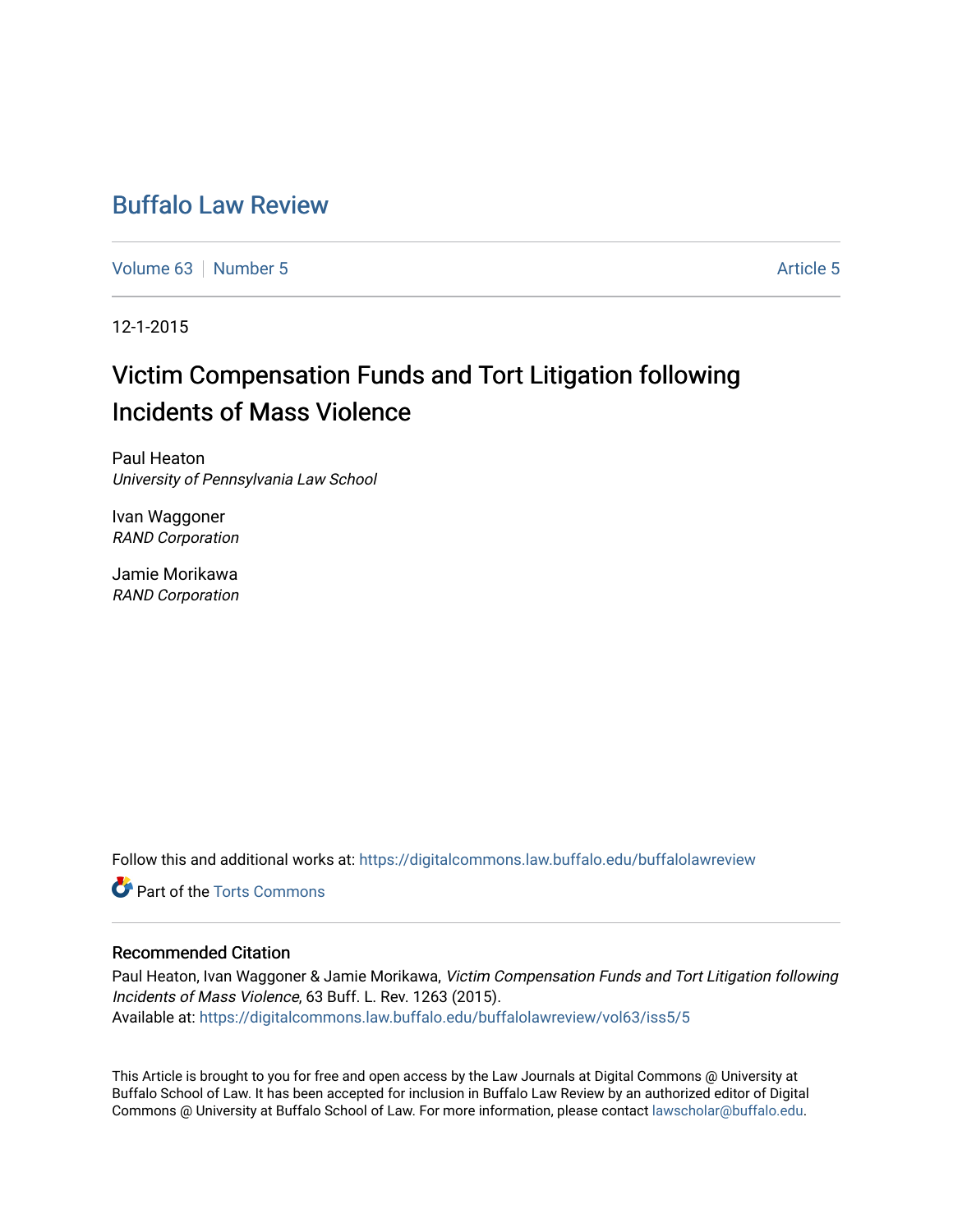# **Victim Compensation Funds and Tort Litigation Following Incidents of Mass Violence**

# PAUL HEATON<sup>†</sup> IVAN WAGGONER JAMIE MORIKAWA

#### INTRODUCTION

How do victim compensation funds (VCFs) impact a victim's likelihood to sue using the tort system? This issue is of more than theoretical interest, as VCFs have become a seemingly ubiquitous feature of the policy landscape following high-profile tragedies. For example, following the September 11, 2001, terrorist attacks, Congress created a special compensation fund for victims who waived their right to sue.<sup>1</sup> After being swarmed with thousands of donations in the wake of the Virginia Tech massacre, Virginia Tech established the Hokie Spirit Memorial Fund to provide

 $\overline{a}$ 

1*. See* Air Transportation Safety and System Stabilization Act, Pub. L. No. 107-42, § 405(c)(3)(B)(i), 115 Stat. 230, 239-40 (2001).

<sup>†</sup> Paul Heaton (pheaton@rand.org) is a senior fellow at the University of Pennsylvania Law School, 3501 Sansom St., Philadelphia, PA 19104, and an adjunct economist at the RAND Corporation, Jamie Morikawa (morikawa@rand.org) is a researcher and Ivan Waggoner (waggoner@rand.org) an adjunct researcher at the RAND Corporation, 1776 Main St. Santa Monica CA, 90407. The research was supported though RAND's Institute for Civil Justice (ICJ) core funding program, which pools contributions from a diverse set of sources with differing perspectives on the civil justice system, including corporations, foundations, individuals, plaintiff and defense-oriented law firms, and trade and professional associations. We gratefully acknowledge a number of individuals who helped to improve this research, including Ken Feinberg, whose thoughtful conversations on VCFs provided an impetus for the research, and James Anderson, Lloyd Dixon, Steve Garber, Gillian Hadfield, Angela Hung, Malini Moorthy, and Nick Pace who offered helpful comments on drafts. Kent Burbank was instrumental in providing information about the Tucson Together Fund, and Diana Malouf did an outstanding job administering our survey. Responsibility for this Article rests solely with the authors and its content does not necessarily reflect the views of the ICJ or its supporters.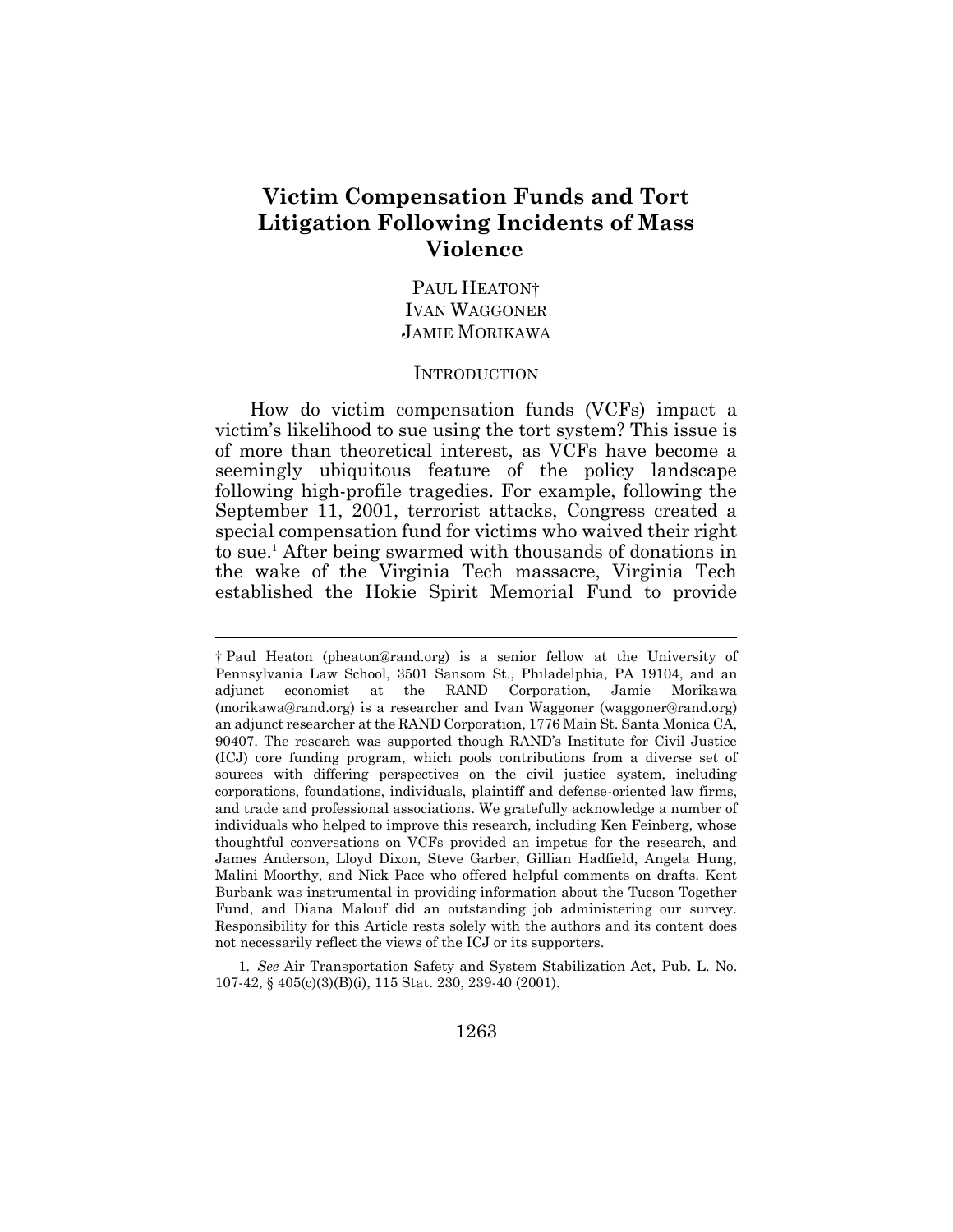monetary compensation to victims.<sup>2</sup> Victims of the Aurora, Colorado movie theater shooting received payments from a VCF, <sup>3</sup> as did victims in the Sandy Hook Elementary School shooting<sup>4</sup> and the Boston Marathon bombing.<sup>5</sup> BP paid out more than \$6.2 billion to over 220,000 claims through its Gulf Coast Claims Facility, a private compensation fund it established in the wake of the Deepwater Horizon Oil Spill.<sup>6</sup> Even prior to 9/11, funds were established for victims of the Columbine High School shooting and the Oklahoma City bombing.

VCFs exist in parallel to—or in some cases, as with the 9/11 Fund, as a substitute for—the tort system, which remains the apex source of compensation for victims of personal injury. While a small body of empirical scholarly research on VCFs has emerged in recent years, much of the foundational work regarding how such funds affect behavior of victims, their legal representatives, and current and potential tortfeasors remains undone.

One particular gap in scholarly understanding of VCFs concerns how such funds affect victims' attitudes towards, and their willingness to engage in, tort litigation. Because existing empirical research on VCFs has been primarily retrospective—focusing on the amount of compensation provided by funds and whether participants were satisfied with their experience—we know little about how the particular characteristics of a VCF contribute to its ultimate success or failure. For example, does the mere existence of a fund alter people's calculations about whether to pursue litigation, how much to seek in compensation, and from

5. *About the One Fund*, ONE FUND BOS., https://secure.onefundboston.org/ pages/about (last visited Oct. 19, 2015).

6. BDO CONSULTING, INDEPENDENT EVALUATION OF THE GULF COAST CLAIMS FACILITY: EXECUTIVE SUMMARY 1 (Apr. 19, 2012), http://www.justice.gov/iso/opa/ resources/697201241917226179477.pdf.

<sup>2.</sup> *We Remember*, VA. TECH., http://www.vt.edu/fund (last visited Oct. 19, 2015).

<sup>3.</sup> Kayla Arneson, *Feinberg Finalizes Payments from Aurora Victim Relief Fund*, COMMUNITY FIRST (Nov. 16, 2012), http://communityfirstfoundation.org/ news/news-releases/feinberg-finalizes-payments-from-aurora-victim-relief-fund.

<sup>4.</sup> *Who We Are*, NEWTOWN-SANDY HOOK COMMUNITY FOUND., INC., http://www.nshcf.org (last visited Oct. 19, 2015).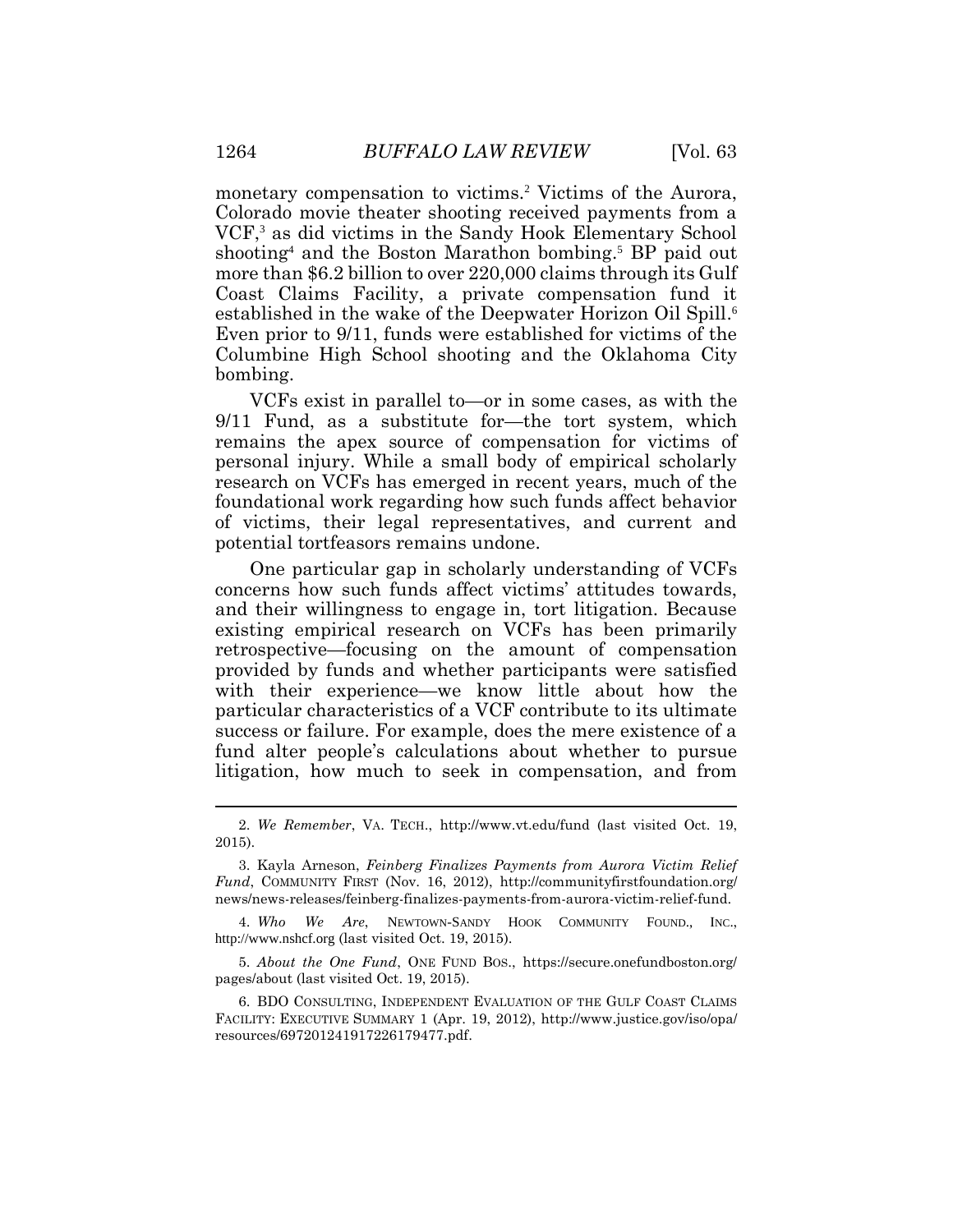whom, or is a fund only as good as the amount of compensation it provides? Are there particular contexts where funds are more likely to shift attitudes towards tort litigation? Answers to these questions might help policymakers decide whether to establish a VCF following a particular event as well as guide fund structure and design. Nonetheless, empirical data illuminating these questions remains elusive.

In this Article, we provide novel evidence on the relationship between VCFs and tort litigation, drawing from a nationally representative survey of 1558 adult respondents. Our survey presents a hypothetical scenario where a mass shooting at a concert injures a friend or family member of the respondent. We experimentally vary whether a VCF exists following the shooting, the amount of loss, and the amount of compensation provided, allowing us to examine how these attributes of a situation affect decisions regarding whether to pursue litigation, and whom to sue. We also collected a substantial amount of qualitative information from our survey respondents, which permits us to better gauge the reasons why some respondents choose not to sue, and more clearly understand how VCFs shape attitudes towards tort recovery.

A key virtue of our survey approach is that it allows us to draw inferences about how changing characteristics of a VCF would alter behavior holding other factors constant. Obtaining such conclusions would be close to impossible with real-world data, since it would essentially require several factually identical mass shootings with different types of VCFs. To buttress our experimental findings, and to assess whether our experimental findings are likely to translate to the real world, we also carefully examined published accounts of victim behavior following a number of recent mass tragedies involving actual VCFs.

Our experimental survey reveals that VCFs can play an important role in shaping decisions to pursue litigation in the wake of a tragedy. In particular, we demonstrate that in our mass injury scenario: (1) litigation is less likely when a VCF provides compensation to victims, even when such compensation does not require waiving one's right to sue; (2) the amount of compensation provided by the VCF matters;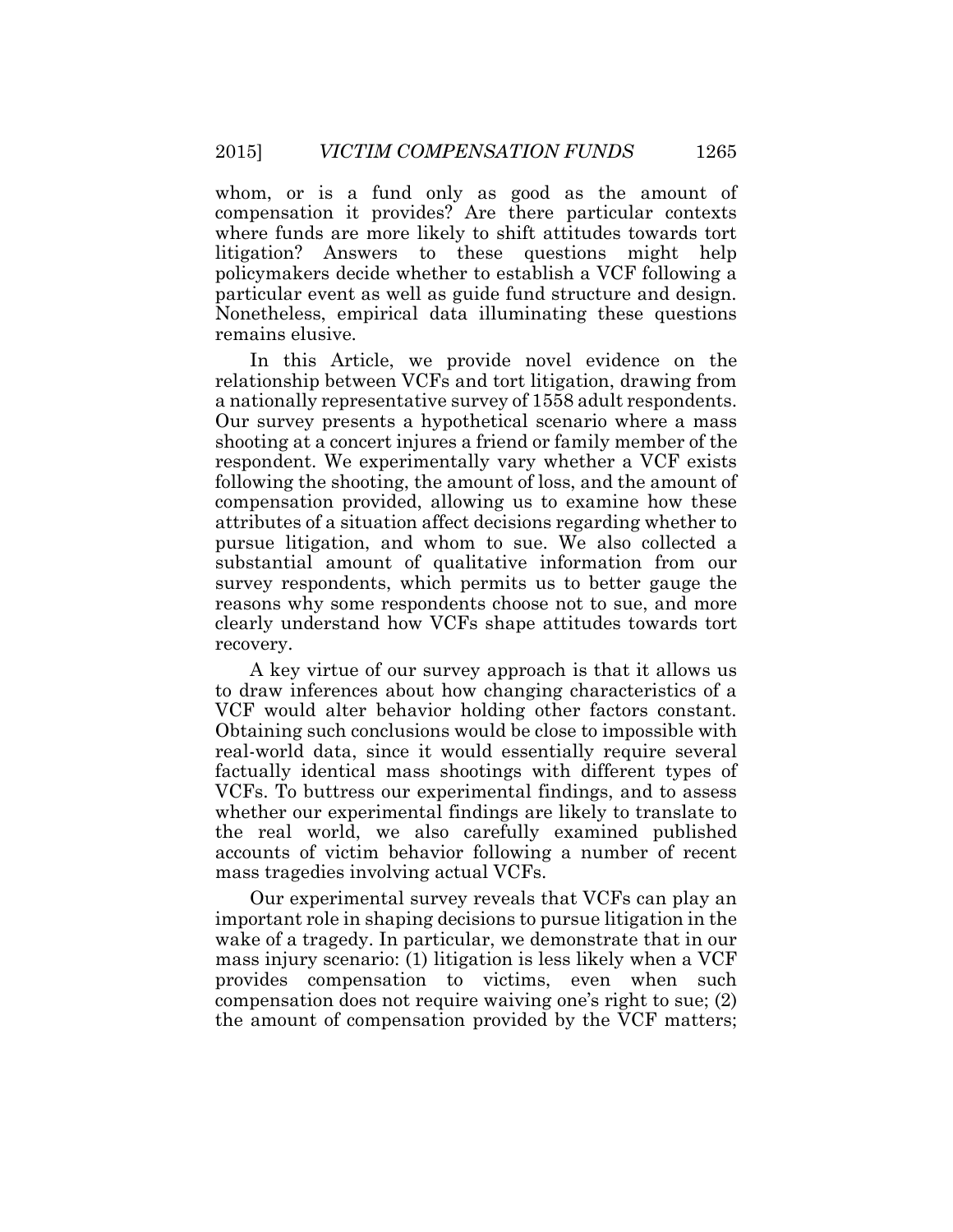(3) adequacy of compensation is measured relative to economic loss, rather than in absolute terms; (4) a substantial fraction of the population would pursue a suit even when fully compensated for economic loss; and (5) VCFs affect decisions regarding whether to sue, but not whom to sue. We also show that a modest but non-negligible subset of the population express an unwillingness to pursue a suit even following a significant uncompensated loss, and that several demographic characteristics predict willingness to pursue a suit.

Our qualitative analysis reveals factors beyond compensation that can affect victims' willingness to pursue litigation. Many who receive partial compensation from the VCF cite the costs and hassles of litigation as a deterrent to further pursuing a suit. Others who receive compensation, but still want to sue, express concern about latent injuries or potential future unforeseen costs, or focus on ensuring that responsible parties are held accountable and adequately punished. These findings are consistent with prior theoretical work on tort that focuses on the variety of functions played by the tort system beyond simple provision of compensation. Ultimately, our findings suggest that VCFs are an imperfect substitute for litigation given that people see tort law as more than just a means to compensation. There are, however, certain circumstances where VCFs may be effective at reducing some litigation

Part I provides an overview of the existing research on VCFs, and briefly outlines some of the theoretical work on the tort system relevant for our Study. Part II discusses our survey platform, the American Life Panel, and considers the strengths and limitations of survey data in this context. Part III presents our results. We first provide a quantitative analysis of our survey responses, including an analysis of how VCF characteristics and respondent demographics influence decisions regarding whether and whom to sue. We next turn to the qualitative data to help us better explain respondents' decisions. Finally, we compare what we learned from the survey with actual observed behavior of victims receiving payments from VCFs. Finally, the Article concludes by discussing the policy implications of our findings.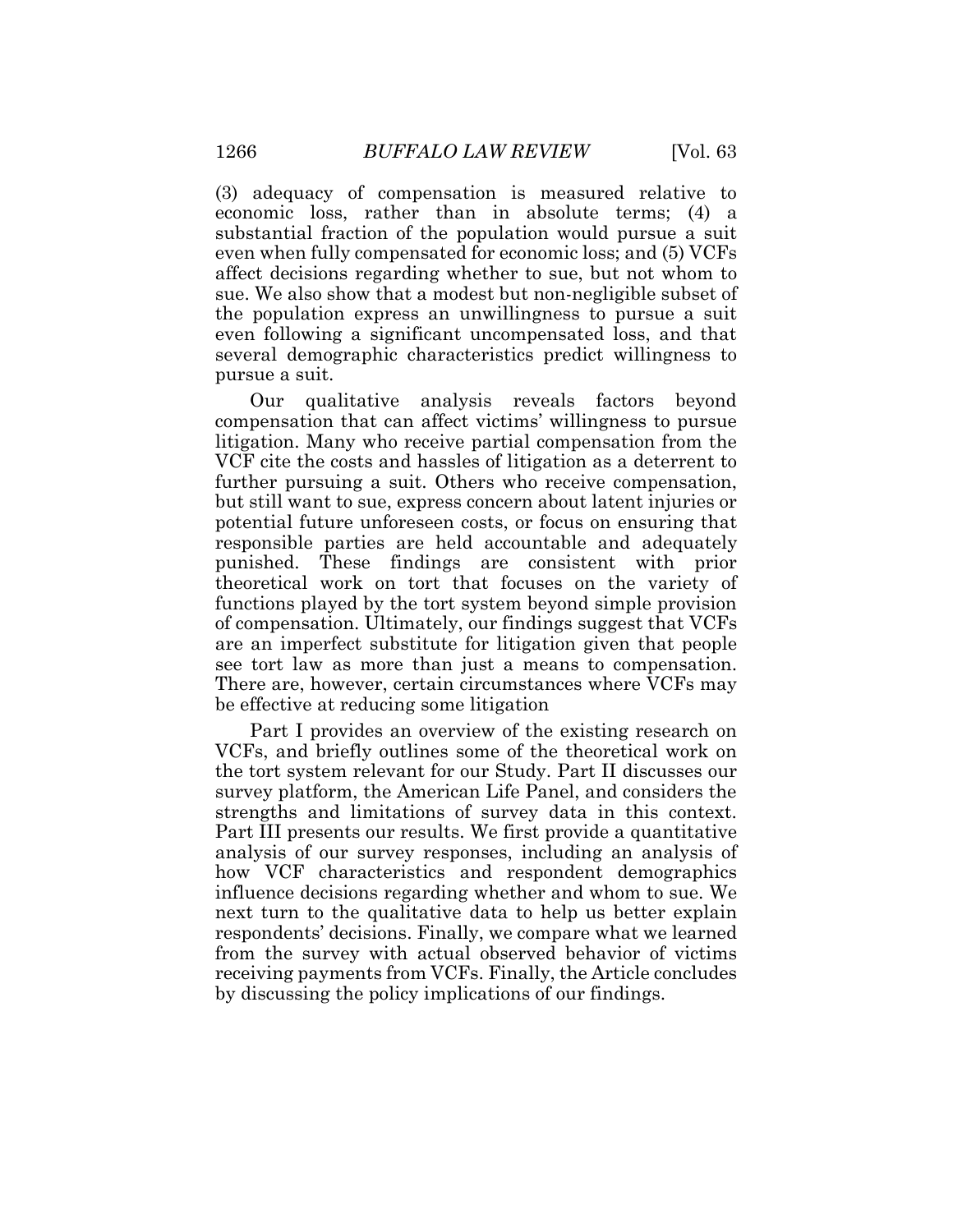# I. EXISTING RESEARCH ON VCFS AS AN ALTERNATIVE TO TORT LITIGATION

Although there has been considerable theoretical and empirical work examining administrative alternatives to tort such as workers' compensation, 7 vaccine compensation funds,<sup>8</sup> and no-fault auto insurance,<sup>9</sup> there has been less scholarly work examining the attributes and impacts of compensation funds established in the wake of one-time mass injury events such as terrorist events or shootings. Much of the recent scholarly work on VCFs has centered on the first 9/11 VCF, with a handful of studies providing some data on the interplay between the 9/11 Fund and the tort system.<sup>10</sup> In  $\overline{\phantom{a}}$ 

8. *See, e.g.*, Gemma Flamberg, *An Experiment in Tort Reform: The National Childhood Vaccine Injury Compensation Act of 1986*, 110 PUB. HEALTH REP. 635, 635 (1995).

9. *See, e.g.*, JAMES ANDERSON ET AL., RAND CORP., THE U.S. EXPERIENCE WITH NO-FAULT AUTOMOBILE INSURANCE: A RETROSPECTIVE (2010); DAVID LOUGHRAN, RAND CORP., THE EFFECTS OF NO-FAULT INSURANCE ON DRIVER BEHAVIOR AND AUTO ACCIDENTS IN THE UNITED STATES (2001); Gary T. Schwartz, *Auto No-Fault and First Party Insurance: Advantages and Problems*, 73 S. CAL. L. REV. 611 (2000).

10. In addition to the empirical studies discussed here, there have been a number of theoretical studies of the 9/11 Fund and other VCFs. *See, e.g.*, Robert M. Ackerman, *The September 11th Victim Compensation Fund: An Effective Administrative Response to National Tragedy*, 10 HARV. NEGOT. L. REV. 135 (2005); Elizabeth Berkowitz, *The Problematic Role of the Special Master: Undermining the Legitimacy of the September 11th Victim Compensation Fund*, 24 YALE L. & POL'Y REV. 1 (2006); Martha Chamallas, *The September 11th Victim Compensation Fund: Rethinking the Damages Element in Injury Law*, 71 TENN. L. REV. 51 (2003); John G. Culhane, *Tort, Compensation, and Two Kinds of Justice*, 55 RUTGERS L. REV. 1027 (2003); Erin G. Holt, *The September 11 Victim Compensation Fund: Legislative Justice Sui Generis*, 59 N.Y.U. ANN. SURV. AM. L. 513 (2003); Stephan Landsman, *A Chance to Be Heard: Thoughts About Schedules, Caps, and Collateral Source Deductions in the September 11th Victim Compensation Fund*, 53 DEPAUL LAW REV. 393 (2003); Linda S. Mullenix,

<sup>7.</sup> *See, e.g.*, Richard J. Butler, *Lost Injury Days: Moral Hazard Differences Between Tort and Workers' Compensation*, 63 J. RISK & INS. 405 (1996); D. Han Chang, *Workers' Compensation for Occupational Disease: Prorating Liability Versus Last Employer Liability*, 60 J. RISK & INS. 647 (1993); Jean C. Love, *Actions for Nonphysical Harm: The Relationship Between the Tort System and No-Fault Compensation (With an Emphasis on Workers' Compensation)*, 73 CALIF. L. REV. 857 (1985); W. Kip Viscusi & Michael J. Moore, *Workers' Compensation: Wage Effects, Benefit Inadequacies, and the Value of Health Losses*, 69 REV. ECON. & STAT. 249 (1987).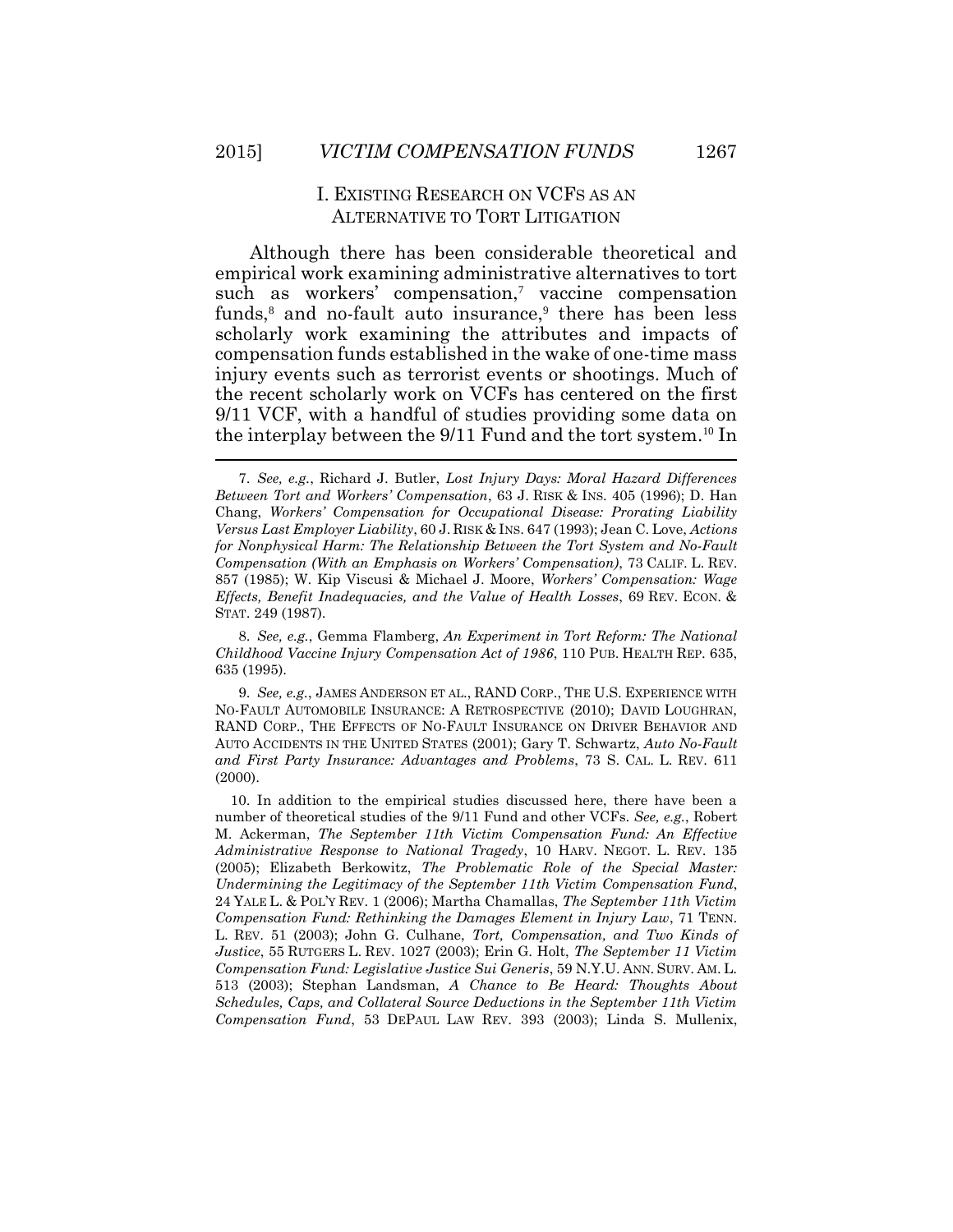assessing how victims view compensation, Deborah R. Hensler compared and contrasted comments made by 9/11 victims and members of the public in response to proposed and finalized rules of the 9/11 VCF. <sup>11</sup> She found that both members of the public and 9/11 victims preferred a tort-like compensation system based on economic loss, and not based on victims' needs or notions of equality. <sup>12</sup> However, the comments suggested victims compared their compensation to others, and that those who received the most felt the result was just, while those who received less felt morally slighted.<sup>13</sup>

Brian H. Borstein and Susan Posers' first study on the 9/11 VCF supports Hensler's results. Using a survey of 9/11 victims, Borstein and Poser used the novelty of the 9/11 VCF to test theories of distributive justice. <sup>14</sup> They found that the more compensation victims received, the more they felt compensation was fair, and that it was fair compared to what others received. <sup>15</sup> Overall, however, dissatisfaction among 9/11 VCF claimants was substantial. 16

Two other studies share some similarities to our own, as they pertain to how 9/11 victims evaluated the tradeoff

11. Deborah R. Hensler, *Money Talks: Searching for Justice through Compensation for Personal Injury and Death*, 53 DEPAUL L. REV. 417, 432-51 (2003).

12*. See id.* at 453-55.

13*. See id*.

14. Brian H. Borstein & Susan Poser, *Perceptions of Procedural and Distributive Justice in the September 11th Victim Compensation Fund*, 17 CORNELL J.L. & PUB. POL'Y 75, 76-77 (2007).

15*. Id*. at 93.

16*. Id*. at 90-91.

*Prometheus Unbound: The Gulf Coast Claims Facility as a Means for Resolving Mass Tort Claims—A Fund Too Far*, 71 LA. L. REV. 819 (2011); Linda S. Mullenix, *The Future of Tort Reform: Possible Lessons from the World Trade Center Victim Compensation Fund*, 53 EMORY L.J. 1315 (2004); George L. Priest, *The Problematic Structure of the September 11th Victim Compensation Fund*, 53 DEPAUL L. REV. 527 (2003); Robert I. Rabin, *The September 11th Victim Compensation Fund: A Circumscribed Response or an Auspicious Model?*, 53 DEPAUL L. REV. 769 (2003); Mike Steenson & Joseph Michael Sayler, *The Legacy of the 9/11 Fund and the Minnesota I-35W Bridge-Collapse Fund: Creating a Template for Compensating Victims of Future Mass-Tort Catastrophes*, 35 WM. MITCHELL L. REV. 524 (2008).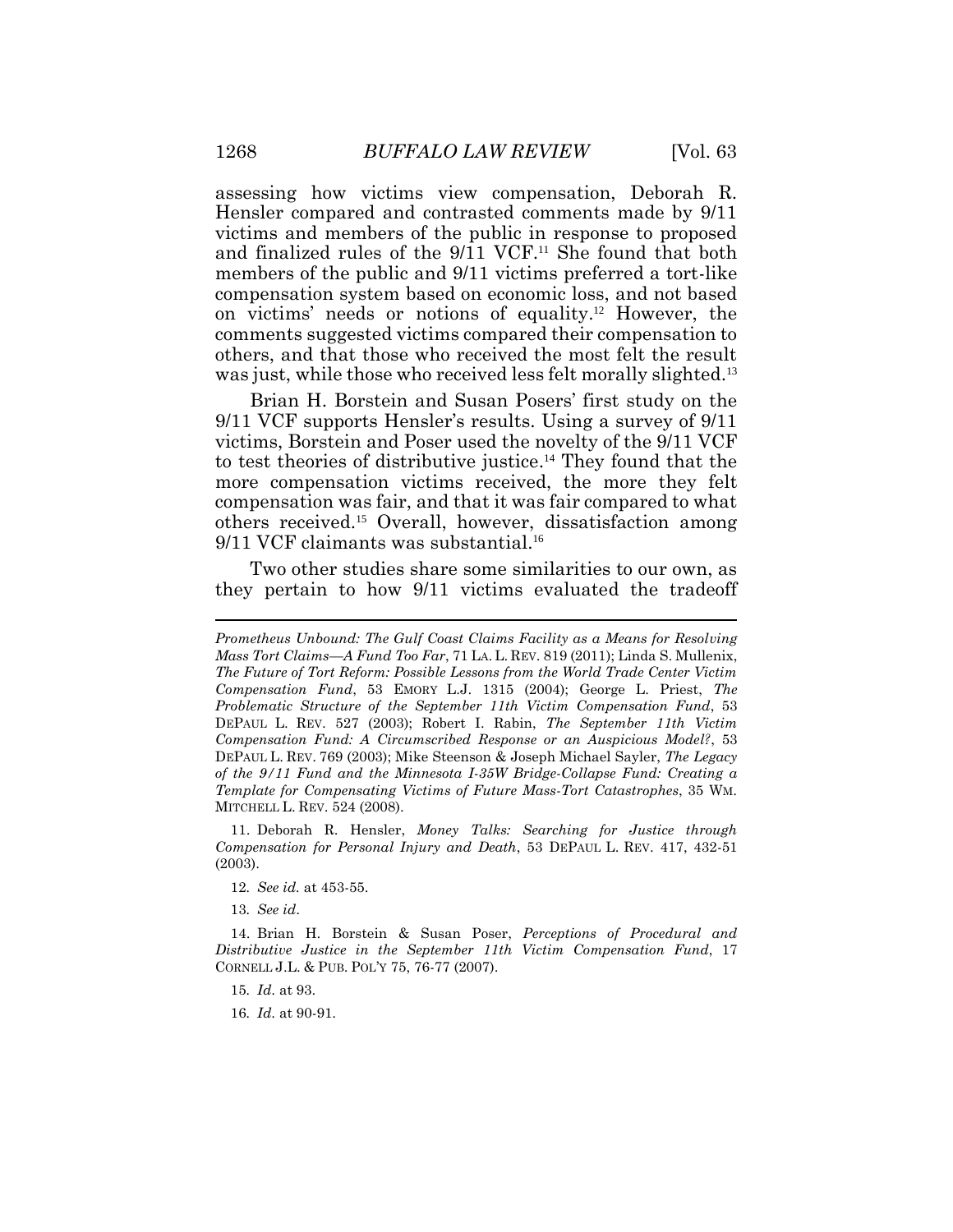between compensation through a VCF and litigation. After surveying and interviewing 9/11 victims, Gillian K. Hadfield found the choice confronting 9/11 victims was not as easy as weighing the probability of winning a judgment in court against guaranteed, comparatively rapidly paid money from the VCF. <sup>17</sup> Many felt more were responsible than just the terrorists, blaming the airline security firms, the Federal Aviation Administration, intelligence agencies, and the Immigration and Naturalization Service.<sup>18</sup> Among respondents who chose the fund, many did so reluctantly. Twenty-five percent of respondents were unsure if they had made the right choice and 10% regretted their decision. 19 More than half the respondents who chose the fund found the decision to be difficult, often feeling as though they missed an opportunity to seek accountability. <sup>20</sup> Ultimately, Hadfield suggests that such funds may not necessarily be an adequate substitute for litigation. 21

Bornstein and Poser offer several additional findings that more or less corroborate Hadfield's study. Using another survey of 9/11 victims, they found some lingering doubts amongst victims about whether taking compensation over litigation was the right course. <sup>22</sup> Twenty-nine percent of respondents who chose the fund were unsure if they had made the right choice and 7% felt they made the wrong decision. <sup>23</sup> Even among those who felt they made the right choice by going with the fund, more than half felt they

- 18*. Id*. at 656-58.
- 19*. Id*. at 663.
- 20*. See id*. at 663-64.
- 21*. See id*. at 673-76.

22. Brian H. Bornstein & Susan Poser, Victims, Lawyers, and Money: Legal Representation in the September 11th Victim Compensation Fund 15 (Mar. 2010) (unpublished paper), http://works.bepress.com/brian\_bornstein/1.

23*. Id*. at 20.

<sup>17</sup>*. See* Gillian K. Hadfield, *Framing the Choice Between Cash and the Courthouse: Experiences with the 9/11 Victim Compensation Fund*, 42 LAW & SOC'Y REV., 645, 645 (2008).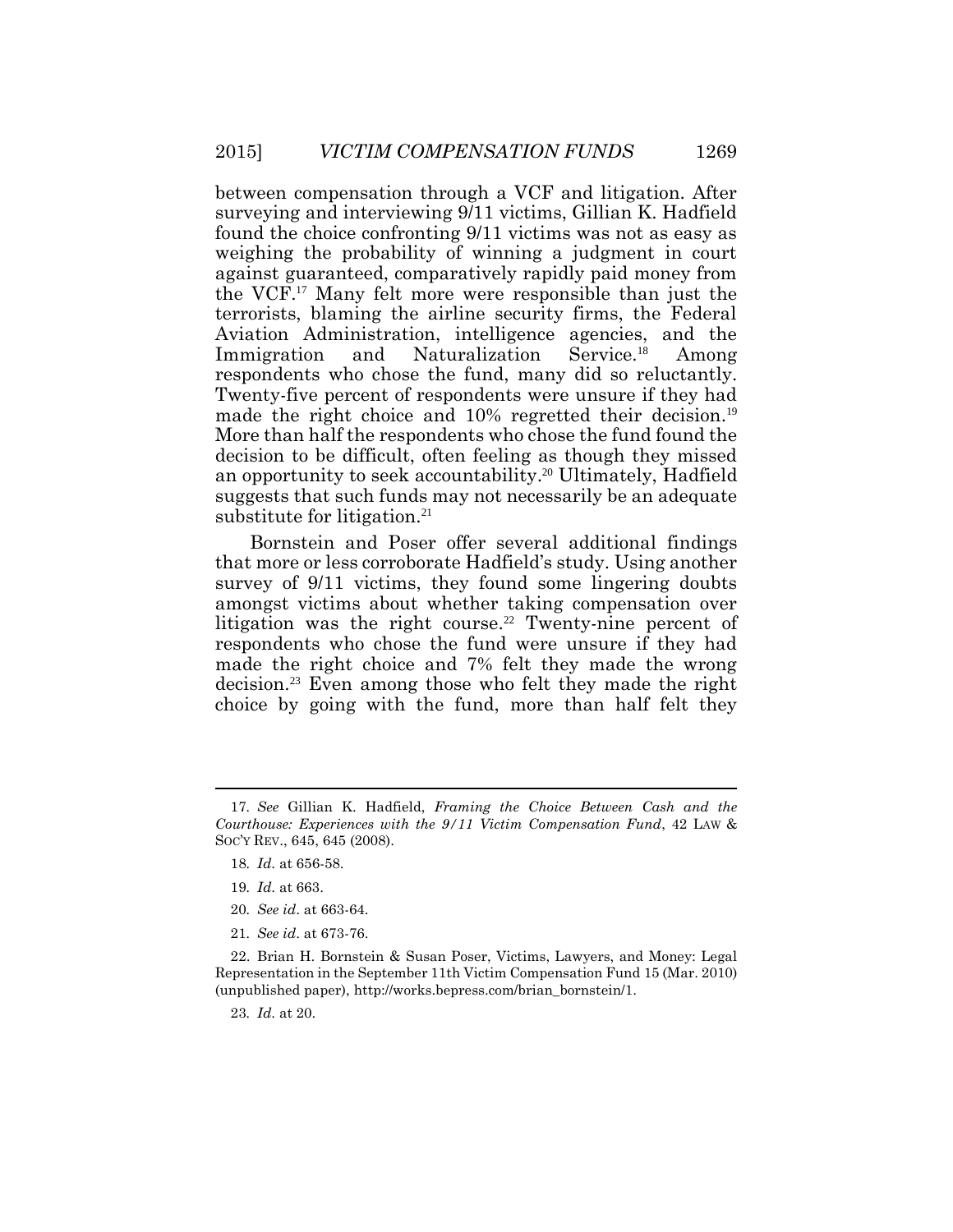received less compensation than they would have if they had successfully sued.<sup>24</sup>

Although this research on the 9/11 Fund provides some indications as to how VCFs might affect attitudes towards litigation—for example, highlighting the significant role that the amount of compensation and the desire for accountability played in victims' decision-making process—it is unclear whether the findings from the 9/11 Fund are likely to generalize to other types of funds. The legislation creating the 9/11 Fund gave victims a choice: litigation or VCF compensation. <sup>25</sup> Those who chose the VCF were eligible for up to \$8.5 million in compensation, <sup>26</sup> but they waived their right to sue. <sup>27</sup> Those who chose litigation could only bring their claim to the federal court of the Southern District of New York, and damages were capped by the amount of insurance carried at the time of the attacks by the defendant airline.<sup>28</sup> The 9/11 VCF thus differs from many of the other VCFs that have arisen in the wake of mass injuries in that (1) victims were required to waive the right to sue, (2) those who did sue faced a tort process constrained by sui generis federal statute, and (3) there was a substantial pool of compensation money available relative to the number of victims. In all, less than a hundred victims litigated the matter<sup>29</sup> and the VCF paid over \$7 billion to  $5562$  people, which included families of the deceased and those who suffered physical injury.<sup>30</sup>

The present Study contrasts with this prior work in that we employ an experimental survey-based research design that allows us to measure how variations in the

- 27*.* § 405(c)(3)(B)(i), 115 Stat. at 240.
- 28*. Id*. §408(a), (b)(3).
- 29. Hadfield, *supra* note 17, at 646.

TO COMPENSATE THE VICTIMS OF 9/11, at xi (2005).

<sup>24</sup>*. Id*.

<sup>25</sup>*.* Air Transportation Safety and System Stabilization Act, Pub. L. No. 107-42, § 405(c)(3)(B)(i), 115 Stat. 230, 240 (2001).

<sup>26.</sup> KENNETH R.FEINBERG ET AL., FINAL REPORT OF THE SPECIAL MASTER FOR THE SEPTEMBER 11TH VICTIM COMPENSATION FUND OF 2001, at 109 (2004), http://www.justice.gov/final\_report.pdf.

<sup>30.</sup> KENNETH R. FEINBERG, WHAT IS LIFE WORTH?: THE UNPRECEDENTED EFFORT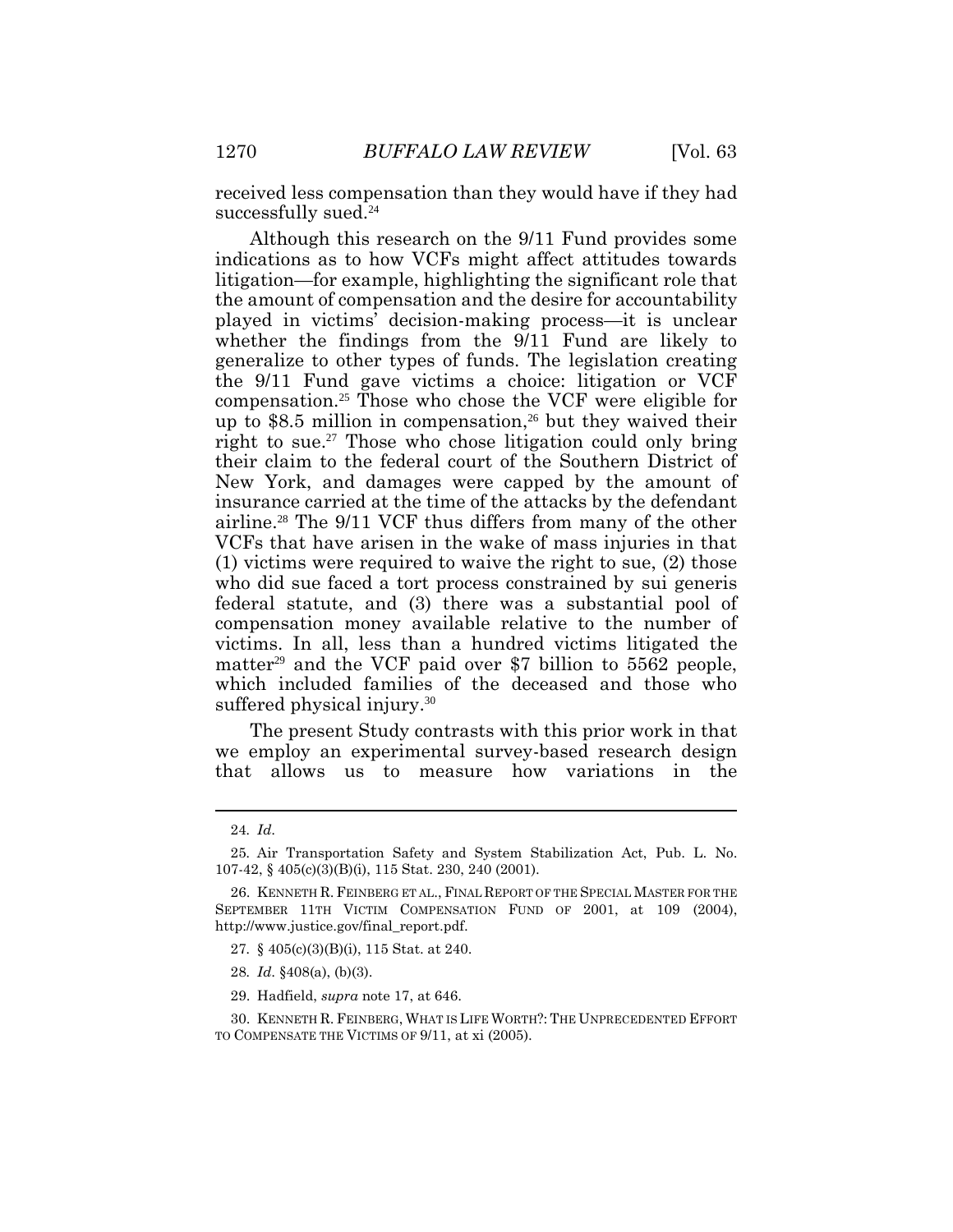characteristics of a VCF influence expected behavior, something that is not possible in the study of real-world funds since fund characteristics are fixed. For real-world funds, one cannot readily construct a counterfactual for how individuals would have behaved had a fund not existed or had different characteristics. In addition, our hypothetical uses a VCF that exists alongside traditional tort litigation. Unlike the 9/11 Fund, most of the VCFs that have been established following mass shootings or tragedies supplemented, rather than substituted for, tort litigation.

These prior studies on VCFs are embedded within a larger theoretical literature examining the tort system that is also relevant for the present Study. Although legal scholars have advanced numerous competing approaches to understanding the aims of tort law, two approaches currently stand at the forefront of debate. <sup>31</sup> The first portrays the purpose of tort law as primarily a means to deter economically wasteful activity. <sup>32</sup> Damages are imposed to incentivize potential wrongdoers to, in the future, "weigh the costs of injury against the benefits of productive activity." 33 The second "corrective justice" perspective posits that tort law's aim is to "enforce[ ] duties of repair that arise in response to wrongdoing." <sup>34</sup> Thus, where one party harms the interests of another, the injurer must compensate the injured in order to restore her to her pre-injury position. 35

<sup>31.</sup> Gregory C. Keating, *Distributive and Corrective Justice in the Tort Law of Accidents*, 74 S. CAL. L. REV. 193, 193 (2000); Gary T. Schwartz, *Mixed Theories of Tort Law: Affirming Both Deterrence and Corrective Justice*, 75 TEX. L. REV. 1801, 1801 (1997).

<sup>32.</sup> Richard A. Posner, *Instrumental and Noninstrumental Theories of Tort Law*, 88 IND. L.J. 469, 469 (2013); Schwartz, *supra* note 31, at 1828.

<sup>33.</sup> Hensler, *supra* note 11, at 421.

<sup>34.</sup> Scott Hershovitz, *Corrective Justice for Civil Recourse Theorists*, 39 FLA. ST. U. L. REV. 107, 108 (2011); *see also* Culhane, *supra* note 10, at 1069.

<sup>35.</sup> Culhane, *supra* note 10, at 1033. For additional examples of the framing of tort law goals, consider George L. Priest, *Modern Tort Law and Its Reform*, 22 VAL. L. REV. 1, 8 (1987) ("The goals of modern law are reduction of the accident rate and the provision of compensation to the injured. . . . [T]hese goals should command widespread acceptance."); Steven D. Smith, *The Critics and the "Crisis": A Reassessment of Current Conceptions of Tort Law*, 72 CORNELL L. REV. 765, 765 (1987) ("Tort law's primary function, this essay proposes, is not to compensate,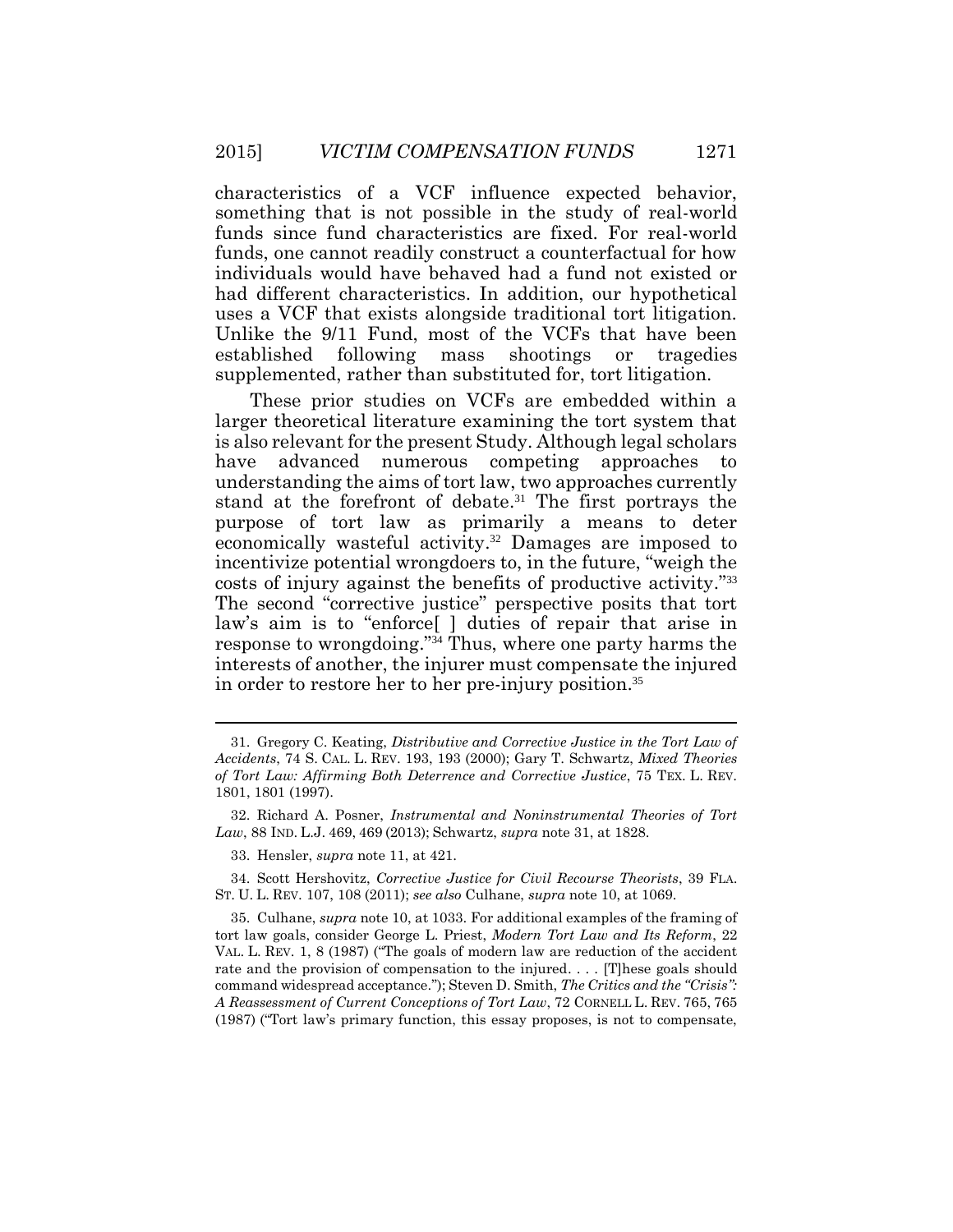While these theoretical perspectives shed some light on the potential role of VCFs within the larger tort system, more directly relevant for this Study is the following question: What is the purpose of tort law from the viewpoint of actual and potential consumers of the system? While the literature on plaintiffs' perception of tort goals is modest compared to the volumes of legal scholarship on theories of tort, some research and discussion on this topic exists.

In studies where plaintiffs are interviewed or surveyed about their litigation objectives, they share narratives that reflect their desire to pursue litigation on the basis of strongly-held principles that are separate from, or exclusive of, any desire for a financial recovery. <sup>36</sup> For example, in a study that evaluated plaintiffs' motivation behind litigation in medical malpractice cases, Tamara Relis indicated that "It's not about the money!' was a common theme throughout virtually all plaintiffs' discourse. The issue of 'principle' was prominent for plaintiffs as revealed in the various objectives they passionately spoke about." <sup>37</sup> Apart from compensation, plaintiffs may express a desire for acknowledgement of their loss; <sup>38</sup> wrongdoers to be held accountable for harm they have

deter, or punish, but rather to resolve disputes arising from perceived breaches of important social norms, thereby reducing conflict and reaffirming those norms.").

<sup>36.</sup> Tamara Relis, *"It's Not About The Money!": A Theory on Misconceptions of Plaintiff's Litigation Aims*, 68 U. Pitt. L. Rev. 342, 361 (2006).

<sup>37</sup>*. Id.* Even where money is an explicit objective of a plaintiff, money might be viewed as a secondary rather than primary goal. *See id.* at 363. Compensation can also symbolize "a means towards . . . nonmonetary ends," Hensler, *supra* note 11, at 429, such ends being, for example, a signal that the plaintiff was "heard and acknowledged or as a deterrent to future conduct." Relis, *supra* note 36, at 378.

<sup>38.</sup> Relis, *supra* note 36, at 364 (describing a study where medical malpractice plaintiffs' objectives included obtaining physician acknowledgement of harm); *see also* Liesbeth Hulst & Arno J. Akkermans, *Can Money Symbolize Acknowledgement? How Victims' Relatives Perceive Monetary Awards for Their Emotional Harm*, 4 PSYCHOL. INJ. & L. 245, 252, 258 (2011).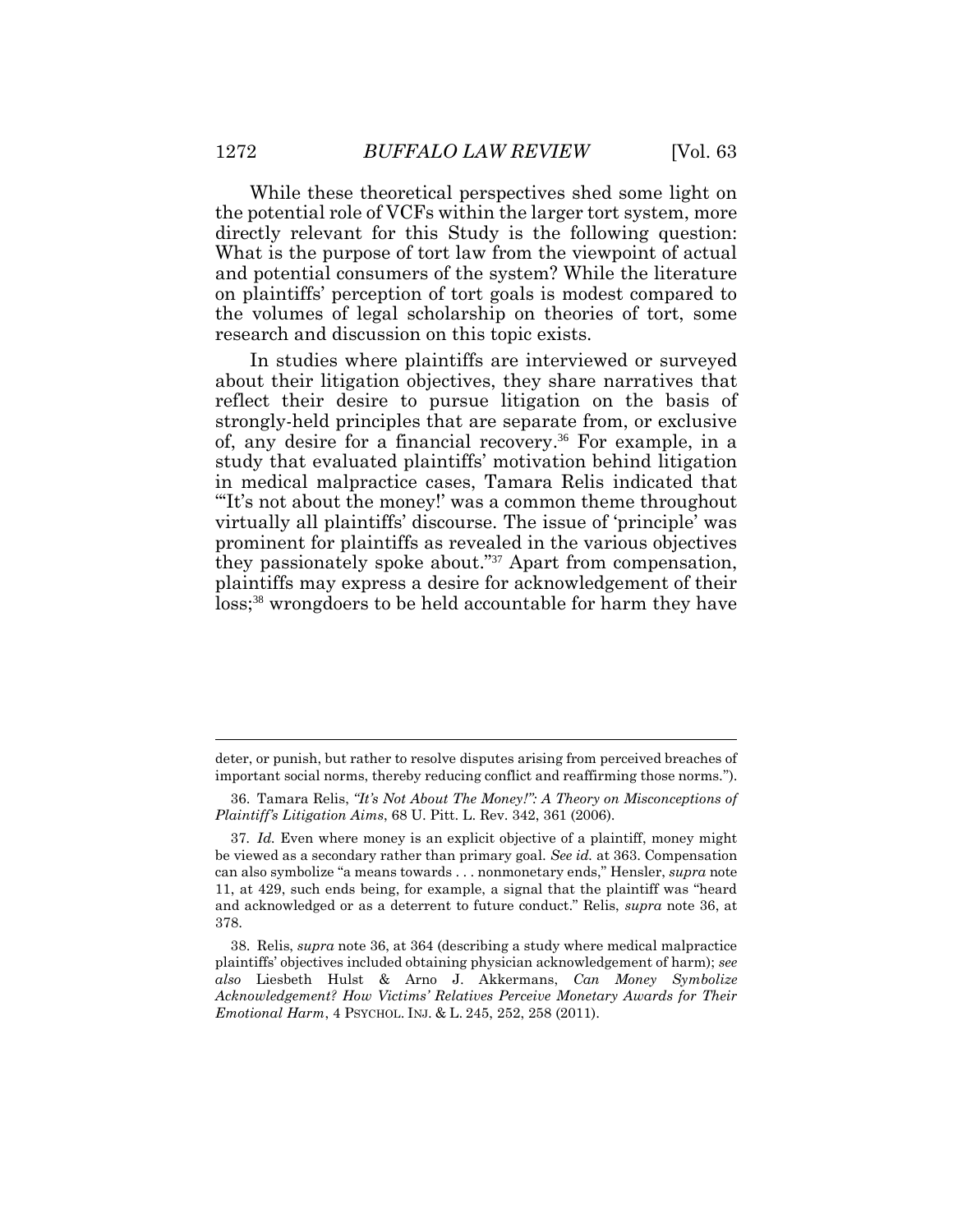caused;<sup>39</sup> an apology or admission of guilt from wrongdoers;<sup>40</sup> information and answers; <sup>41</sup> policy changes that would prevent re-occurrences of the harm; <sup>42</sup> and retribution or

39. Tom Tyler discusses a powerful example of plaintiffs' desire for accountability:

In 1990, Tom Durkin conducted a study that included in-depth interviews with asbestos victims who already were involved in the civil justice system[ ]. . . . Durkin found that . . . victims repeatedly expressed a preference for adjudication. This preference was distinct from a desire for compensation, however. It stemmed from a desire to face the asbestos companies in court where the litigants could present evidence about their harm and the court could make official findings of wrongdoing.

Tom R. Tyler, *A Psychological Perspective on the Settlement of Mass Tort Claims*, 53 L. & CONTEMP. PROBS., 199, 202-03 (1990) (citing Tom Durkin, The Settlement of Asbestos Claims in the United States and United Kingdom (1990) (working paper) (Am. Bar Found.); *see also* Hadfield, *supra* note 17, at 661 (quoting one 9/11 plaintiff who framed the decision to pursue litigation as a "duty to pursue those responsible for [her] loss in court."); Hensler, *supra* note 11, at 427-28; Sally Engle Merry & Susan S. Silbey, *What Do Plaintiffs Want? Reexamining the Concept of Dispute*, 9 JUST. SYS. J. 151, 153 (1984) (arguing that by the time parties turn from interpersonal discussion and negotiation to third party or court intervention, "the grievant wants vindication . . . , an advocate to help in the battle, or a third party who will uncover the 'truth' and declare the other party wrong."); Relis, *supra* note 36, at 364.

40. Relis, *supra* note 36, at 363-64, 379. For example, one plaintiff whose mother was injured in a fall at a hospital described the decision to sue: "The whole reason for all of this is, as we said to our lawyer was '[m]y mother needed an apology.' 'That' is what this is about: the mistakes and no apology, nothing." *Id.*  at 378; *see also* Hulst & Akkermans, *supra* note 38, at 252, 258.

41. In Relis' 2006–2007 study, "'obtaining answers or explanations' about what happened was the second most repeated litigation objective of plaintiffs" in her dataset of claimants who filed medical malpractice suits. Relis, *supra* note 36, at 365. Similarly, in deciding whether or not to accept payment from the September 11th Victim Compensation Fund or file a lawsuit, respondents in Hadfield's study who decided to sue identified as a consideration their desire for information obtainable through the litigation process. Hadfield, *supra* note 17, at 661-62*; see also* Hensler, *supra* note 11, at 417 (depicting victims' "need to understand why this happened" as a familiar refrain); Merry & Silby, *supra* note 39, at 153 (describing grievant's desire to "uncover the 'truth'"); Tamara Relis, *Civil Litigation from Litigants' Perspectives: What We Know and What We Don't Know About the Litigation Experience of Individual Litigants*, 25 STUD. L. POL. & SOC'Y 151, 155 (2002).

42. In fact, preventing the wrong from happening again ranked at the top (along with admission of fault) among the respondents in Relis' 2006–2007 study examining medical malpractice plaintiffs' litigation objectives. Relis, *supra* note 36, at 363 fig.4. Similarly, in Hadfield's study, respondents who faced the decision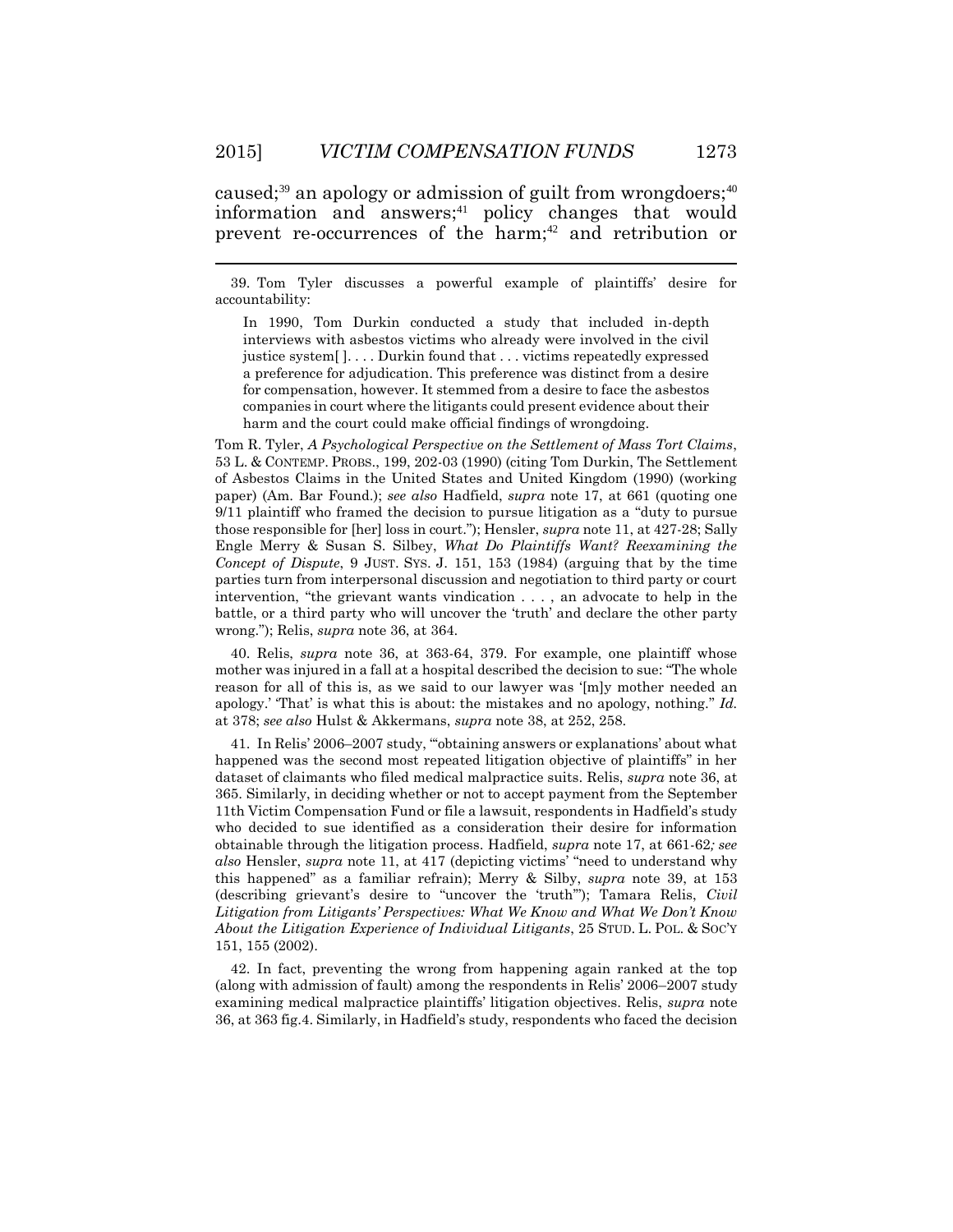punishment.43 These varied goals reflect the fact that "litigants are propelled into litigation as a result of not only material but also psychological and emotional needs to alleviate the effects of distressing experiences. Hence, their aims often include non-monetary elements." 44

A VCF's impact on a victim's willingness to sue might depend, at least in part, on the VCF's ability to meet the nonmonetary goals of plaintiffs. Therefore, our research, along with other studies on VCFs, should be understood within the context of the broader literature addressing the purpose of tort law and plaintiffs' perception of tort law's aims. Such scholarship is instructive as we analyze the responses received through our survey.

#### II. DATA

To better measure how VCF payments affect attitudes towards litigation, we fielded an original experimental survey of a nationally representative group of U.S. adults. The survey was conducted in August 2013 using the American Life Panel (ALP), an Internet-based survey platform developed by the RAND Corporation. ALP participants include about 6000 individuals over the age of eighteen who are compensated for regularly participating in web-based research surveys. <sup>45</sup> RAND recruits ALP participants in a variety of ways, most notably from among participants in other prominent national surveys involving

 $\overline{a}$ 

between payout from the September 11th Victim Compensation Fund or pursuit of litigation believed that suing could give them the chance to promote change through the courts. Hadfield, *supra* note 17, at 649, 662.

<sup>43.</sup> Relis, *supra* note 36, at 363 fig.4. "Only rarely do these accounts show us vengeful plaintiffs. But occasionally plaintiffs . . . describ[e] their desire to hurt defendants, as they have been hurt." Hensler, *supra* note 11, at 429 (footnote omitted). Parties also may seek to "use litigation as a coercive weapon." Relis, *supra* note 41, at 156.

<sup>44.</sup> Relis, *supra* note 41, at 193; *see also* Relis, *supra* note 36, at 341, 360-61, 382-83.

<sup>45.</sup> RAND CORP., RAND AM. LIFE PANEL 1 (2015), http://www.rand.org/ content/dam/rand/pubs/corporate\_pubs/CP500/CP508-2015-05/RAND\_CP508- 2015-05.pdf (last visited Oct. 19, 2015).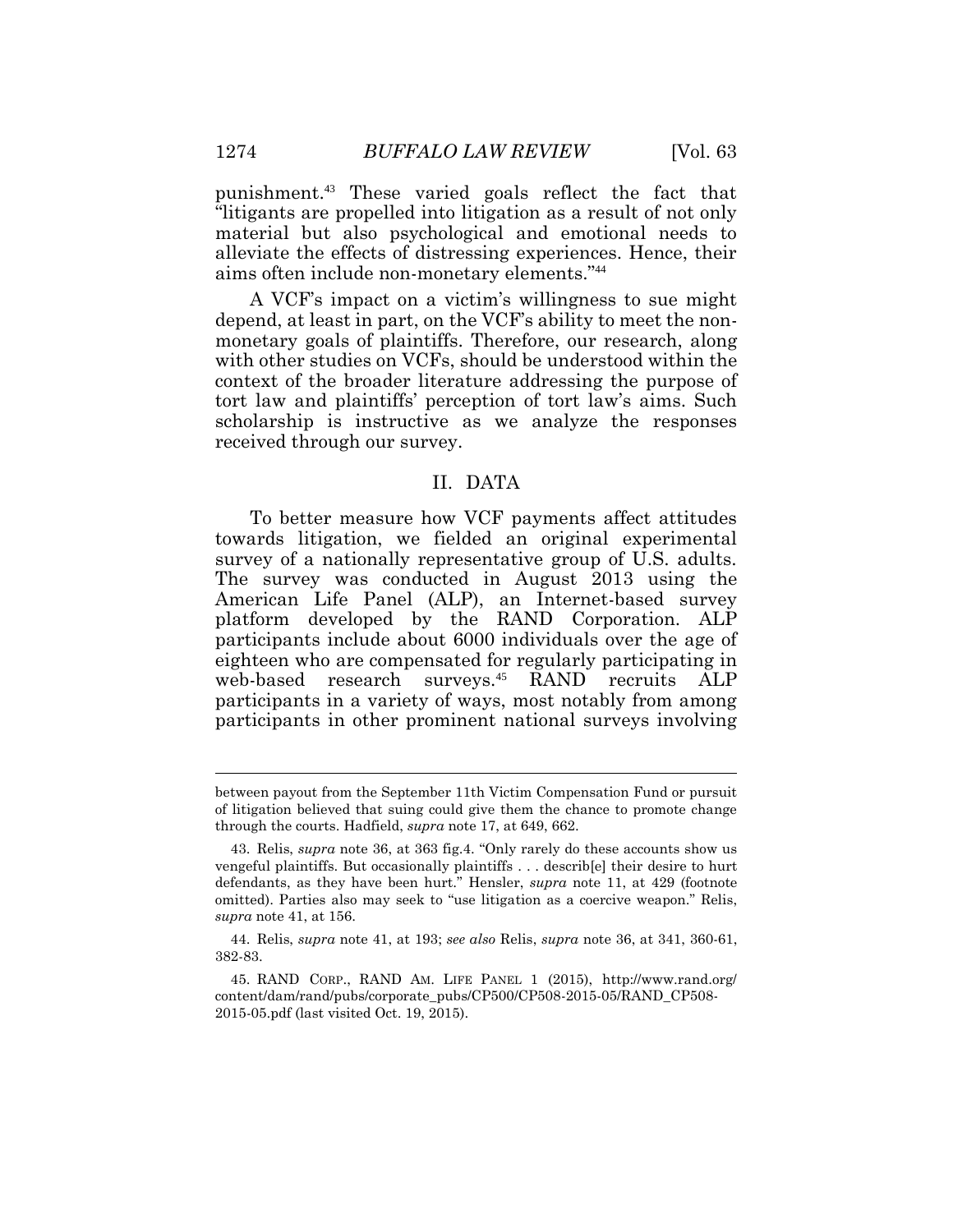random selection. <sup>46</sup> To further minimize selection bias, laptops and internet access are provided to those who lack such capabilities. <sup>47</sup> Since panel members are paid, response rates are usually high. <sup>48</sup> For this Study, the survey was completed by 1558 randomly selected participants from the ALP.

Our experimental survey incorporates two particular features that allow us to better assess how the existence and characteristics of VCFs affect attitudes towards pursuing litigation following a mass-injury event. First, we randomly assign respondents to different versions of the survey, altering across survey versions the amount of loss experienced during the injury, whether a VCF exists to provide injury compensation, and the amount of compensation provided by the VCF. A key virtue of randomization in this context is that it allows us to attribute differences in expressed attitudes towards litigation to variation in the particular situations presented across variants of the survey, rather than other factors. For example, it seems reasonable to expect that answers regarding whether to pursue litigation are influenced by unobservable individual characteristics such as attitudes towards the legal profession, prior experience with litigation, or assumptions regarding information not explicitly provided in the text of the question. However, randomization provides confidence that these unobserved factors are unlikely to differ systematically across respondents to the different versions of the survey. Second, we allow participants to provide free-form explanations for their answers regarding whether and whom to sue. These responses provide a wealth of qualitative information about attitudes towards litigation and how these attitudes change based upon the available forms of compensation.

<sup>46.</sup> *See id.*; *Recruitment*, RAND AM. LIFE PANEL, https://alpdata.rand.org/ index.php?page=panelcomposition (last visited Sept. 11, 2015). ALP members were recruited from the University of Michigan's Survey Research Center's Monthly Survey and the "Abt" SRBI's National Survey Panel. *Id.*

<sup>47</sup>*.* RAND AM. LIFE PANEL, *supra* note 45, at 1.

<sup>48</sup>*. See id.*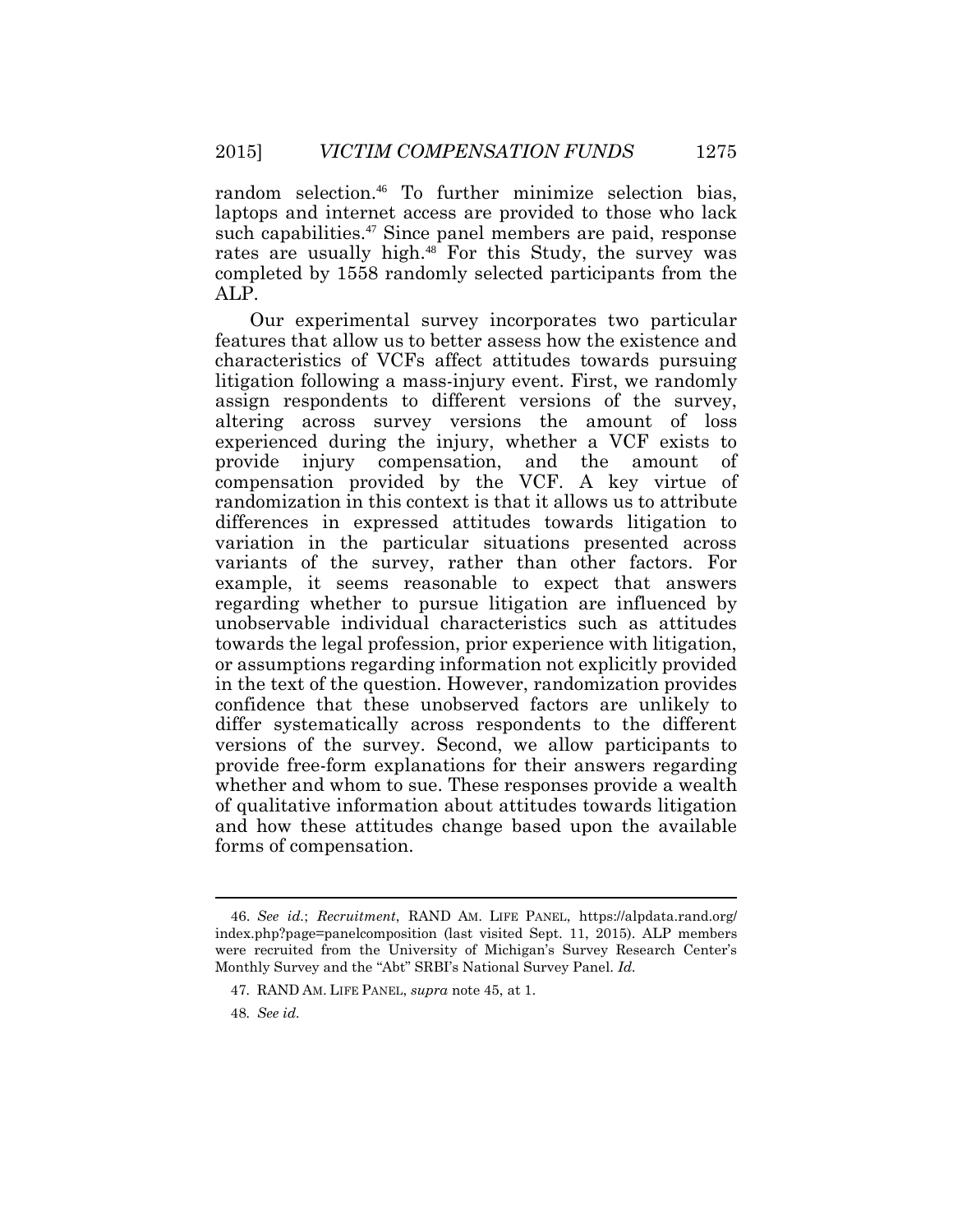Although the survey approach helps us better isolate the effects of particular features of a situation on decision making, experimental surveys are not without drawbacks. One key limitation of the present survey is that survey responses may exhibit hypothetical bias, or a tendency for choices on the survey to deviate from the actual choices respondents would make when faced with real-life decisions with financial and emotional consequences. Hypothetical bias is a well-documented problem of surveys, <sup>49</sup> and may be particularly likely when questions involve unfamiliar or highly emotionally charged situations, as in the present example. It seems reasonable to expect, for example, that some individuals who profess unwillingness to pursue litigation under any circumstances might feel differently if faced with the actual emotional and financial toll of a serious injury.

We must also be cautious about extrapolating from these survey responses to litigation attitudes more broadly. The survey describes a particular situation involving an injury sustained from a gunman in a stadium; whether the patterns in these data would persist across other settings or other forms of injury remains unknown. While it seems plausible that similar responses would arise if we examined attitudes towards mass shootings in similar locations, such as shopping malls, whether these results can guide thinking about other types of attacks, such as limited-scale violent actions by terrorists, is unclear. 50

Appendix A provides the complete text of the survey. Respondents were initially presented a scenario in which a gunman opens fire at a concert, injuring numerous spectators. Respondents were then asked whether they would advise a friend or loved one injured in the shooting to sue, and, if the answer was yes, were given a choice of five possible parties and asked to indicate which of those parties

<sup>49</sup>*. See* James J. Murphy et al., *A Meta-Analysis of Hypothetical Bias in Stated Preference Valuation*, 30 ENVTL. & RESOURCE ECON. 313, 313-15, 323 (2005).

<sup>50.</sup> This problem of external validity, however, is not unique to the survey approach. This problem would also present itself, if, for example, we chose to study the actual decisions of individuals in a specific setting where there was a VCF.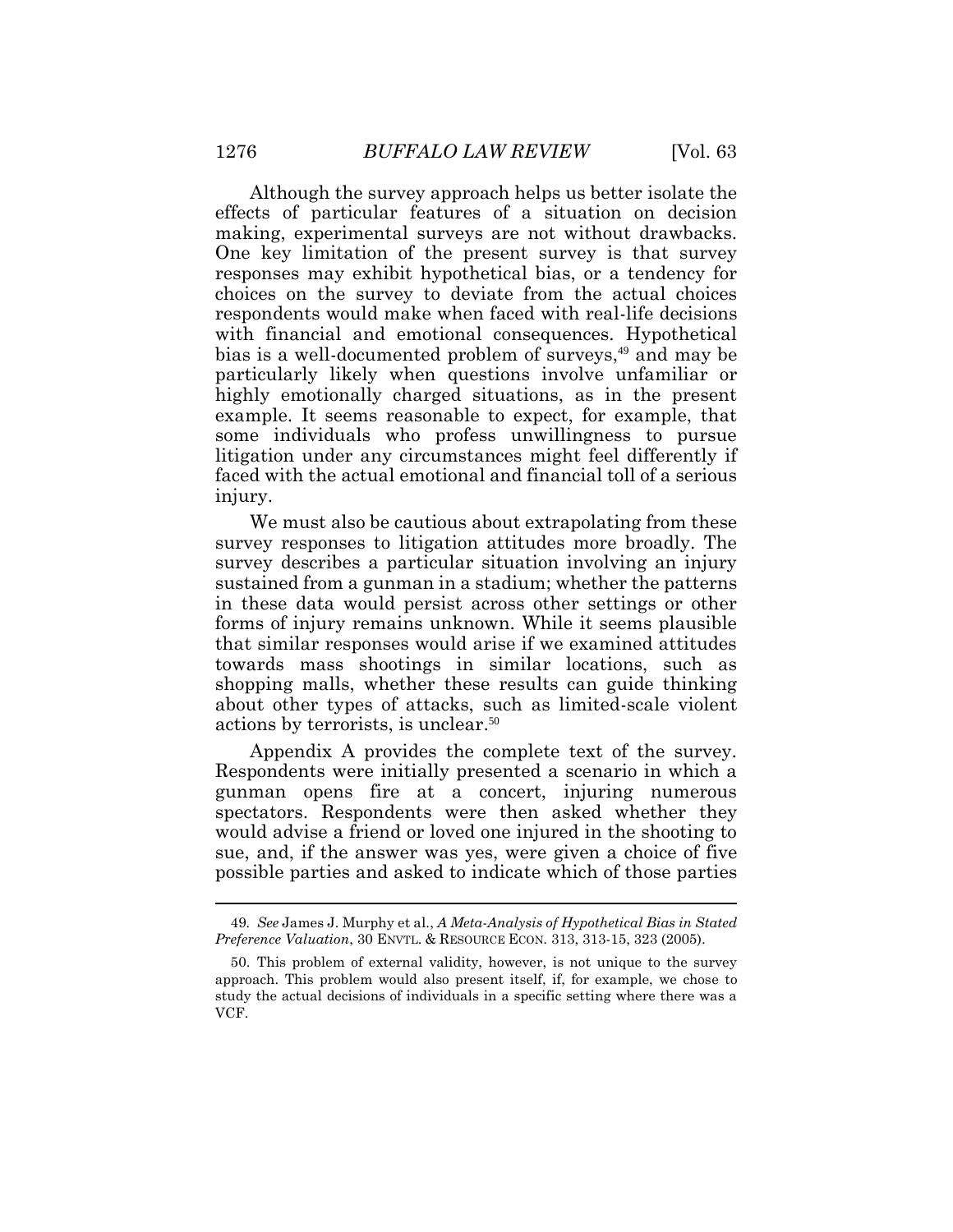they would sue. <sup>51</sup> Multiple responses were permitted. Finally, all respondents were offered an opportunity to explain their answer in text box.

We fielded five versions of the survey. The first version indicated that the injured party had sustained \$5000 in medical and economic losses from their injury, while the second version makes the amount of the losses \$55,000. Version 3 includes additional text describing a VCF established by charitable organizations, corporate contributions, and private donations, and indicates that the victims suffering a \$5000 loss had also received a \$5000 payment from the fund. Versions 4 and 5 also include a VCF, but vary the amount of loss and recovery. Table 1 summarizes the five versions of the survey.

| <b>Version</b> | Is there<br>a victim<br>fund? | How much<br>is the loss? | How much<br>does the<br>fund pay? | Amount of<br>uncompensated<br>loss |
|----------------|-------------------------------|--------------------------|-----------------------------------|------------------------------------|
| 1              | $\rm No$                      | \$5000                   | N/A                               | \$5000                             |
| $\overline{2}$ | $\rm No$                      | \$55,000                 | N/A                               | \$55,000                           |
| 3              | Yes                           | \$5000                   | \$5000                            | \$0                                |
| 4              | Yes                           | \$55,000                 | \$5000                            | \$50,000                           |
| 5              | Yes                           | \$55,000                 | \$50,000                          | \$5000                             |

#### **Table 1: Survey Variants**

Because we are focusing on the role of compensation in shaping attitudes towards litigation, we have chosen to frame the losses in monetary terms without precisely specifying the nature of the injury. Clearly, one factor that can drive litigation is differences between plaintiffs and defendants in their views regarding the appropriate level of compensation for a particular injury. We have, to some degree, abstracted from such differences by specifying losses

<sup>51.</sup> Because the survey scenario involved violent victimization, we used a third-person framing as a means of distancing the respondent from the situation.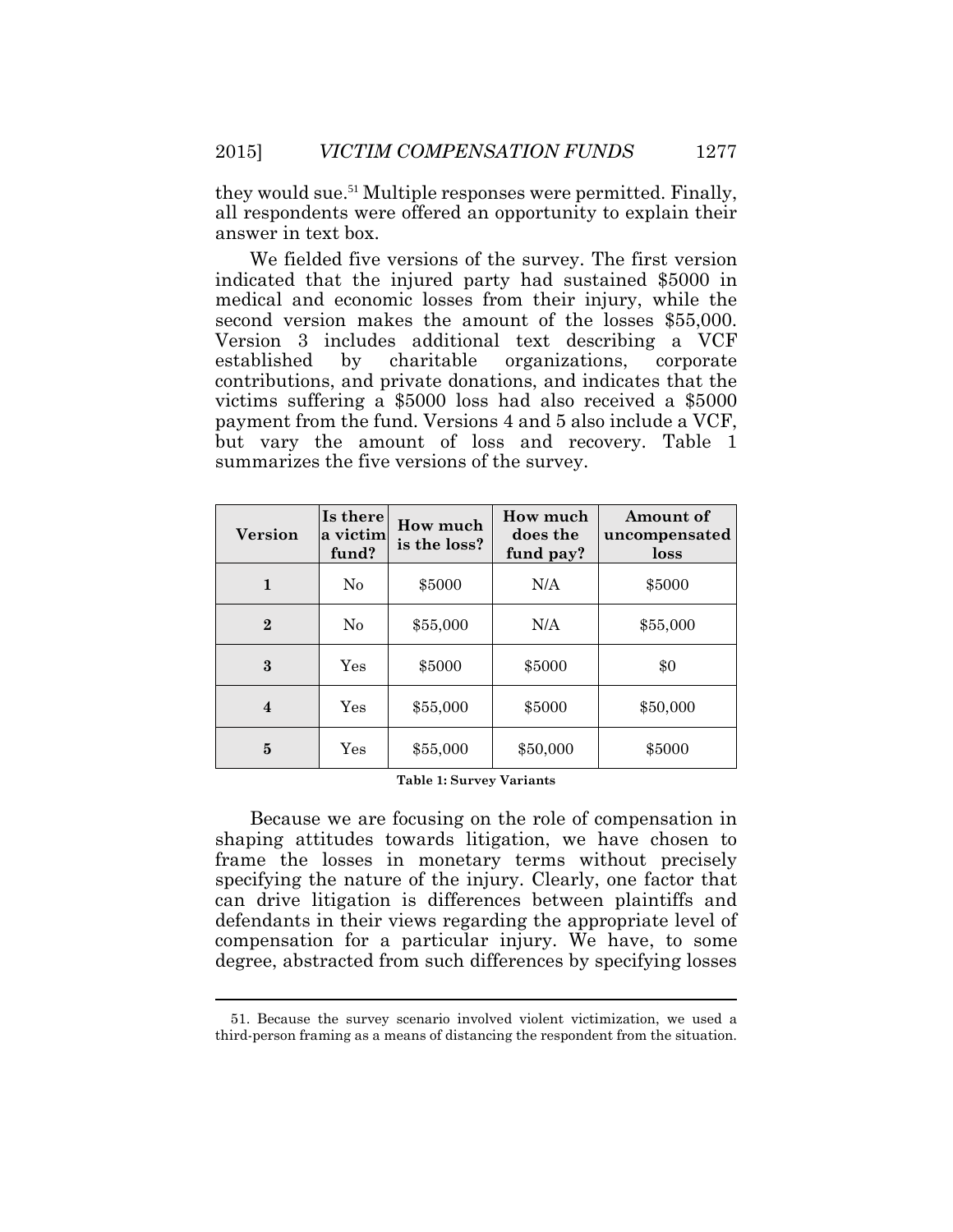in dollar terms. Nevertheless, because we do not provide any information about non-economic losses, even with this narrower framing there remains some scope for individual interpretation regarding what constitutes adequate compensation. Nonetheless, had we identified particular types of injuries in the survey, it is possible that responses may have differed.

Table 2 presents summary statistics describing the survey population for each of the five versions of the survey, along with p-values from a joint test for statistically significant differences in average characteristics across the five variants. With the exception of marital/relationship status, none of the demographic differences are statistically significant at conventional levels, and the practical differences are minor. These patterns suggest randomization was implemented successfully. An omnibus test for randomization fails to reject the null of successful randomization (p=.945). <sup>52</sup> The apparent success of our randomization procedure provides confidence that any differences in responses across versions of the survey are attributable to the changes in conditions described in the survey and not to other factors.

|                       |      | Average among those responding to<br>version: |      |      |      |      |  |  |  |
|-----------------------|------|-----------------------------------------------|------|------|------|------|--|--|--|
| <b>Characteristic</b> | 1    | 5<br>2<br>3<br>$\overline{\mathbf{4}}$        |      |      |      |      |  |  |  |
| <b>Female</b>         | .600 | .589                                          | .545 | .595 | .633 | .271 |  |  |  |
| <b>Hispanic</b>       | .216 | .212                                          | .175 | .161 | .184 | .341 |  |  |  |
| <b>Black</b>          | .125 | .123                                          | .089 | .133 | .111 | .431 |  |  |  |
| Age (years)           | 48.9 | 49.3                                          | 49.7 | 49.9 | 50.4 | .778 |  |  |  |
| <b>Married</b>        | .603 | .656                                          | .624 | .528 | .584 | .020 |  |  |  |
| U.S. citizen          | .984 | .967                                          | .977 | .978 | .988 | .447 |  |  |  |
| College degree        | .387 | .427                                          | .399 | .370 | .404 | .684 |  |  |  |

<sup>52.</sup> We conducted this test by estimating a multinomial logistic model where the outcome was which of the five surveys was administered and the explanatory variables included age and age squared, number of household members, citizenship status, gender, and indicators for race/ethnicity (6 categories), family income (5 categories), educational attainment (5 categories), marital status (5 categories), and employment status (4 categories). We tested for the joint significance of all the coefficients in the model.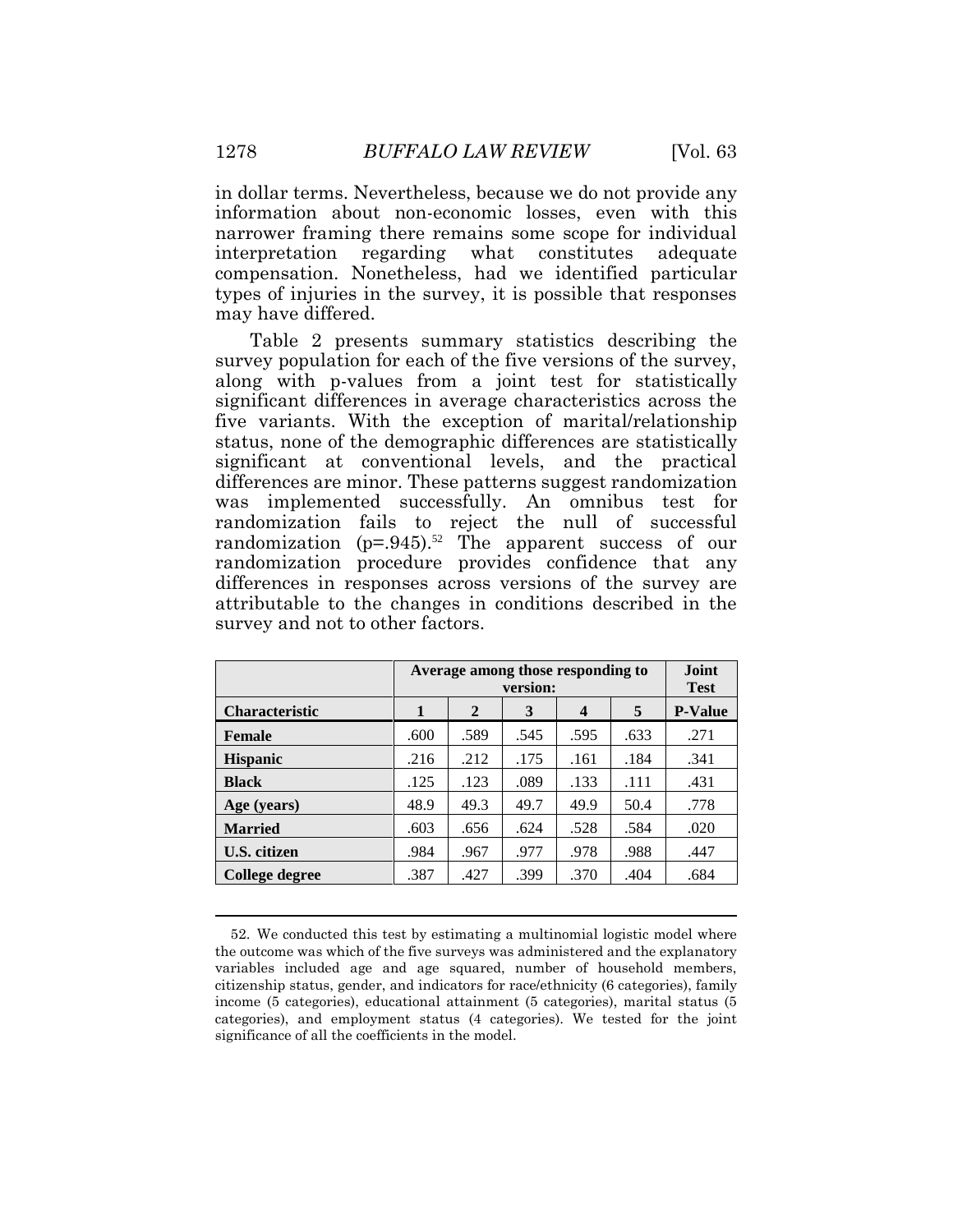| Household size              | 2.29 | 2.19 | 2.14 | 2.23 | 2.15 | .742 |
|-----------------------------|------|------|------|------|------|------|
| <b>Currently working</b>    | .656 | .669 | .677 | .646 | .645 | .892 |
| <b>Annual family income</b> |      |      |      |      |      |      |
| > \$50K                     | .364 | .414 | .459 | .399 | .452 | .096 |
| N                           | 305  | 302  | 303  | 316  | 332  |      |

**Table 2: Summary Statistics by Survey Version**

**Note**: The final column of the table reports a p-value from a joint test of differences in means across any of the versions of the survey.

#### III. RESULTS

## A. *Quantitative Analysis of Responses*

Table 3 presents our main results, demonstrating how responses to the question about whether to pursue a lawsuit differ across the various versions of the survey. Across all versions of the survey, a majority of respondents express a willingness to pursue a suit, with approximately 90% of respondents favoring a lawsuit in Version 2 (a \$55,000 loss with no fund), and 51% favoring a lawsuit in Version 3 (a \$5000 loss with a \$5000 payment from the victim fund). We can statistically reject the hypothesis that rates of pursuing a lawsuit are the same across any two of the three versions of the survey that feature a VCF.

| <b>Version</b> | Scenario                   | <b>Fraction Who</b><br>Would<br>Recommend<br>Lawsuit | 95%<br>Confidence<br>Interval |
|----------------|----------------------------|------------------------------------------------------|-------------------------------|
|                | \$5K loss, no fund         | 85.2%                                                | $[81.3\% , 89.2\%]$           |
| $\Omega$       | \$55K loss, no fund        | 89.7%                                                | $[86.3\% , 93.2\%]$           |
| 3              | \$5K loss, VCF pays \$5K   | 51.5%                                                | $[45.8\% , 57.1\%]$           |
| $\overline{4}$ | \$55K loss, VCF pays \$5K  | 86.4%                                                | $[82.6\% , 90.2\%]$           |
| 5              | \$55K loss, VCF pays \$50K | 62.7%                                                | $[57.4\% , 67.9\%]$           |

**Table 3: Willingness to Sue by Survey Condition**

Several other patterns are notable in the data. First, in the versions of the survey where there is no VCF (Versions 1 and 2), most respondents would pursue a lawsuit, but there is a non-negligible minority of 10–15% who say they would not recommend a suit, even with no obvious source of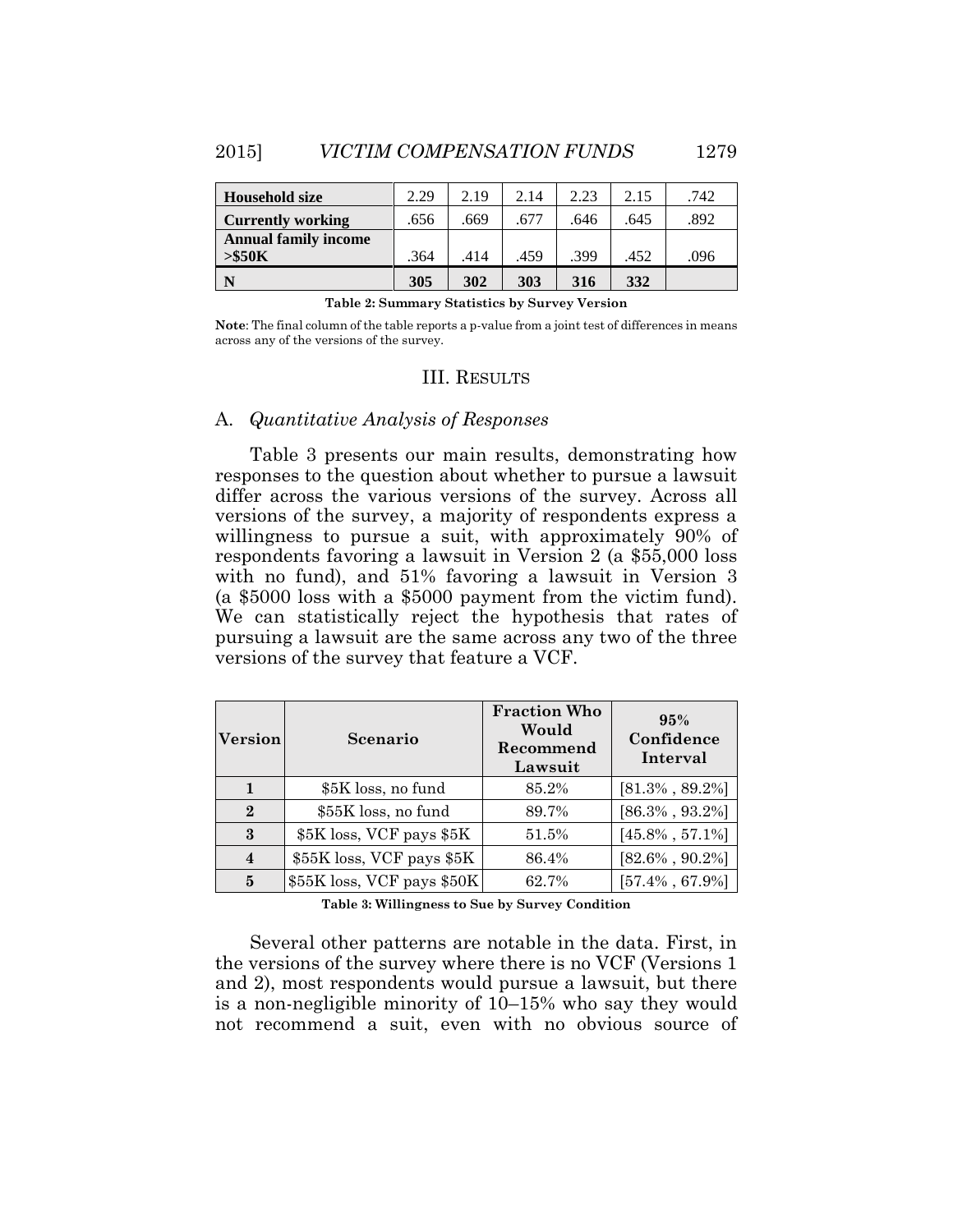compensation for their losses. Below we further explore this reluctance to recommend a suit by certain individuals. Second, the fraction of individuals who would recommend a suit is roughly the same in the first two versions of the survey, despite the fact that the loss in the first version is less than one-tenth as large as the loss in the second version. This suggests that factors other than the amount of loss may drive decisions to file suit, or alternatively, that losses above some de minimis level are likely to trigger a lawsuit.

Are decisions to litigate driven primarily by uncompensated loss rather than total loss? Comparing Versions 2 and 4 of the survey, which have similar amounts of uncompensated loss (\$55,000 versus \$50,000), we see similar rates of litigation. However, only 63% of respondents to Version 5 of the survey—which featured \$5000 in uncompensated loss—pursued litigation, whereas the rate of litigation was 85% in Version 1 of the survey, which had the same amount of uncompensated loss. This pattern suggests that respondents use their total loss as a reference point in thinking about adequacy of compensation, and that it is the performance relative to this benchmark rather than their absolute uncompensated loss that influences decisions to litigate.

If decisions to litigate are made primarily with reference to reimbursement relative to baseline loss, we would expect a smaller fraction of respondents to pursue a suit in a variant with full compensation (a \$5000 loss and a \$5000 payment) than the variant with near full compensation (a \$55,000 and a \$50,000 payment), despite the fact that the latter group receives more in absolute dollars. The data reveal precisely such a pattern. Perhaps less expected is the fact that fully 51% of respondents would pursue litigation even when their medical and wage losses had been fully compensated. We explore below the reasons given for pursuing litigation in such a situation.

Table 4 reports coefficients from a linear probability regression<sup>53</sup> where the outcome is whether an individual indicated that he or she would recommend a lawsuit, and the

<sup>53.</sup> Using non-linear alternatives, such as probit or logit, yields very similar results.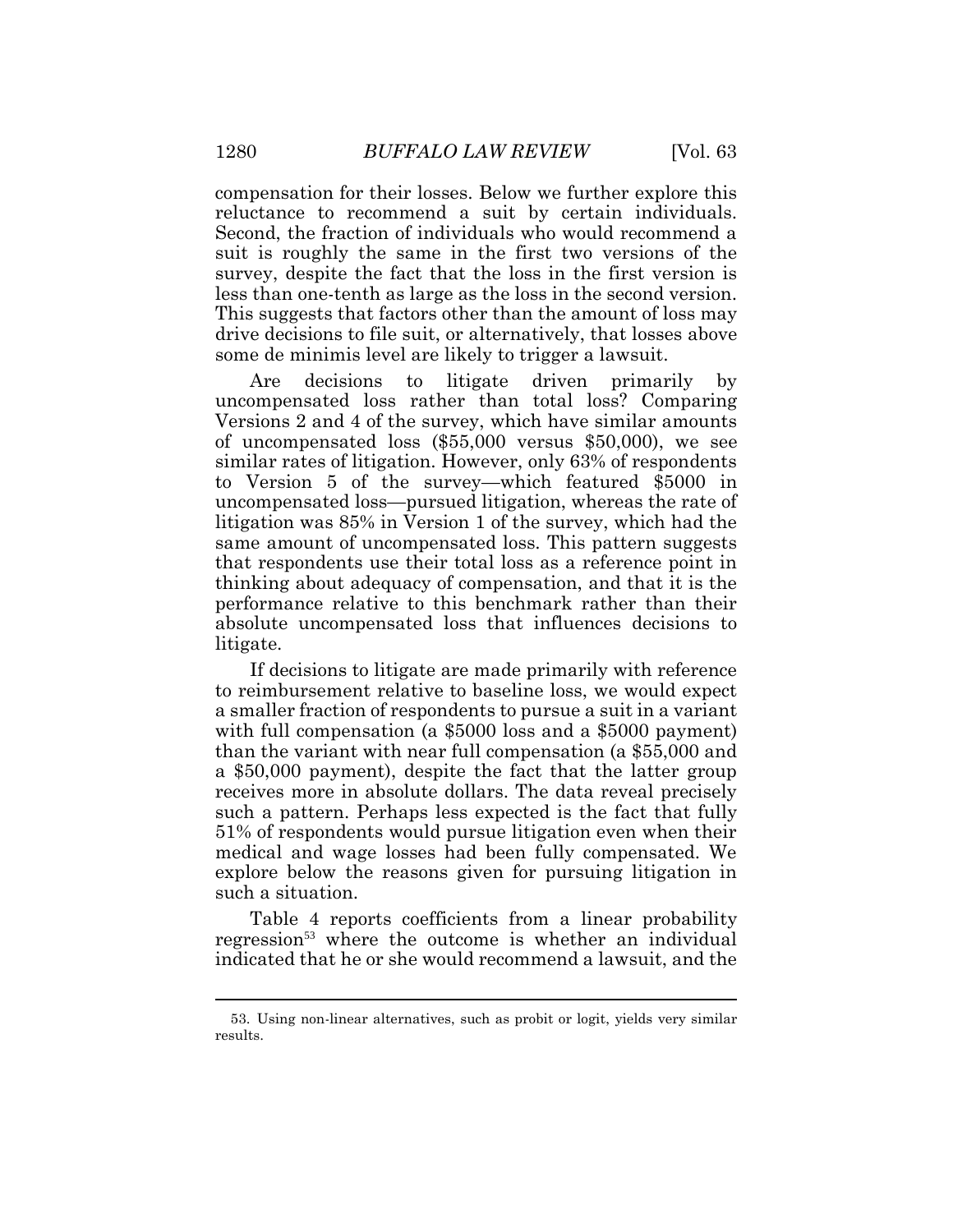explanatory variables are the survey version and a set of demographic characteristics. The coefficients in this regression measure the expected change in the likelihood of advocating a suit associated with a particular characteristic, holding constant the other characteristics in the model. Consonant with the results in Table 3, Table 4 demonstrates large and statistically significant differences in willingness to pursue a suit across survey versions, with those being compensated for a higher fraction of their economic losses demonstrating less willingness to sue.

Table 4 also reveals intriguing patterns across demographic groups in willingness to sue. Age, income, education, employment status, and family structure are not strong predictors of willingness to sue. However, women are about six percentage points less likely to recommend a suit than men. Relative to non-Hispanic Caucasians, African-Americans are ten percentage points more likely to recommend a suit, Asians are sixteen percentage points more likely, and Hispanics are eight percentage points more likely. These differences cannot be explained by income, since this is also controlled in the model, and persist when we also control for state of residence. The precise explanation for these differences by gender and race/ethnicity remain unclear; such patterns merit further examination in future research.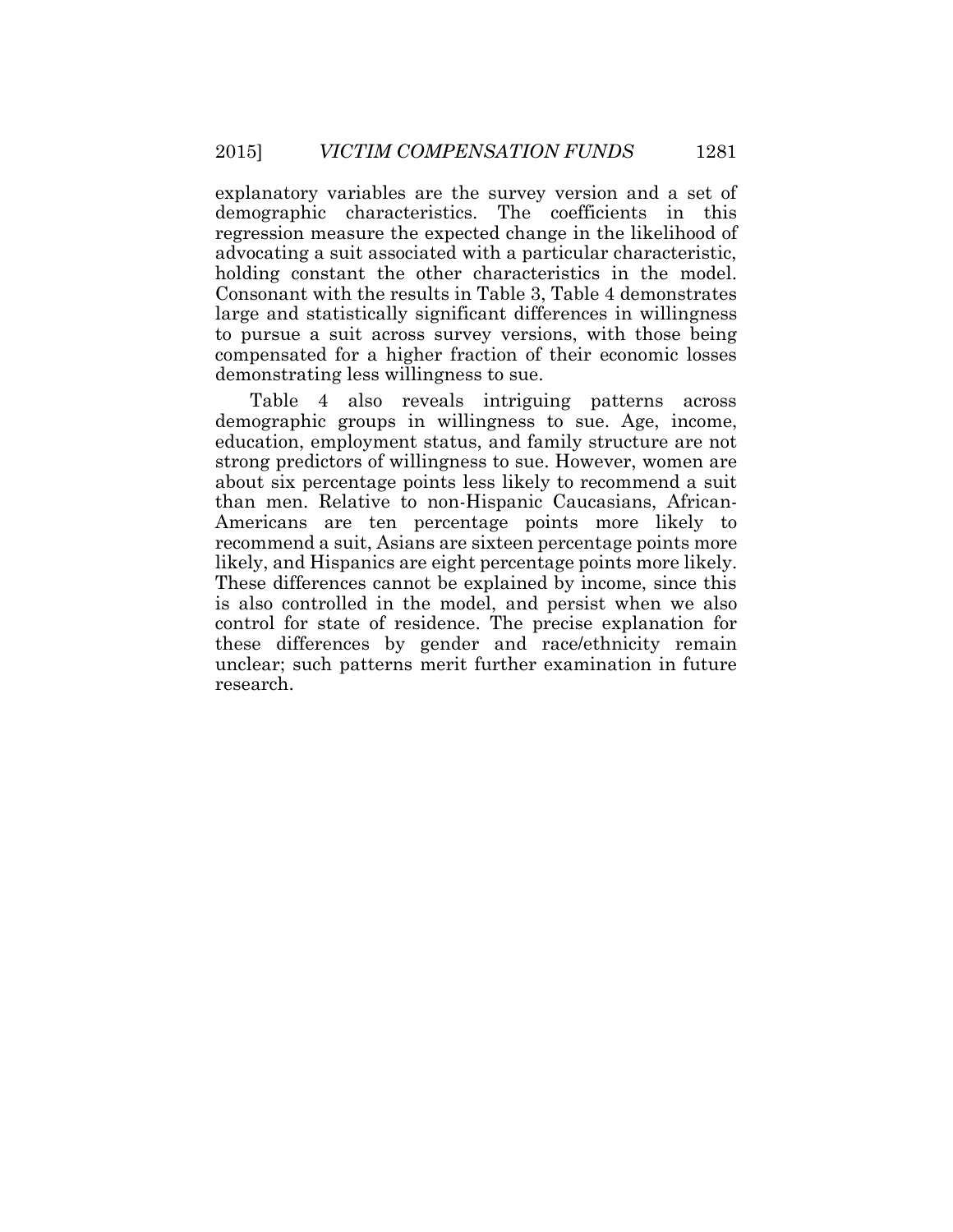1282 *BUFFALO LAW REVIEW* [Vol. 63

| <b>Explanatory Variable</b>         | Coefficient |  |  |  |  |  |
|-------------------------------------|-------------|--|--|--|--|--|
| <b>Survey version</b>               |             |  |  |  |  |  |
| (reference: \$5000 loss, no VCF)    |             |  |  |  |  |  |
| \$55,000 loss, no VCF               | $.049*$     |  |  |  |  |  |
|                                     | (.028)      |  |  |  |  |  |
| \$5000 loss, \$5000 VCF payment     | $-.327***$  |  |  |  |  |  |
|                                     | (.035)      |  |  |  |  |  |
| \$55,000 loss, \$5000 VCF payment   | .014        |  |  |  |  |  |
|                                     | (.028)      |  |  |  |  |  |
| \$55,000 loss, \$50,000 VCF payment | $-218***$   |  |  |  |  |  |
|                                     | (.033)      |  |  |  |  |  |
| Female                              | $-062***$   |  |  |  |  |  |
|                                     | (.022)      |  |  |  |  |  |
| U.S. citizen                        | .024        |  |  |  |  |  |
|                                     | (.079)      |  |  |  |  |  |
| Hispanic                            | $.078**$    |  |  |  |  |  |
|                                     | (.030)      |  |  |  |  |  |
| Age (years)                         | .005        |  |  |  |  |  |
|                                     | (.004)      |  |  |  |  |  |
| Age <sup>2</sup>                    | .000        |  |  |  |  |  |
|                                     | (.000)      |  |  |  |  |  |
| # in household                      | .001        |  |  |  |  |  |
|                                     | (.008)      |  |  |  |  |  |
| <b>Employment status</b>            |             |  |  |  |  |  |
| (reference: not working)            |             |  |  |  |  |  |
| Employee                            | $-.010$     |  |  |  |  |  |
|                                     | (.027)      |  |  |  |  |  |
| Self-employed                       | .001        |  |  |  |  |  |
|                                     | (.049)      |  |  |  |  |  |
| Other                               | $-.054$     |  |  |  |  |  |
|                                     | (.090)      |  |  |  |  |  |
| Education                           |             |  |  |  |  |  |
| (reference: Less than HS)           |             |  |  |  |  |  |
| High School only                    | .013        |  |  |  |  |  |
|                                     | (.041)      |  |  |  |  |  |
| Some college, no bachelor's         | $-.004$     |  |  |  |  |  |
|                                     | (.042)      |  |  |  |  |  |
| Bachelor's degree                   | $-.053$     |  |  |  |  |  |
|                                     | (.046)      |  |  |  |  |  |
| Advanced degree                     | $-.049$     |  |  |  |  |  |
|                                     | (.051)      |  |  |  |  |  |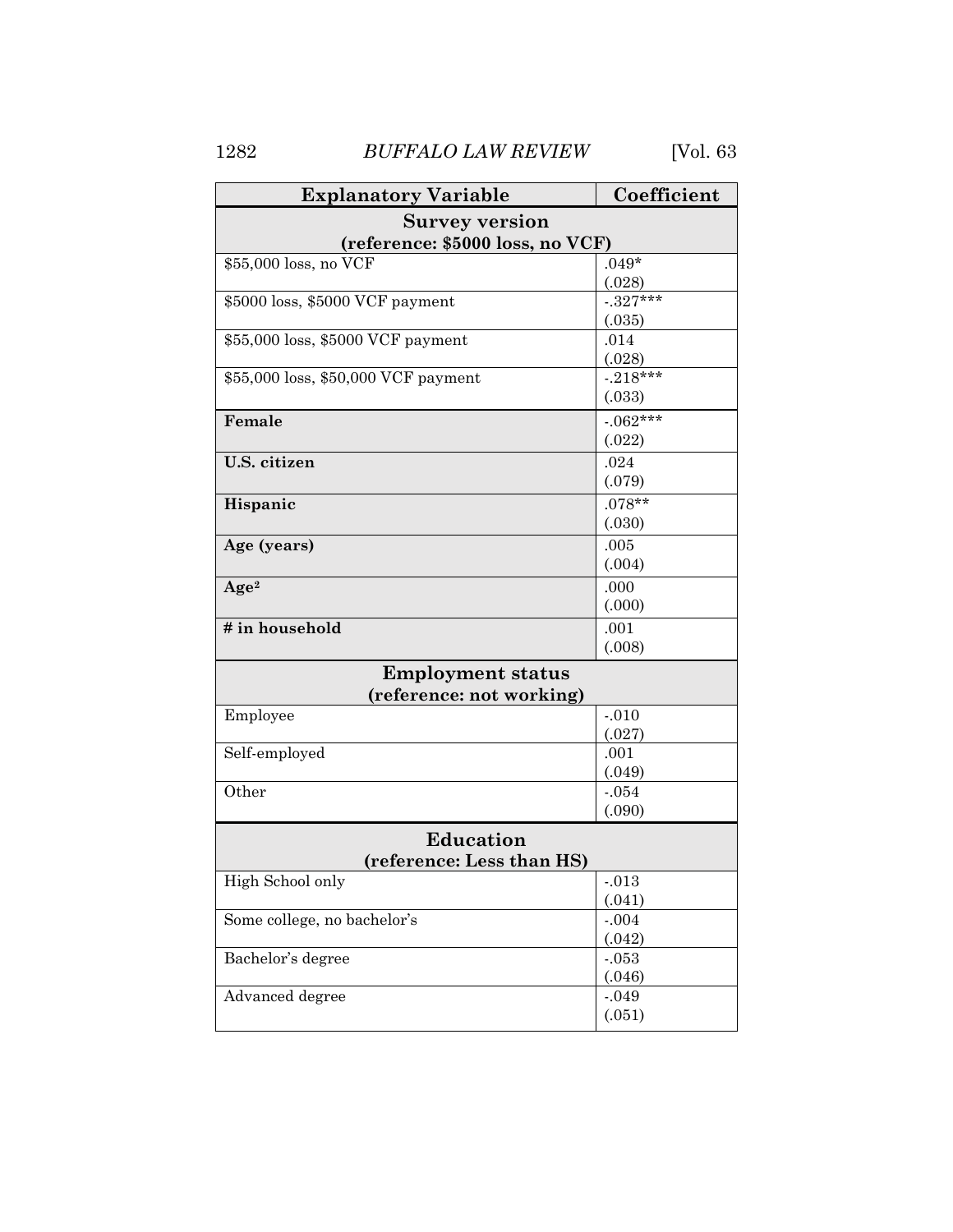| Race                                          |           |  |  |  |  |  |
|-----------------------------------------------|-----------|--|--|--|--|--|
| (reference: White)                            |           |  |  |  |  |  |
| African-American                              | $.104***$ |  |  |  |  |  |
|                                               | (.032)    |  |  |  |  |  |
| Native-American                               | .024      |  |  |  |  |  |
|                                               | (.085)    |  |  |  |  |  |
| Asian-American                                | $.161***$ |  |  |  |  |  |
|                                               | (.073)    |  |  |  |  |  |
| Other                                         | .046      |  |  |  |  |  |
|                                               | (.041)    |  |  |  |  |  |
| <b>Marital status</b>                         |           |  |  |  |  |  |
| (reference: married or living with a partner) |           |  |  |  |  |  |
| Separated                                     | $-.007$   |  |  |  |  |  |
|                                               | (.071)    |  |  |  |  |  |
| Divorced                                      | .001      |  |  |  |  |  |
|                                               | (.033)    |  |  |  |  |  |
| Widowed                                       | .031      |  |  |  |  |  |
|                                               | (.052)    |  |  |  |  |  |
| Never married                                 | .029      |  |  |  |  |  |
|                                               | (.030)    |  |  |  |  |  |
| <b>Family income</b>                          |           |  |  |  |  |  |
| (reference: < \$20K)                          |           |  |  |  |  |  |
| \$20K-\$40K                                   | $-.013$   |  |  |  |  |  |
|                                               | (.031)    |  |  |  |  |  |
| \$40K-\$75K                                   | .011      |  |  |  |  |  |
|                                               | (.033)    |  |  |  |  |  |
| \$75-\$100K                                   | $-.023$   |  |  |  |  |  |
|                                               | (.040)    |  |  |  |  |  |
| > \$100K                                      | $-.052$   |  |  |  |  |  |
|                                               | (.043)    |  |  |  |  |  |
| Constant                                      | $.747***$ |  |  |  |  |  |
|                                               | (.140)    |  |  |  |  |  |
| N                                             | 1553      |  |  |  |  |  |
| $\mathbb{R}^2$                                | .150      |  |  |  |  |  |

**Table 4: Regression Estimates Relating Demographics to Willingness to Sue**

**Note**: The table reports coefficients from a linear probability regression model where the outcome is an 0/1 indicator for whether a particular survey respondent would sue. The explanatory variables include demographic characteristics of the respondents. The coefficients measure the difference in the expected probability of suing for someone with a particular characteristic relative to the reference group, or, for a continuous explanatory variable such as age, the difference in the expected probability of suit associated with a unit change in the explanatory variable. Heteroskedasticity robust standard errors are reported in parentheses. \*, \*\*, and \*\*\* denote estimates that are statistically significantly different from zero at the 10%, 5%, and 1% confidence levels, respectively.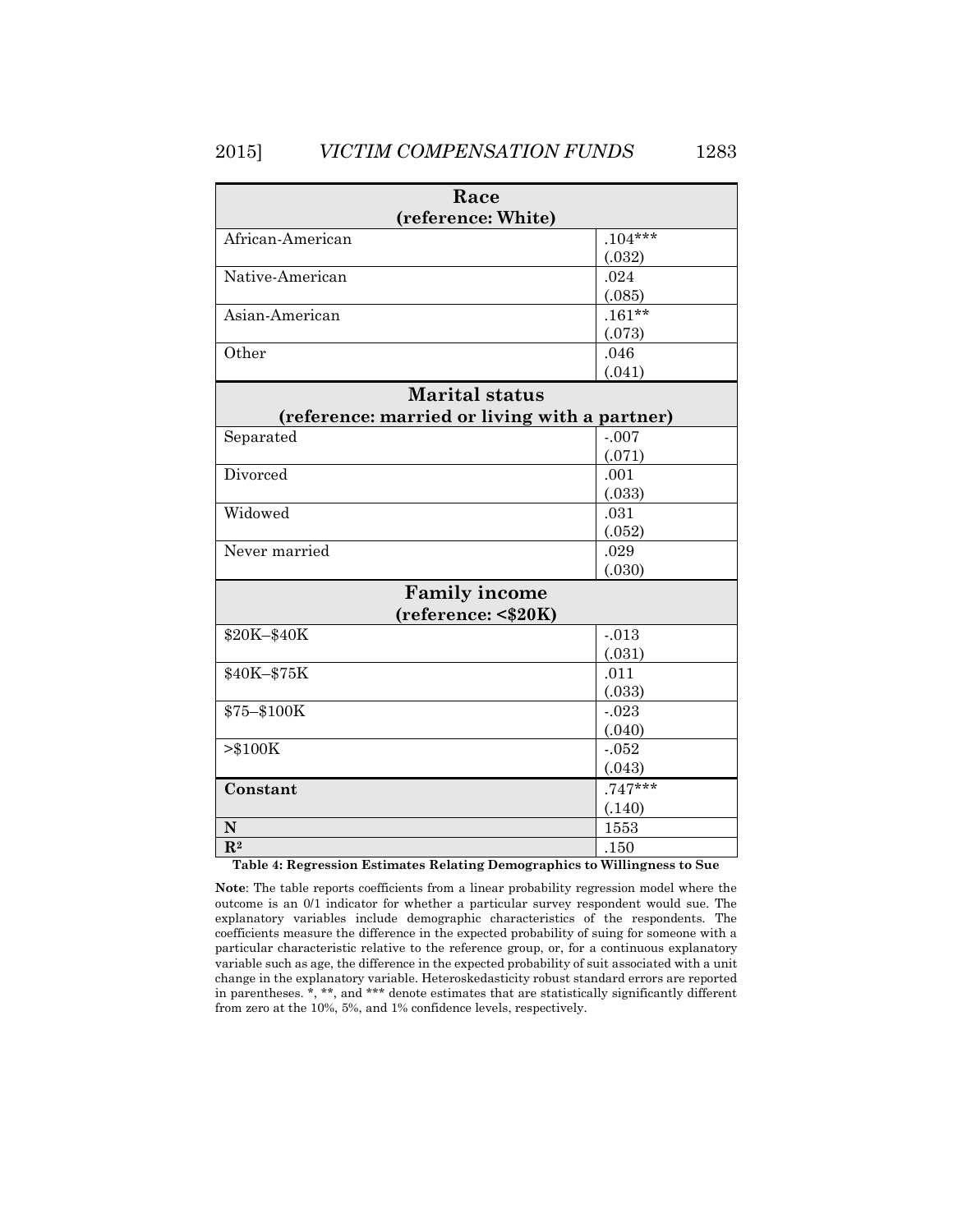Whom would respondents recommend suing? Table 5 demonstrates that nearly four out of five respondents who would pursue a suit would target the gunman, and three out of five would target the security company. About half of respondents would sue the stadium owner. A smaller but non-negligible fraction of respondents would sue gun manufacturers or sellers. The fact that such a large fraction of respondents would pursue lawsuits against parties other than the gunman is perhaps surprising, and suggests that the general public might have fairly broad notions of responsibility in incidents such as this one. Interestingly, although the willingness to sue at all was affected by the presence of a fund and the amount of compensation provided, the choice of whom to sue was not at all affected by those variables. This pattern suggests that receiving compensation from a victim fund may not change recipients' perceptions regarding culpability, even if it does alter their willingness to pursue formal legal action. Below we draw from the qualitative responses to provide further insight into decisions regarding whom to sue.

| Lawsuit                            | % Suing Across All | % Suing Among Those Responding<br>to Version: |                |                  |                | Joint<br><b>Test</b> |         |
|------------------------------------|--------------------|-----------------------------------------------|----------------|------------------|----------------|----------------------|---------|
| <b>Target</b>                      | <b>Versions</b>    | 1                                             | $\overline{2}$ | $\boldsymbol{3}$ | $\overline{4}$ | 5                    | P-value |
| Gunman                             | 79.1%              | 77.3%                                         | 78.2%          | 80.1%            | 81.7%          | 78.4%                | .741    |
| Stadium<br>owner                   | 49.7%              | 52.7%                                         | 51.7%          | 48.1%            | 47.3%          | 47.6%                | .640    |
| Concert<br>promoter/<br>performers | 24.8%              | 25.0%                                         | 21.8%          | 28.8%            | 28.6%          | 20.7%                | .153    |
| Gun seller/<br>manufacturer        | 18.2%              | 16.2%                                         | 19.6%          | 17.9%            | 21.2%          | 15.4%                | .425    |
| <b>Security</b><br>company         | 63.3%              | 63.5%                                         | 64.2%          | 59.0%            | 64.5%          | 63.5%                | .833    |
| Other                              | 3.5%               | 4.2%                                          | 3.0%           | 5.1%             | 3.7%           | 1.9%                 | .423    |

**Note**: Percentages are conditional on indicating a willingness to sue, and more than one target can be selected. The final column of the table reports a p-value from a joint test of differences in means across any of the versions of the survey.

Appendix Table A1 reports regression coefficients from a model where we explain the total number of parties targeted as a function of demographic characteristics, limiting the analysis to those who would recommend a suit. Consistent with the findings in Table 4, which showed that after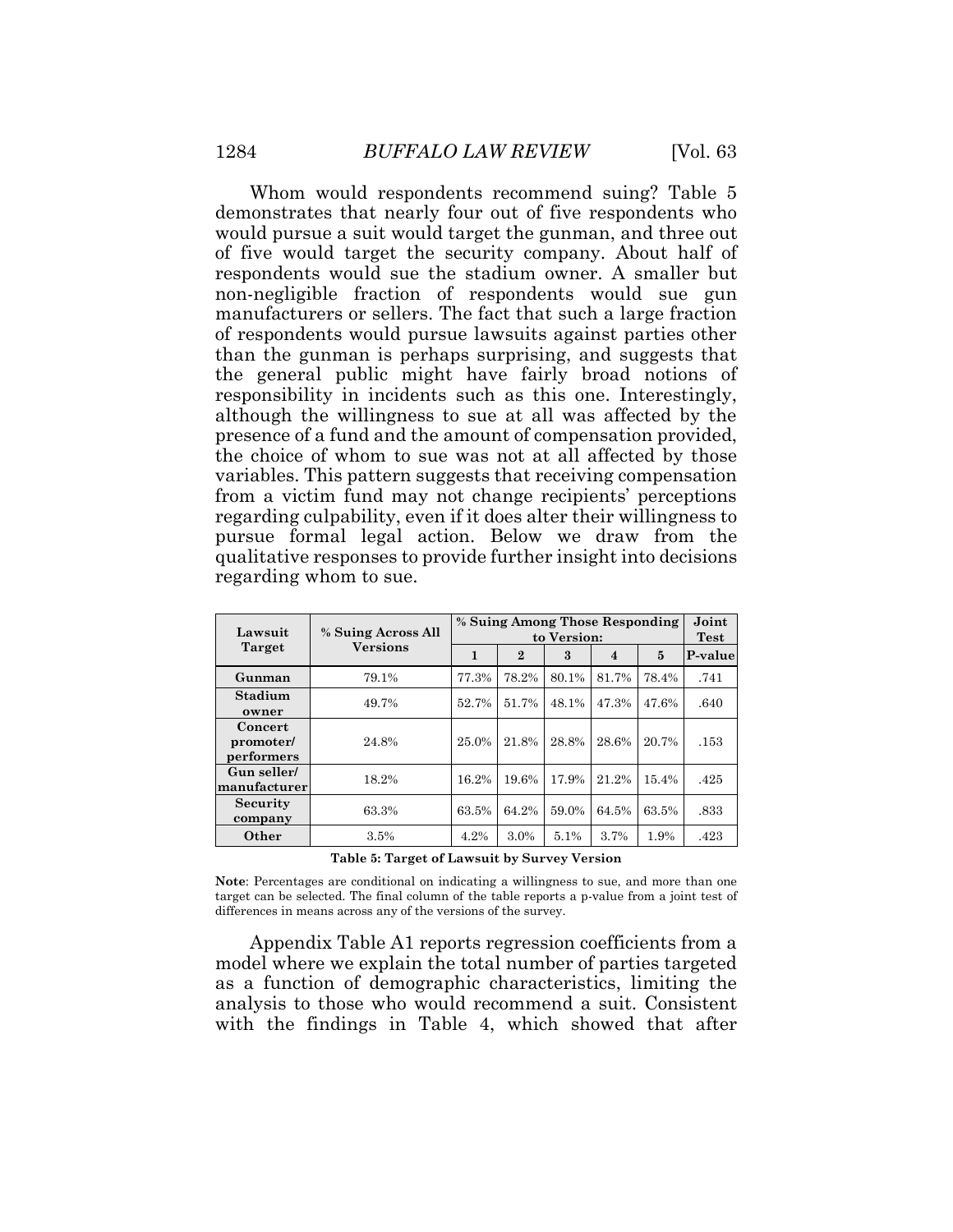controlling for other characteristics, women are less willing to sue and African-Americans are more willing to sue; in this specification we see that women would target fewer parties, and African-Americans would target more. There is also suggestive evidence that the number of parties targeted increases with education.

Our experimental survey results provide a number of insights into how VCFs shape attitudes towards litigation. Our results support Feinberg's argument that VCFs reduce willingness to litigate, even when receipt of VCF funds does not require a waiver of the right to sue.<sup>54</sup> Additionally, the data clearly indicates that the amount of compensation provided by the VCF matters, with evidence suggesting that victims measure adequacy of compensation in comparison to the amount of loss.

## B. *Qualitative Analysis of Responses*

We next draw from the free-form text respondents used to explain their answers to gain additional insights regarding attitudes towards litigation following a shooting. Ninety-four percent of respondents provided an explanation for their answers, a proportion that did not vary systematically by survey version. Most offered a sentence or two of explanation, with an occasional longer, more detailed response. Additionally, since many respondents offered similar explanations for the choices regarding whether to sue, we categorized and coded the free-form responses as an additional means of exploring respondents' attitudes.

Why do some respondents choose to not recommend a suit, even when there is no VCF present and there are substantial losses? Throughout all versions of the survey, respondents who advocated not suing provided four common explanations. First, some respondents indicated that attacks such as the one outlined in the scenario were akin to random accidents that are a feature of everyday life, and therefore felt that no one could be really held responsible through

<sup>54.</sup> KENNETH R. FEINBERG, WHO GETS WHAT 81 (2012) (arguing that the Hokie Spirit Memorial Fund, which did not require a lawsuit waiver, reduced victims' willingness to pursue litigation).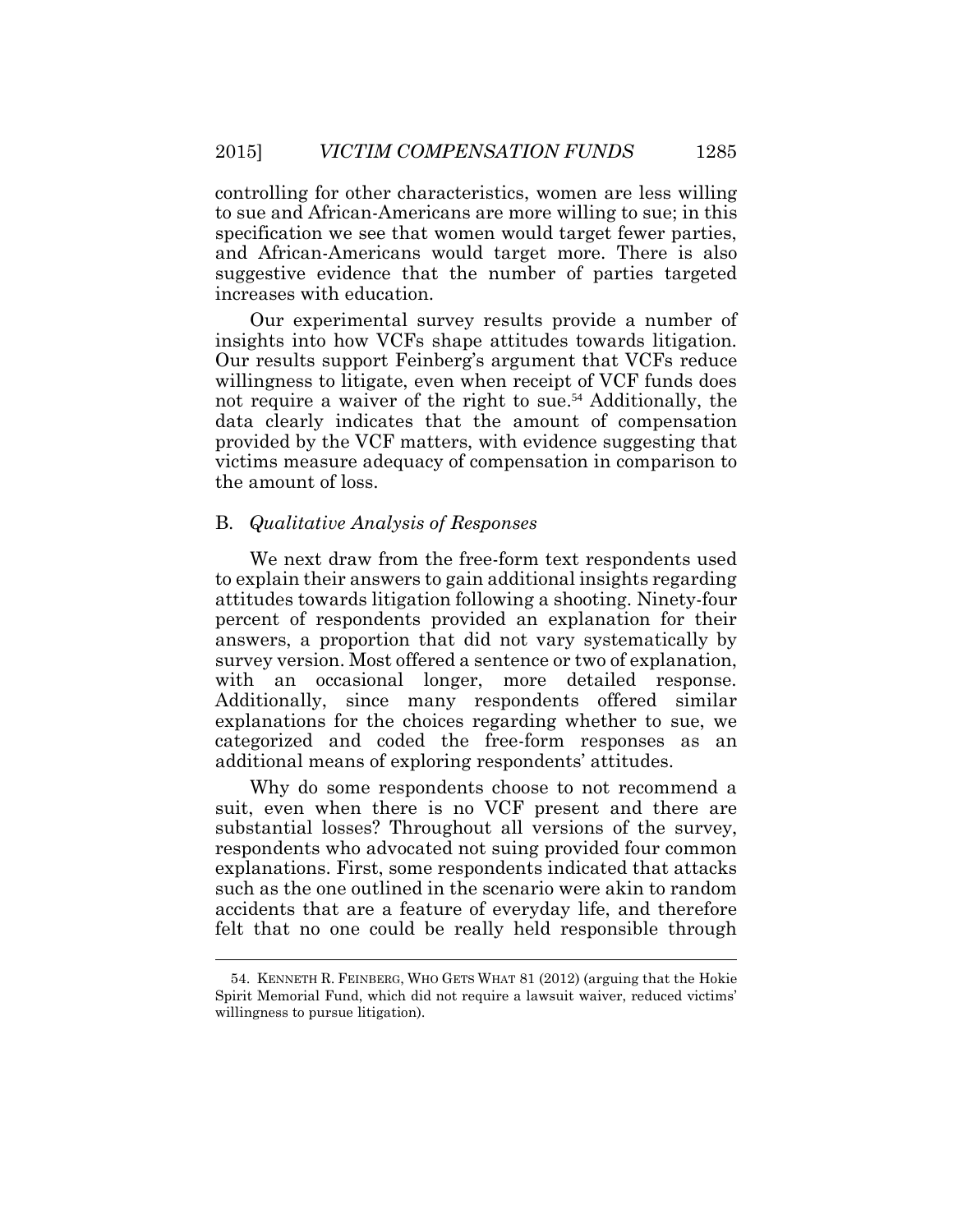litigation. Figure 1 categorizes and depicts these types of responses as "risks of life," and shows that between roughly 5% and 18% of respondents who would not sue cited this as a reason, depending on the version of the survey. Illustrative responses in this vein include:

This is a random act. To me it is like a crazy freak accident. How can you sue a crazy person[?]

Who are the responsible parties? When you freely attend an event where many people are present, it is impossible to be guaranteed complete safety.

Any time you go somewhere there is always a possibility of something happening. I would imagine the people putting on the event would have checked people entering. We can't file lawsuits for everything.

Second, Figure 1 reports a smaller number of respondents as being "opposed to lawsuits." Across all versions of the survey, 11% of respondents cited this as a reason not to sue. In this category, respondents generally cited adverse social consequences of lawsuits as a reason not to sue, for example:

America, the land of the free and frivolous law suits. I'm not sure that we can do much more at our public venues to prevent/protect against the sick minded killers in society. Unfortunately in the shadow of tragedies like this scenario, folks attempt to use the 'system' to get rich. I am not trying to sound unsympathetic, but someone is going to fund these payouts. It all comes back to the consumer eventually.

[I]n a situation like that, it becomes a circus, where ambulance chasing lawyers are pushing clients to file, then to settle, so that the lawyers can get paid. [I]t prolongs the grief as the lawyers and media rush to exploit the victims, and does nothing to really help the victims.

A third common explanation was that respondents recognized the shooter as likely being judgment proof. Depending on the survey version, Figure 1 reports that anywhere between 4% to 13% of respondents cited this as an explanation for not wanting to pursue litigation. Typical responses that fell in this category of explanations include:

I believe that there is no chance that anyone would be able to collect from the gunman. The gunman probably has issues that would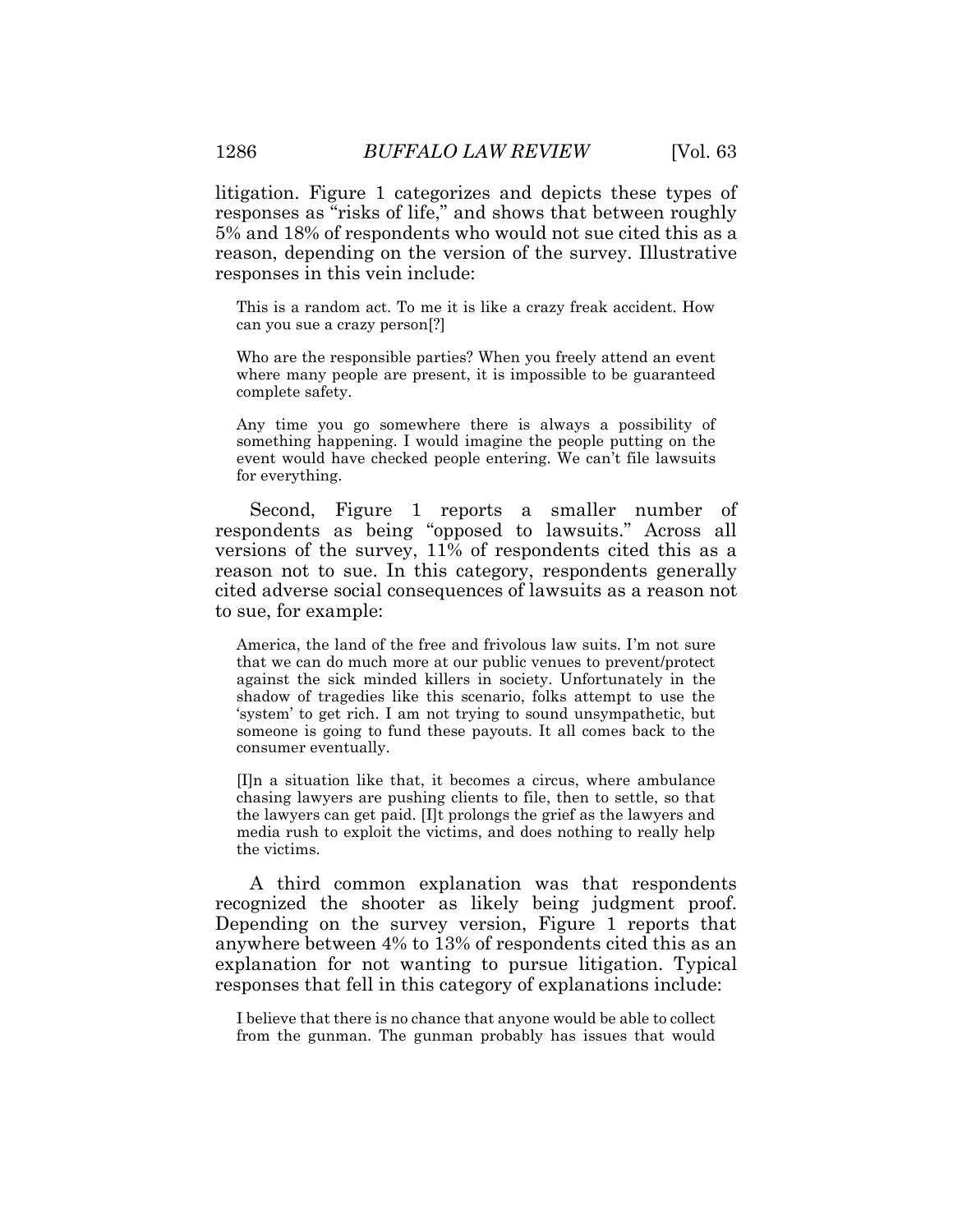prevent them from having money, so suing them would be pointless . . . .

I believe the only responsible party is the shooter him/herself, and I doubt that all of the victims, even if they should file a lawsuit, would be able to collect any money from the shooter. Thus, I think that the cost of filing a lawsuit for my 'friend' would be a waste, as there would be nothing to collect.

The fourth reason cited for not suing was a concern over litigation costs. In the scenarios where the uncompensated loss was \$5000 (Versions 1 and 5), many voiced concern about whether lawyers' fees or other litigation costs would be more than the actual amount of recovery. In particular, Figure 1 shows a large majority of respondents in Version 1 cited "litigation costs" as a reason not to sue and that over 40% in Version 5 of the survey concurred. Responses concerning litigation costs include:

It would cost much more than \$5000 to try to get the money from the responsible parties. It would not be worth the trouble.

I would not recommend to pursue a lawsuit of [\$]5000 because the attorney fees would probably be more than what you would walk away with.

Others who cited litigation costs as a reason for not suing focused on the emotional and psychic costs of litigation:

It's so much more hassle, time, money and energy to pursue a lawsuit. Yes[,] in the end, you might get more money, but at what cost emotionally[?]

To go through a law[suit] would take an additional toll on a person. It is time to heal and not dwell on the past.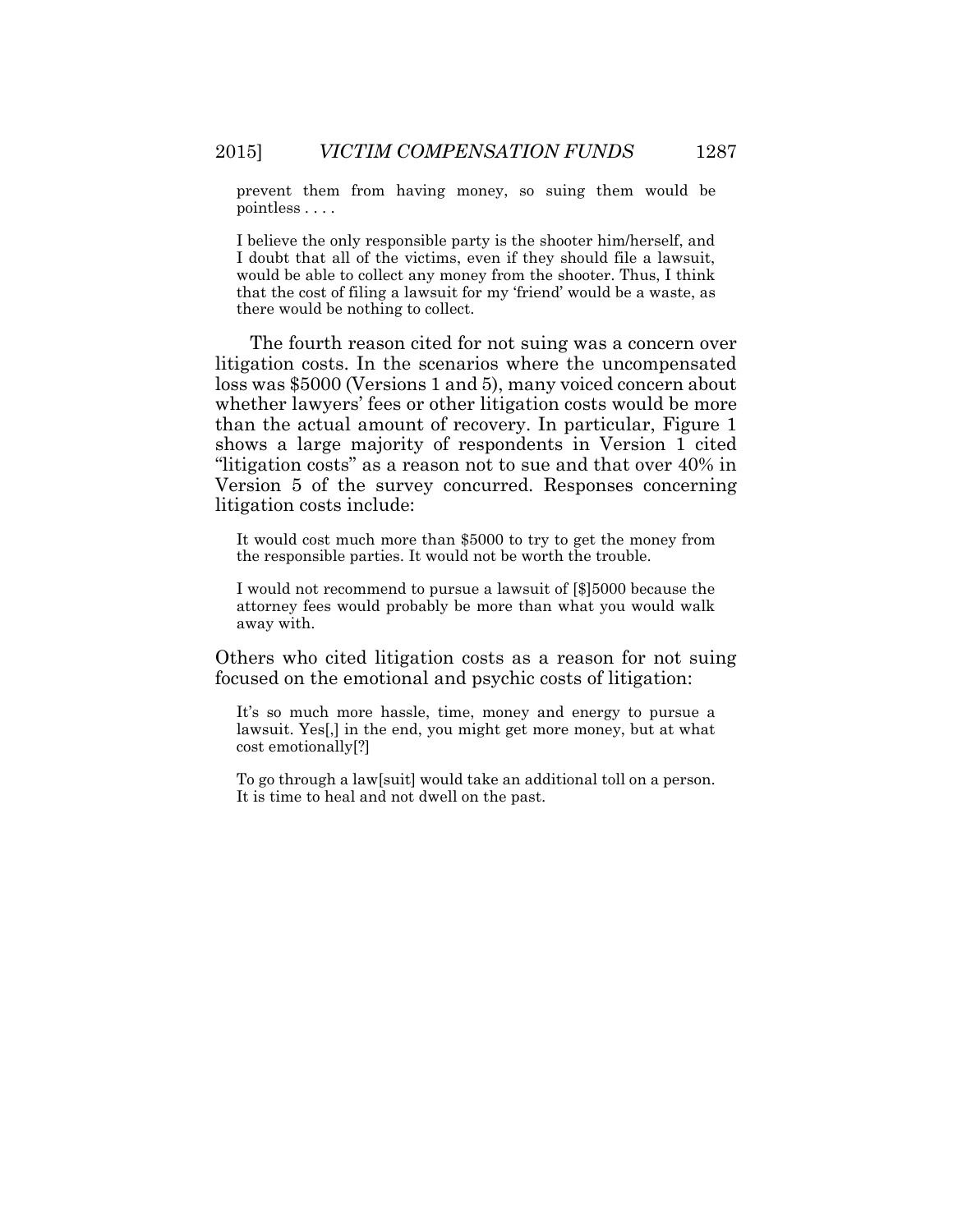



**Note**: This figure reports the authors' tabulations of the free-form responses explaining why victims choose not to pursue litigation. The tabulations are limited to those with usable responses, and the response categories are not mutually exclusive.

This reasoning regarding costs was much less apparent among those responding to the version of the survey with a \$55,000 or \$50,000 loss (Versions 2 and 4), and may help to explain why the VCF can provide a means of reducing litigation. Figure 1 shows that when compared to respondents who incurred \$5000 in losses (survey Versions 1 and 5), respondents who incurred \$50,000 to \$55,000 in losses (Versions 2 and 4) were significantly less likely to cite litigation costs as a reason not to sue. These patterns suggest that some respondents view pursuing litigation as involving fairly high fixed costs that were only worth sustaining if there was the possibility of a commensurate payoff. Even if a VCF does not provide full compensation, to the extent that it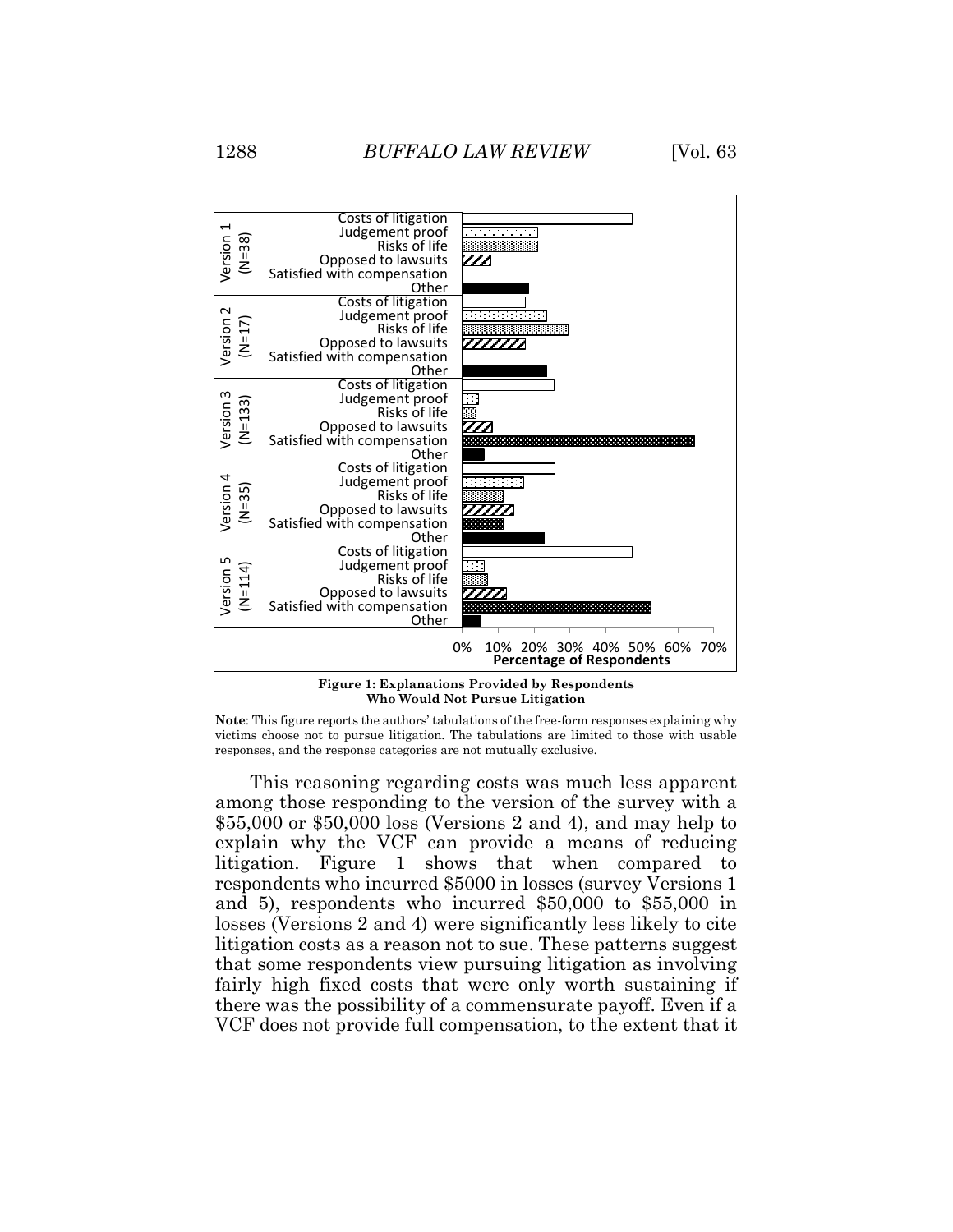narrows the gap between loss and compensation to a level closer to what is perceived as representing the fixed cost of litigation, it may deter lawsuits.

As suggested by the quantitative results, the free-form responses indicated that the amount of compensation provided by the fund is important. As two respondents to Version 4 of the survey who supported filing suit stated succinctly:

Receiving \$5000 is not much compared to losing \$55,000.

The \$5000 compensated from the victims' fund is way too little.

Moreover, only four of forty-four respondents to Version 4 of the survey who chose not to sue and explained their answer indicated that the payment from the VCF influenced their decision to forego a lawsuit. Overall, the pattern of explanations offered in Version 4 of the survey were largely similar to those for Version 2, again suggesting that an overly small VCF payment exerts little effect on judgments regarding whether to pursue litigation and whom to target.

In contrast, Figure 1 shows that many respondents who received full or almost full compensation for their economic loss (Versions 3 and 5) and were unwilling to recommend a suit, found compensation to be sufficient. In particular, some respondents felt that it would be unfair and selfish to sue. For example:

You already got what was compensated to you, why would you want to be greedy and pursue for more. Being greedy will not lead to nothing good.

The purpose of a civil lawsuit is to recover actual damages that the litigant has sustained. A lawsuit should not be a source of money beyond what is necessary to restore a person to health or go back to work.

These responses are consistent with prior scholarship emphasizing the compensation function of the tort system.<sup>55</sup> In short, VCFs that can provide full or nearly full

<sup>55</sup>*. See* Mark Geistfeld, *Negligence, Compensation, and the Coherence of Tort Law*, 91 Geo. L.J. 585, 629-30 (2003); Priest, *supra* note 35, at 5.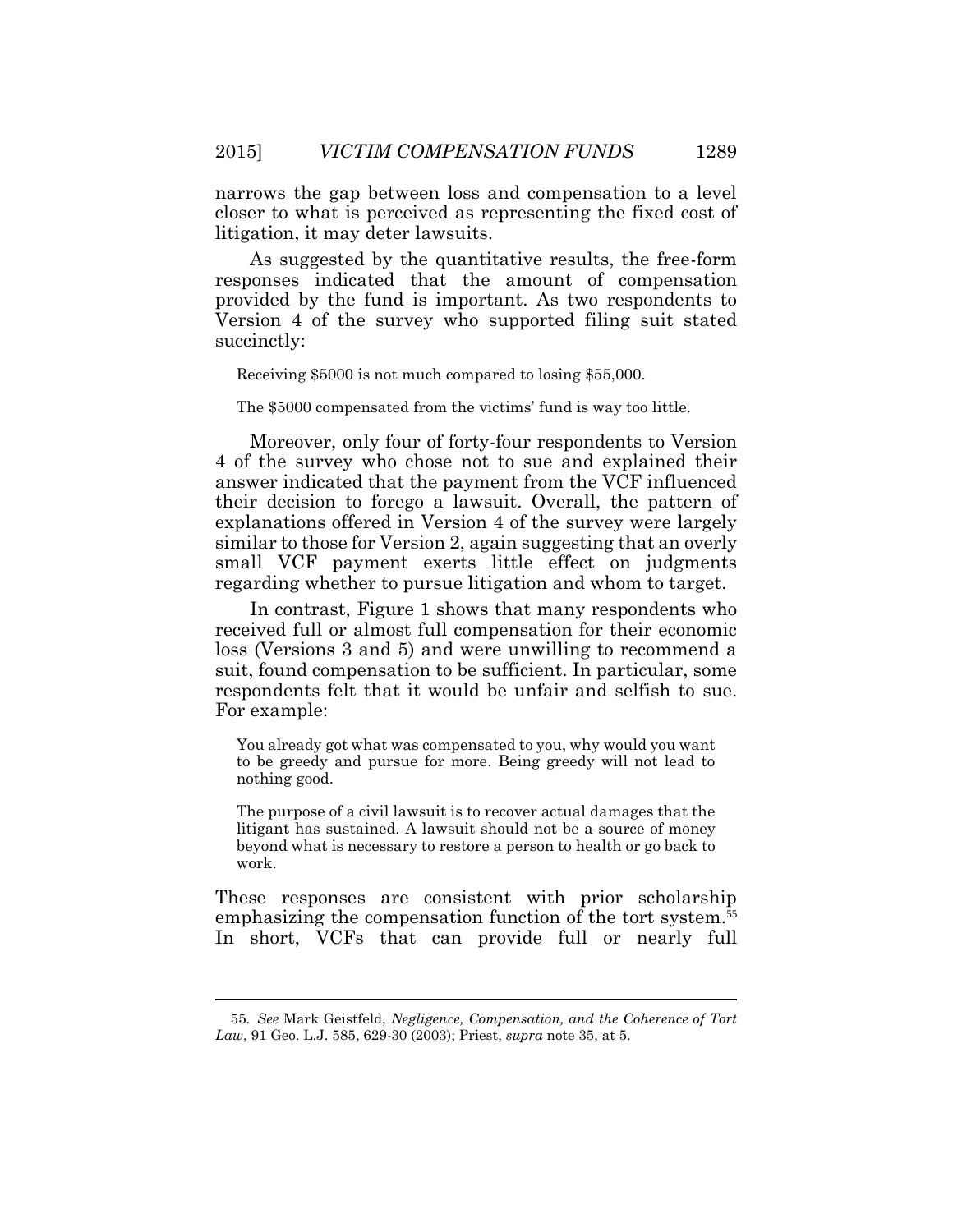compensation can reduce the likelihood that victims will feel a need to resort to litigation.

On the opposite end of the spectrum from those who would not pursue a suit, even following a substantial loss and no compensation, are those who indicate they would sue even when fully compensated for economic loss. One of the more striking patterns in the survey is the fact that more than half of respondents in Versions 3 and 5 of the survey—where compensation for economic loss was at or near 100% expressed a willingness to pursue a lawsuit. The high rate of lawsuits suggests that compensation is only one reason among many that citizens may wish to access the tort system.

Respondents who would pursue a lawsuit cited two predominant reasons for their behavior. The first was a desire to assign responsibility to those parties viewed as being at fault, and in some cases to pursue retribution against such parties. Figure 2 categorizes these responses as "accountability/retribution," and reports that in all versions of the survey, this category accounted for at least 60% of all explanations provided by respondents who were willing to sue. For these respondents, litigation was less about receiving money than ensuring accountability and inflicting punishment. Representative responses along these lines include:

The injuries that people sustained are life-changing and disrupt their overall wellbeing especially their sense of peace and safety. For this reason, the people responsible should be held accountable by filing a lawsuit.

A civil suit against the gunman would punish the gunman by depleting him/her of any assets that otherwise would not be affected by a criminal conviction.

Automatic payment does not punish the shooter. Hitting the pocket book does.

These responses are consistent with findings in the literature more broadly, namely, that plaintiffs' objectives in litigation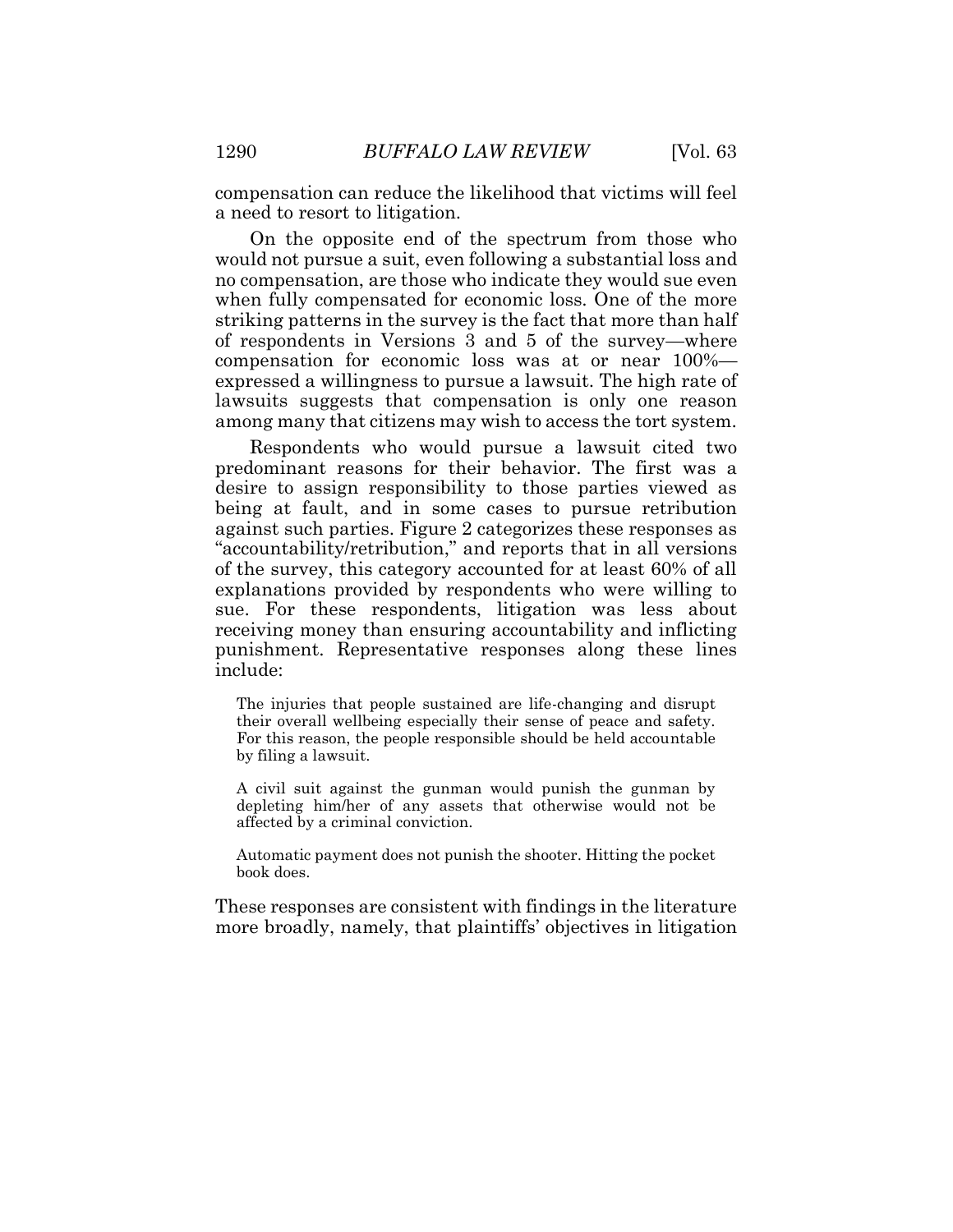can be driven by the desire for accountability<sup>56</sup> or to inflict punishment on a wrongdoer. 57

It remains unclear whether such attitudes would persist in a real-life scenario in which there was more information and publicity surrounding the criminal prosecution of the gunman. For example, in a situation more akin to the Boston Marathon bombing, where one of the alleged perpetrators was seriously injured during a police pursuit and now faces the death penalty if convicted, victims might view the criminal justice system as providing adequate retribution without the need to impose additional penalties through the civil justice system. On the other hand, several respondents cited a need to hold other parties responsible who likely would not fall under the purview of the criminal justice system. For example, one respondent noted:

Corporations that sell guns should be responsible for the negative actions that come from their products.

It is possible that such a concern could only be addressed through a civil suit.

Beyond assigning responsibility and inflicting punishment, the other main reason cited for pursuing litigation was a desire for compensation. We categorized responses desiring some kind of payment as "[i]nadequately compensated" under Figure 2, which also shows that across all survey versions, at least 25% of respondents who pursue a suit did so to obtain additional compensation. Interestingly, Figure 2 reveals relatively little variation across survey

one way of saying no, it wasn't just the terrorists. There was a lot of ordinary negligence that led to people's deaths . . . . It's not just about the facts; there is a need to bring those facts to accountability . . . .

What I'm looking for is justice—someone held accountable for the murder. There are people who did not do their job. No one has been fired, demoted.

Hadfield, *supra* note 17, at 662 (first alteration in original).

. . . .

<sup>56</sup>*. See* Hadfield, *supra* note 17, at 661; Tyler, *supra* note 39, at 202-03.

<sup>57</sup>*. See* Relis, *supra* note 36, at 363 fig.4. Take for example a respondent in Hadfield's study who had opted for litigation rather than a payment from the September 11th Victim Compensation Fund. The litigant indicated that pursuing a tort claim was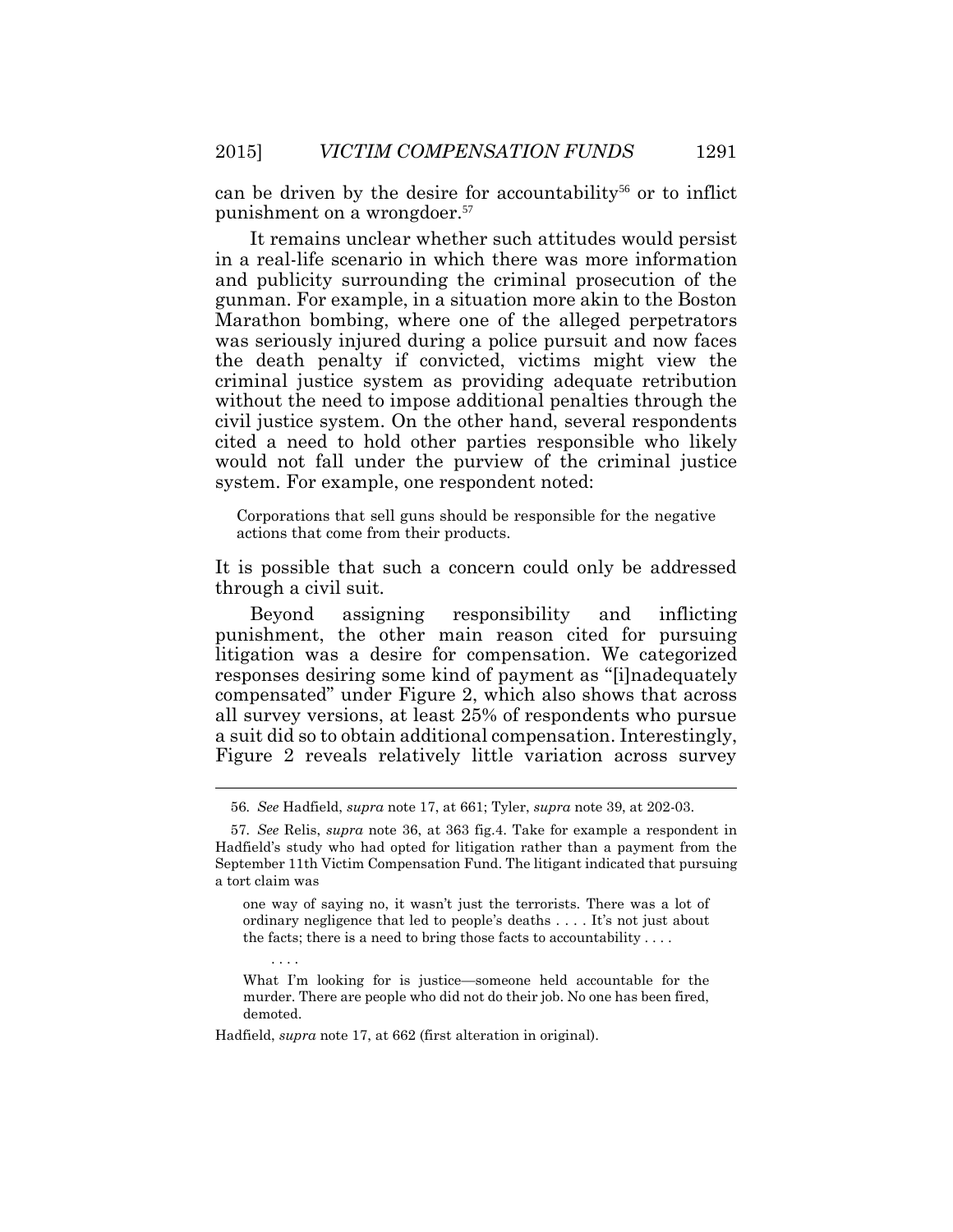versions in the proportion of respondents who cite inadequate compensation; it is not the case that respondents who received more from the VCF who would have ultimately chosen to sue were appreciably less concerned about adequacy of compensation. However, it is worth noting that because these responses are conditional on being willing to pursue a suit in the first place, all these data indicate is that among those who would sue, their reasons for doing so seem roughly comparable across survey conditions.

Many responses related to inadequate compensation focused on insuring against potential future unforeseen costs, particularly when VCF compensation was at or near economic loss (Versions 3 and 5). For example, one respondent succinctly stated:

I feel compensation is justified for future unfor[e]seen complications.

Others replied in a similar vein:



A lawsuit should be pursued because of the probability of medical and/or mental issues that have yet to surface.

**Figure 2: Explanations Provided By Respondents Who Would Pursue Litigation**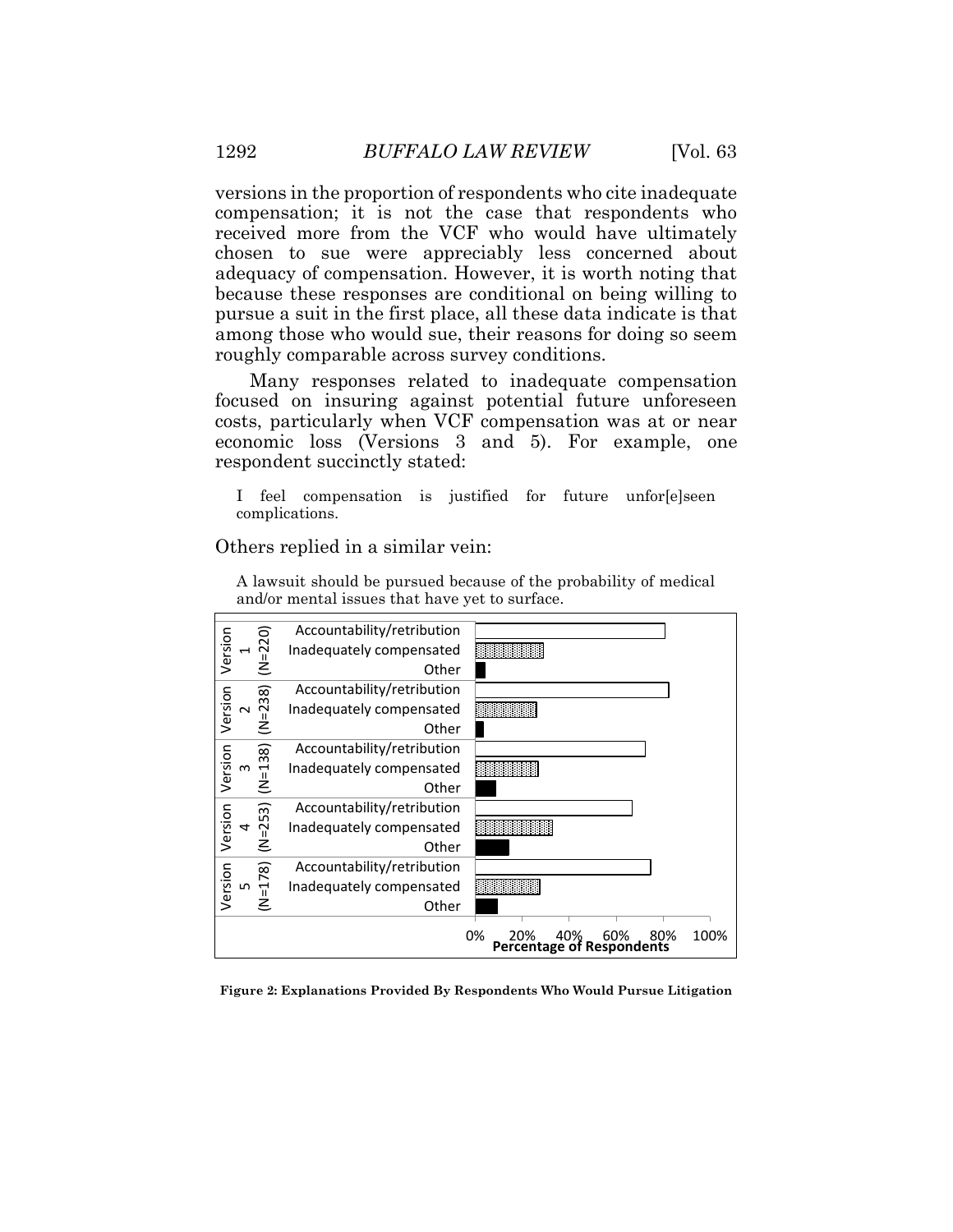**Note:** This figure reports the authors' tabulations of the free-form responses explaining why victims choose to pursue litigation. The tabulations are limited to those with usable responses, and the response categories are not mutually exclusive.

I would imagine that there would be trauma and treatment necessary (including psychological) beyond the immediate wage loss and first year of medical treatment.

These specific responses point to a possible dilemma facing those who design victim funds. Architects of such funds, most notably Ken Feinberg, have argued that providing prompt payment should be a major objective of the funds in order to reduce uncertainty and allow victims to move on as quickly as possible. <sup>58</sup> However, payments made before the full extent of injuries is realized may leave victims in the position of wishing to pursue litigation later to recover future unforeseen losses.

The qualitative responses also provide insights into the choice of whom to sue. Many respondents viewed the stadium owner and security company as sharing culpability with the gunman, because they could have prevented the incident if they had screened attendees better or taken more active security precautions. For example,

The owner of the stadium and security guards had a responsibility to the attendees to provide a safe environment—they did not. They could be held accountable for the safety of their patrons. And the gunman could obviously be sued because he broke the law and injured people.

Similarly, another respondent noted:

I would advise my friend to sue them because security and the owner of the stadium were not properly protecting the public from guns. This could have be[en] prevented, yet people were injured due to inefficient security and the stadium owners.

The responses that focus on the possibility of using the tort system to prompt behavioral change echo work by Gillian

<sup>58</sup>*. See* FEINBERG, *supra* note 54, at 79-81, 159-64; *see also* Mark Arsenault & Todd Wallack, *One Fund Payments will Include Those Treated as Outpatients*, BOS. GLOBE (May 15, 2013), http://www.bostonglobe.com/2013/05/15/one-fundpayments-will-include-those-treated-hospital-outpatients/y0rsHCwTEgx5s JZJLARwiI/story.html.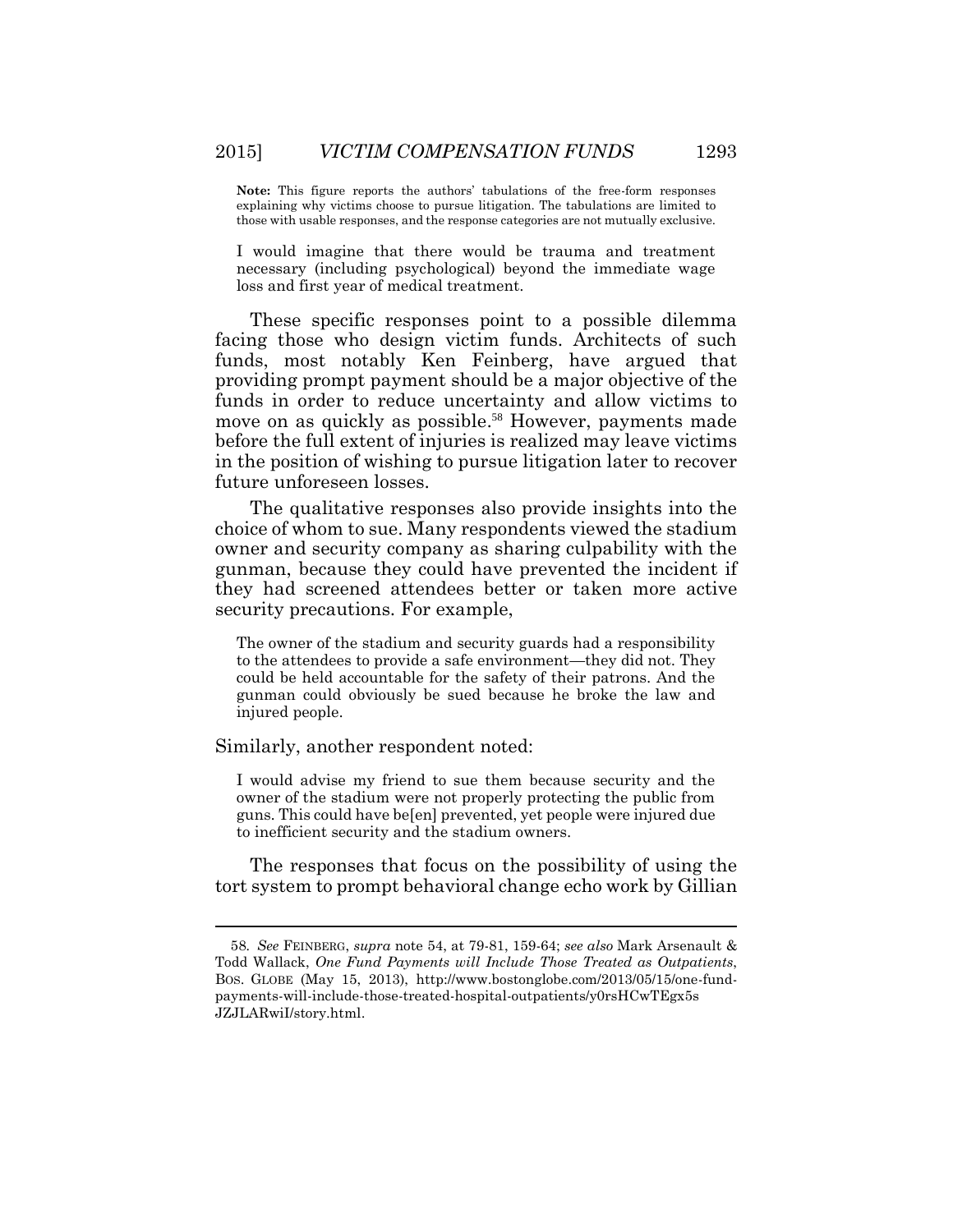Hadfield, whose study featured respondents who thought that litigation (as opposed to the alternative—the 9/11 Victim Compensation Fund) might give them the opportunity to enable "responsive policy change—making sure that lessons were learned and heeded in the future." 59

Whether similar attitudes would arise in other shootings or mass-casualty events may depend in part on the type of facility where an event occurred. The Aurora, Newtown, Ft. Hood, and Navy Yard shootings seem similar to the survey scenario in that these events occurred in a facility with controlled access, which likely provides bystanders with a greater expectation regarding security. Virginia Tech provides a sort of intermediate case where the shootings occurred on private property but in a facility where public access is not restricted; shopping malls, restaurants, and other retail spaces offer other examples. The Boston bombing occurred in a location that was completely open to the public. It is unclear whether views regarding the culpability of the property owner or security providers would persist in scenarios occurring in more public spaces.

Perhaps somewhat contrary to intuition, among those who would pursue a suit, nearly one in five would not target the gunman. The qualitative responses reveal a perhaps surprising degree of understanding regarding the fact that the gunman is likely judgment-proof, meaning that actually receiving compensation would necessitate including other parties in the lawsuit. Two illustrative comments on this score were:

It depends on my friend[']s situation. If he or she was so desperate for money, like about to lose their home I'd say yes pursue a lawsuit. But the person to blame is the shooter and most likely they wouldn't have the money to pay in a law suit;" and "[t]he gunman is the one responsible for his actions, regardless if he is likely to have less money than the other options.

Although not a widespread view, as for the first respondent above, some expressed willingness to sue parties they did not necessarily view as culpable in order to ensure that compensation was sufficient. For example, one

<sup>59.</sup> Hadfield, *supra* note 17, at 648.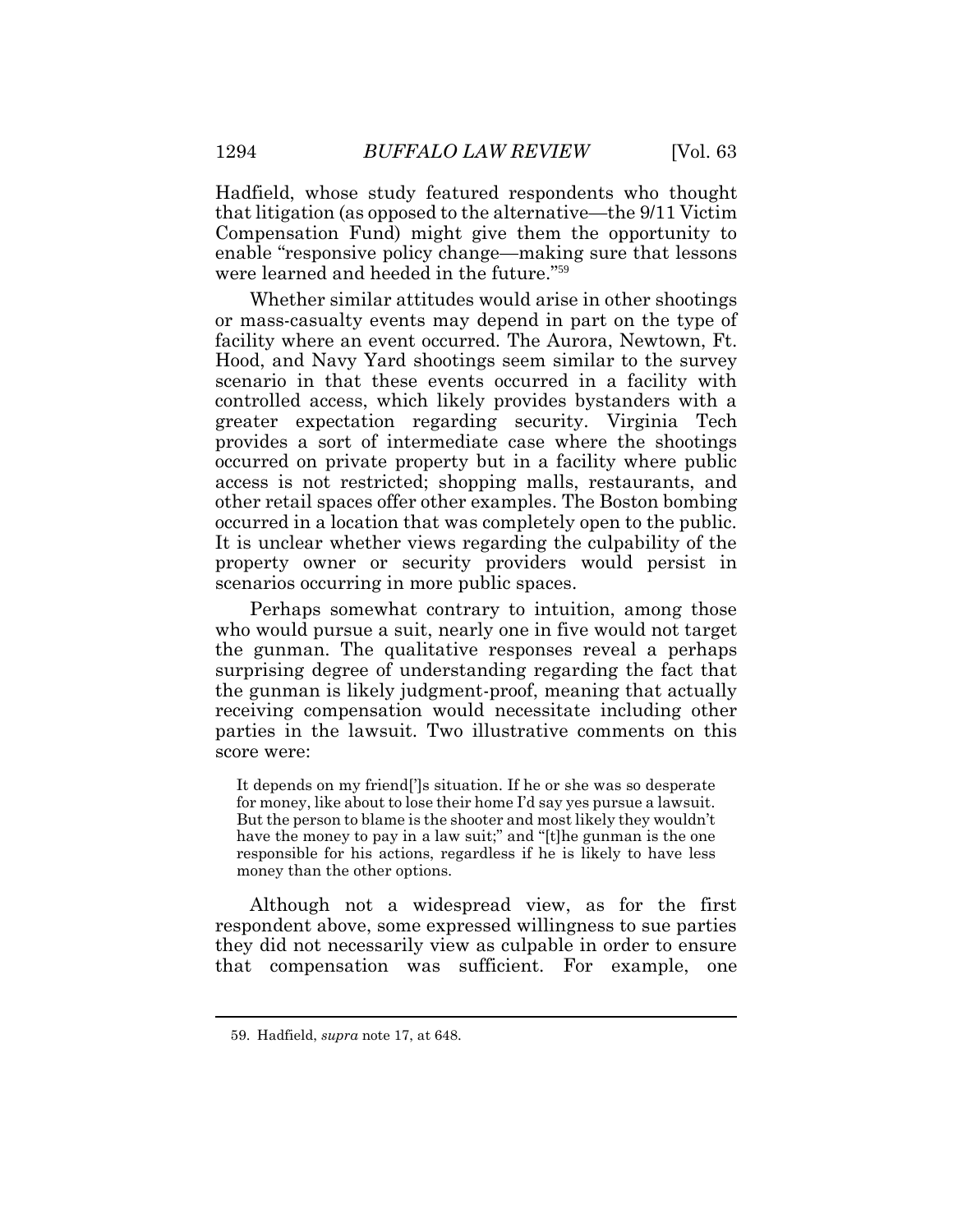respondent who chose to sue all of the listed parties in the survey explained the response as follows:

It would be necessary to sue all parties involved[,] . . . the injured should be compensated for their injuries [and] suing each of them increases chan[c]es of getting compensation.

Another respondent who indicated willingness to sue the security company stated:

I would want to be compensated for my injuries, [a]lthough you can't really blame anyone for someone else[']s actions.

To summarize, our qualitative analysis reveals a number of factors that affect the expected amount of litigation in the wake of a mass shooting. Some fraction of the population profess unwillingness to sue despite incurring uncompensated losses, primarily due to either a belief that random injuries are an unavoidable feature of life, and therefore not deserving of special compensation, or a view that lawsuits generate undesirable social consequences. Respondents also pointed to high-perceived financial and emotional costs of litigation relative to expected returns and a likelihood that the gunman was judgment-proof as barriers to pursuing recovery in the courts.

Among those who would pursue a lawsuit, the most commonly cited reason for doing so was to ensure that culpability was properly assigned to responsible parties and/or that these parties were appropriately penalized. These latter findings reinforce results from the existing work, where plaintiffs "stress[ ] that they sued not for money, but rather for principles," <sup>60</sup> including the principles of accountability, punishment, and acknowledgement of harm. 61 Additionally, a non-negligible proportion of those who would pursue litigation were motivated by a desire to ensure that their losses are fully compensated. Many respondents were sensitive to the possibility that payments made shortly after a loss might not be sufficient to cover unforeseen future complications, and advocated litigation as a hedge against potential future costs, even if compensation was already

<sup>60.</sup> Relis, *supra* note 36, at 383.

<sup>61.</sup> *Id.* at 363 fig.4.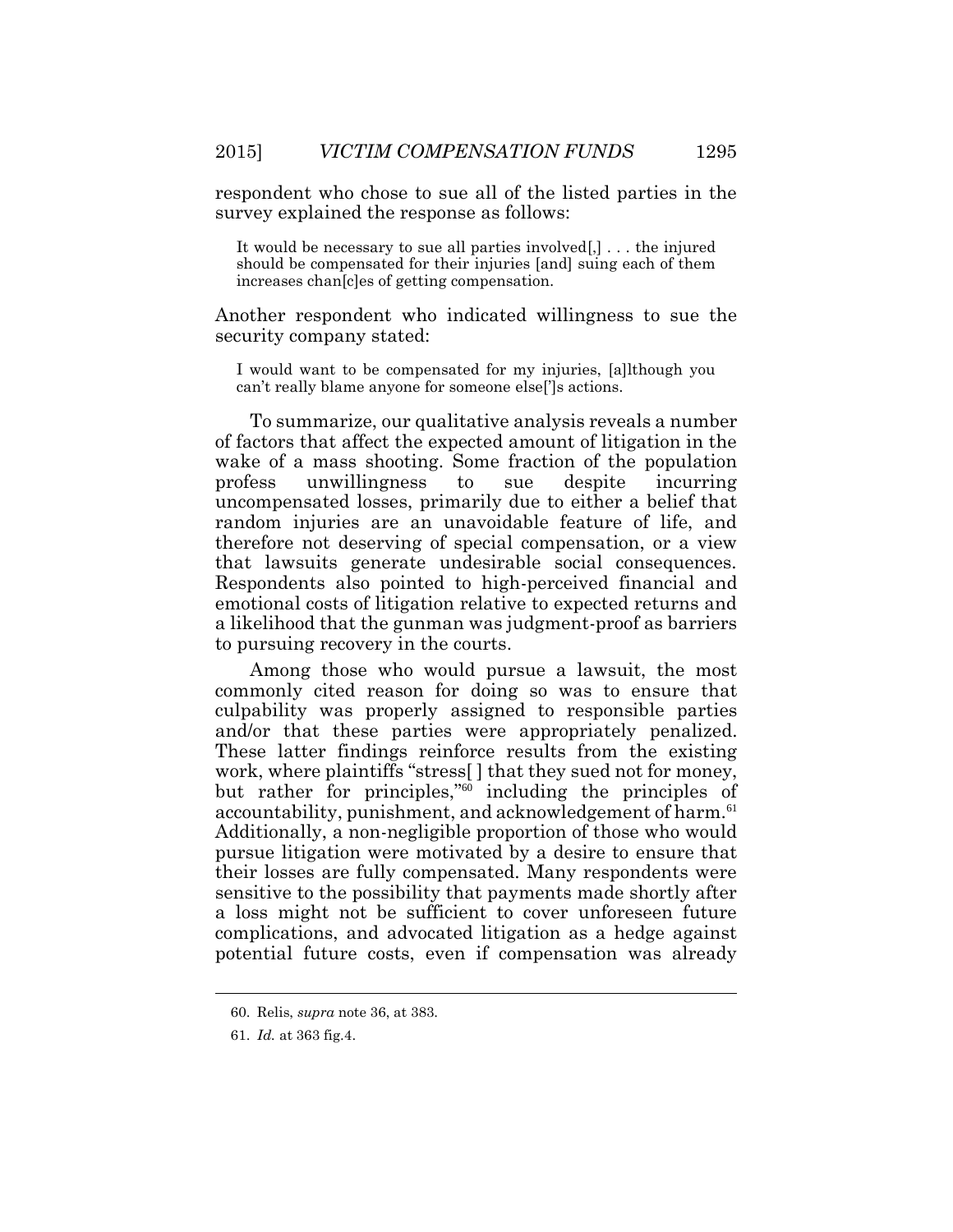generous. The availability of comparatively "deep pockets" also appeared to promote litigation among a subset of respondents.

These responses broadly suggest conditions that may affect the ability of VCFs to achieve one oft-cited policy goal of reducing post-event litigation. Given that many cited accountability and retribution as primary reasons for pursuing litigation, litigation may be less likely in situations where the perpetrator is killed or the criminal justice system is viewed as providing sufficient retribution against wrongdoers. Many respondents who expressed a willingness to sue due to inadequate compensation cited the potential for future complications as an important factor, suggesting that VCFs may perform differently depending on whether injuries are well-defined at the time of payment and the likelihood of future complications is low. Even if VCFs lack the resources to fully compensate individuals for injuries, partial compensation may in some cases reduce litigation because many individuals view participation in the court system as carrying appreciable fixed monetary and emotional costs, and are therefore willing to forego litigation even when there is some uncompensated loss. However, if VCF payments are too small relative to loss, they may leave litigation rates largely unchanged. Finally, the substantial number of respondents who would pursue a lawsuit even when fully compensated for economic loss suggests there may be limits to the extent to which VCFs on their own can foreclose litigation.

# C. *How Do Survey Responses Compare to Real-World Behavior?*

The surveys provide interesting insights regarding how VCFs could affect attitudes towards litigation, but the usefulness of these data for policy purposes depend in part on how well the findings from surveys such as ours generalize to real-world behavior. In this Section, we review seven recent VCFs that have arisen in the wake of mass injury events that bear some similarity to the scenario presented in our survey, and qualitatively examine what is known about litigation following those events. Consonant with the findings of our survey, the experience with recent VCFs suggest that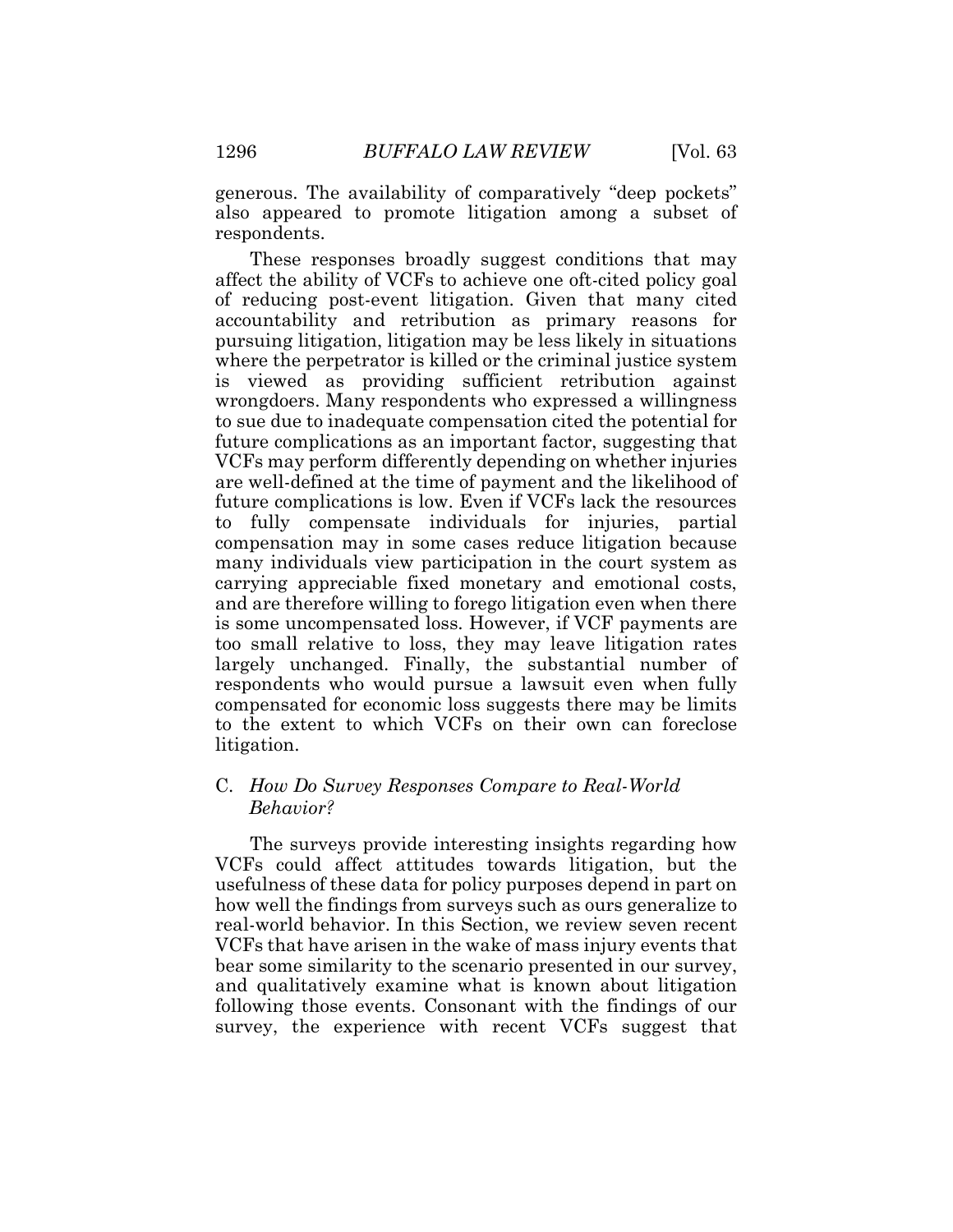monetary compensation is an important factor shaping attitudes towards litigation, but it is not necessarily the only determinant of whether victims choose to sue. Victims who do sue cite many of the same reasons for pursuing legal action as were cited in our survey, including a desire for accountability and concerns over future injury, while those who do not sue often cite the financial and emotional costs of tort litigation. Moreover, we see some suggestive evidence that litigation is more likely following events where VCF compensation is limited or non-existent. In short, recent historical experience appears to corroborate a number of the empirical findings from our survey.

1. Oklahoma City Community Foundation Disaster Relief Fund

Following the Oklahoma City bombing at the Alfred P. Murrah federal building, the Oklahoma City Community Foundation Disaster Relief Fund (DRF) was established to collect donations and distribute relief. $62$  To this day, the fund is still in existence.63 Because donor intent varied, the DRF is actually comprised of several sub-funds, each serving a different purpose for victims. $64$  As a whole, the fund generally pays for unmet medical expenses, funeral expenses, utilities, car payments, mortgages, rent, etc.<sup>65</sup> Additionally, a large portion of the funds are earmarked to assist children of the deceased with educational expenses for undergraduate and vocational schooling.66 In total, the fund has received  $$14,688,611^{\circ}$  and has doled out \$7,295,071 directly to 1033 victims. <sup>68</sup> Eighteen years after the bombing, the fund still had 

<sup>62.</sup> BKD LLP, OKLAHOMA CITY DISASTER RELIEF FUND, INC.: FORENSIC INVESTIGATION REPORT 8-10 (2013), http://www.occf.org/documents/Oklahoma CityDisasterReliefFdreportissued3-20-13.pdf.

<sup>63.</sup> *Oklahoma City Disaster Relief Fund*, OKLA. CITY COMMUNITY FOUND., http://www.occf.org/drf (last visited Sept. 18, 2015).

<sup>64</sup>*.* BKD LLP, *supra* note 62, at 18.

<sup>65</sup>*. Id*. at 21.

<sup>66</sup>*. Id*. at 23.

<sup>67</sup>*. Id*. at 20.

<sup>68</sup>*. Id*. at 26.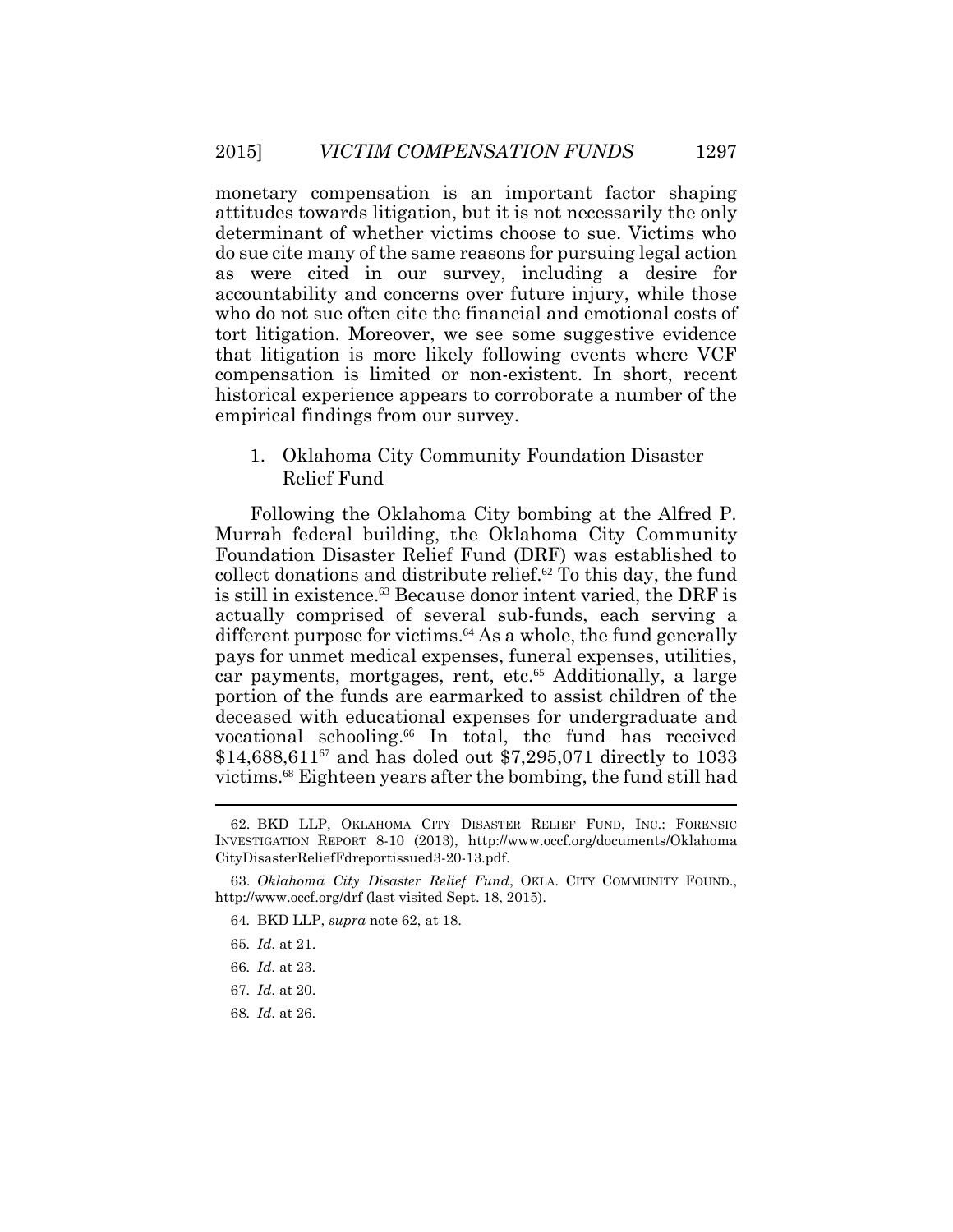a \$10,000,000 account balance from investment income and earmarked donations. 69

The DRF differs from more recent funds in several respects. The DRF does not make direct lump sum payments, rather, the fund assesses victims' needs and then compensates after other funding sources have been exhausted. <sup>70</sup> For example, the DRF will pay for unmet medical expenses related to the bombing when insurance does not cover costs. <sup>71</sup> Other funds discussed below, however, give victims a one time payment based solely on their injuries, which can be spent for any purpose. DRF funds have also been used to provide outputs such as scholarships that are not directly tied to economic loss from the event itself.<sup>72</sup>

Victims groups have expressed dismay at the fund's large remaining balance, and, by implication, the fact that the fund has paid out less in compensation than it could have.<sup>73</sup> Indeed, frustrated victims sued the Oklahoma Governor and Oklahoma City Mayor over the administration and distribution of funds donated after the bombing. While there have only been a handful of lawsuits related to the bombing,<sup>74</sup>

- 69*. Id*. at 20.
- 70*. Id*. at 16-17, 23.
- 71*. Id.* at 22-23.
- 72. Id. at 23-25.

73. Randy Ellis, *Oklahoma City Bombing Fund Officials Say Criticism Unjust*, NEWSOK (Nov. 12, 2012), http://newsok.com/oklahoma-city-bombing-fund-official s-say-criticism-unjust/article/3727548/?page=1; OKLAHOMAN EDITORIAL BD., *Audit Should End Talk of Oklahoma City Bombing Fund Being Mismanaged*, NEWSOK (Mar. 24, 2013), http://newsok.com/audit-should-end-talk-of-oklahomacity-bombing-fund-being-mismanaged/article/3769340/?page=1; *see also* BKD LLP, *supra* note 62, at 20-23 (describing the substantial remaining balance of the relief fund).

74. Gaines-Tabb v. ICI Explosives, 160 F.3d 613, 613-18 (10th Cir. 1998); Gaines-Tabb v. Mid-Kansas Coop. Ass'n, 980 F. Supp. 1424, 1426 (D. Kan. 1997); Ed Godfrey, *Day-Care Center, ATF, Chemical Firm Sued*, NEWSOK (Apr. 19, 1997), http://newsok.com/day-care-center-atf-chemical-firm-sued/article/257647 6; Ed Godfrey, *Lawsuit Seeks Accounting for Disaster Donations*, NEWSOK (June 28, 1995), http://newsok.com/lawsuit-seeks-accounting-for-disaster-donations/art icle/2506849; Ellie Sutter, *Last Rescued Victim Files \$4 Million Suit*, NEWSOK (May 12, 1995), http://newsok.com/last-rescued-victim-files-4-million-suit/article/ 2502246.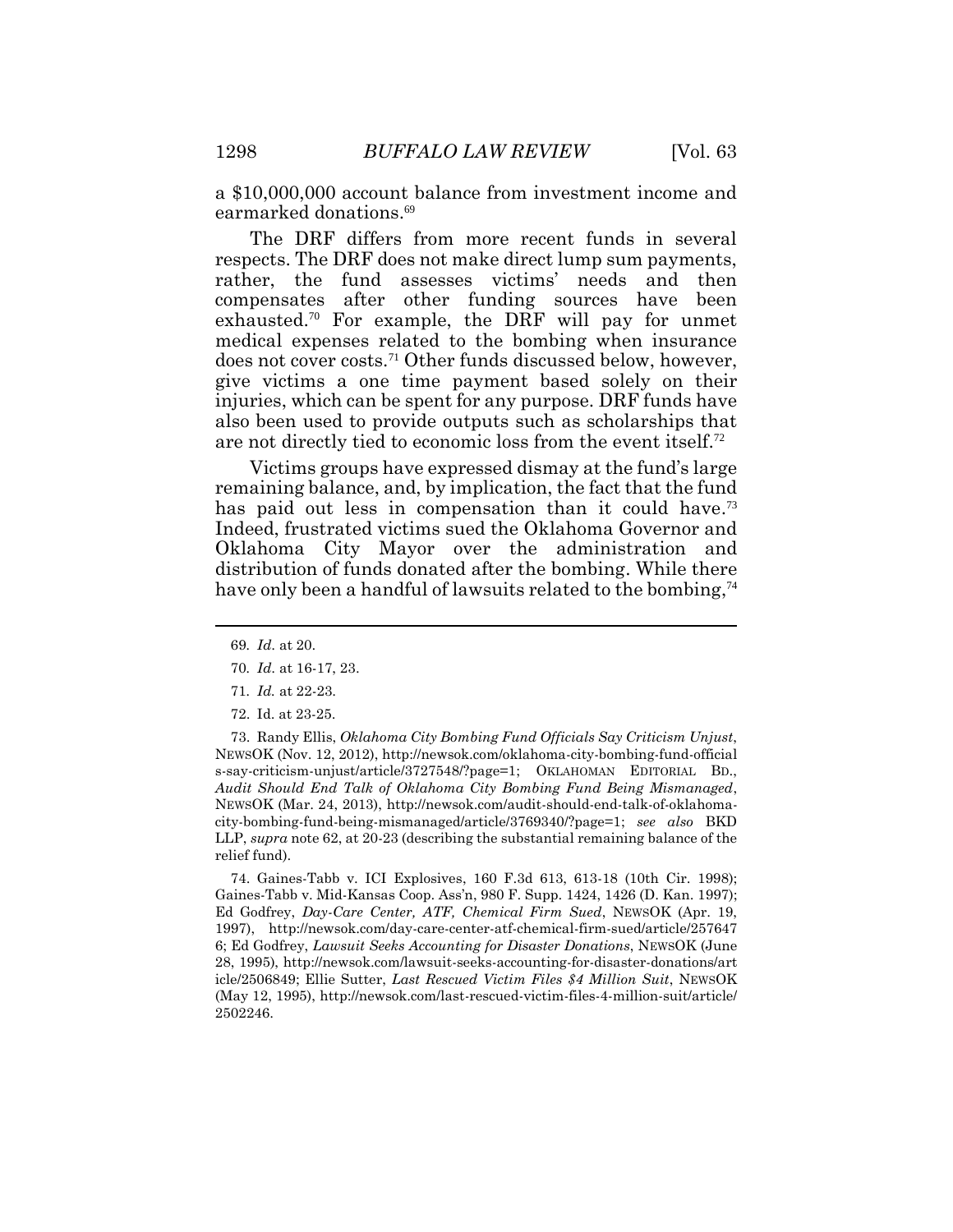at least two were class actions involving over three-hundred plaintiffs.<sup>75</sup>

Some Oklahoma bombing victims also pursued lawsuits as a means of achieving accountability for the attacks. While prosecutors convicted and sentenced three perpetrators for the bombing, some victims were not satisfied by the answers provided from the criminal trials.76 Consequently, several victims sued the country of Iraq in 2002, alleging Ramzi Yousef, a convicted terrorist, was an Iraqi government agent who recruited the Oklahoma City bombing perpetrators to conduct terrorist attacks in the United States.77 In short, the U.S. government's investigation and criminal trials may not have provided enough accountability in the eyes of some victims.

#### 2. Mile High United Way Healing Fund

The Mile High United Way created the Healing Fund the day of the Columbine High School shooting.78 The fund raised about \$4,600,000 for the victims.79 Unlike the DRF, this fund distributed several lump sum payments to the victims to be spent as they chose.<sup>80</sup> Initial payments included  $$50,000$  each for the thirteen families of the deceased, \$150,000 each to four victims who suffered brain and spinal injuries, and \$10,000 each to twenty-one other physically injured victims.<sup>81</sup> The fund reportedly distributed an additional \$1,115,000 to

 $\overline{a}$ 

<sup>75</sup>*. See* Gaines-Tabb v. ICI Explosives, 160 F.3d at 613; Gaines-Tabb v. Mid-Kansas Coop. Ass'n, 980 F. Supp. at 1426.

<sup>76.</sup> *See* Jennifer L. Brown, *Oklahoma Victims Sue Iraq*, FAYETTEVILLE OBSERVER, Mar. 21, 2002, at 11A, http://news.google.com/newspapers?nid=1559& dat=20020321&id=Rm05AAAAIBAJ&sjid=eykMAAAAIBAJ&pg=1347, 18268871.

<sup>77</sup>*.* Lawton v. Republic of Iraq, 581 F. Supp. 2d 43, 44 (D.D.C. 2008).

<sup>78.</sup> WILLIAM H. ERICKSON, THE REPORT OF GOVERNOR BILL OWENS' COLUMBINE REVIEW COMMISSION 133 (2001), http://trac.state.co.us/Documents/Reports%20 and%20Publications/Columbine\_2001\_Governor\_Review\_Commission.pdf.

<sup>79</sup>*. Id*. at 133 n.270.

<sup>80</sup>*. See id*. at 133 n.271

<sup>81</sup>*. Id*.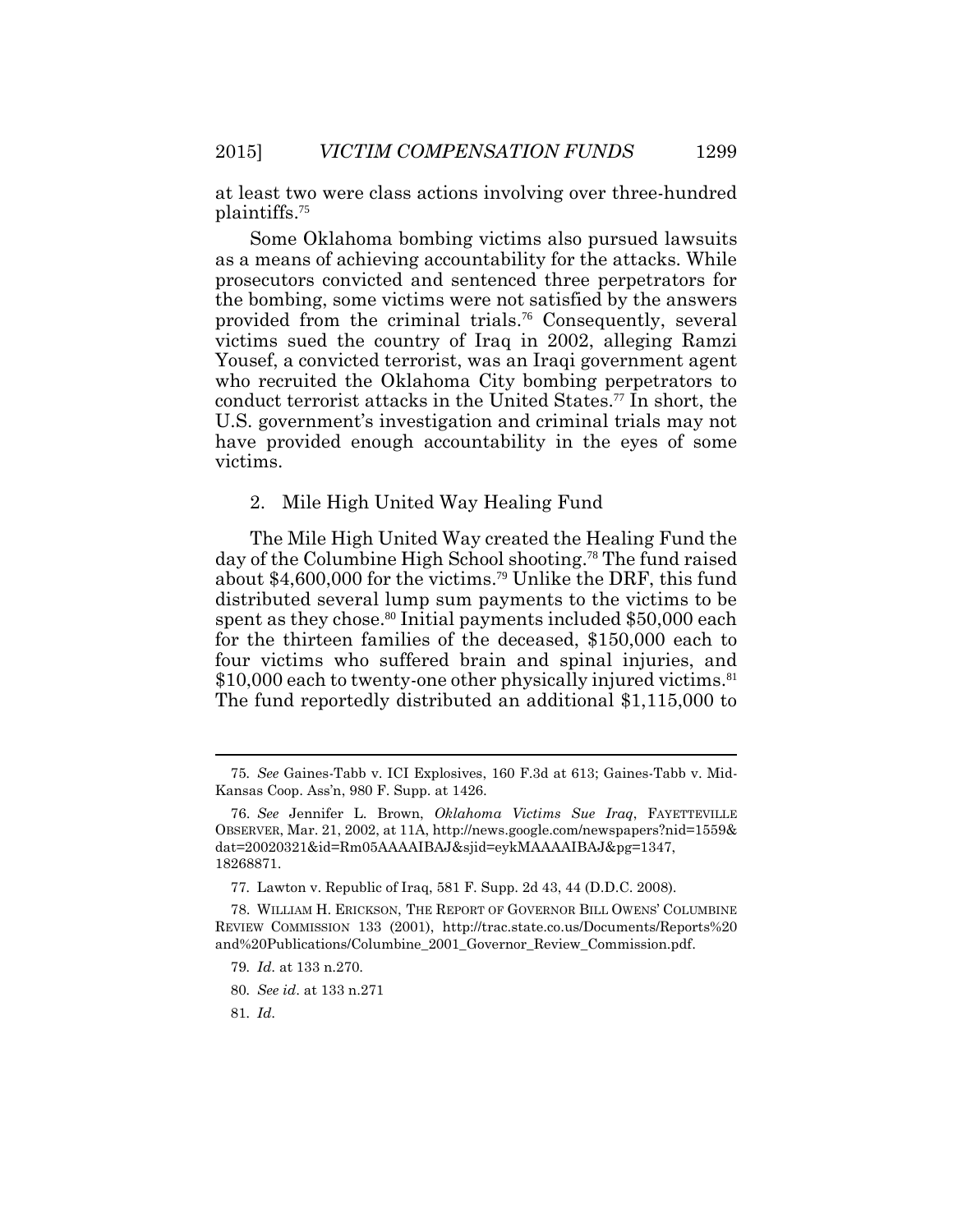twelve of the most seriously injured victims. <sup>82</sup> In total, about \$2,575,000 went to victims and their families in the form of lump sum payments. The remaining funds, amounting to millions of dollars, went to nonprofits administering outreach programs, victim services, and other community programs. 83

Soon after the Healing Fund began collecting a significant amount of donations, victims expressed varied opinions over how they felt the funds should be distributed. 84 Some believed the money should be divided equally, while others felt the money should be distributed based on the victims' actual needs. <sup>85</sup> Tensions reached the point where representatives of the victims met with fund administrators to address the conflicting concerns. <sup>86</sup> Ultimately, fund administrators and victims reached a compromise because a little over half of the funds were directed to victims and the rest to service providers and community programs. 87

Seventeen lawsuits ultimately followed the Columbine shooting,<sup>88</sup> and both the need for compensation and desire to assign blame to responsible parties appear to have factored into victims' calculations regarding whether to sue. While some victims did accept settlements from the defendants,<sup>89</sup>

84. Kieran Nicholson & Jim Kirksey, *Feelings Healed Over Healing Fund*, DENVER POST (May 27, 1999), http://extras.denverpost.com/news/shot0527a.htm.

<sup>82</sup>*. Id*.

<sup>83</sup>*. See id*.; *see also* Dana Liebelson, *CHARTS: Where Did the Money Donated to Columbine, Aurora, and Virginia Tech Mass-Shooting Victims Go?*, MOTHER JONES (Apr. 8, 2013, 6:00 AM), http://www.motherjones.com/politics/2013/04/ where-does-money-donated-victims-mass-shootings-go (noting that the Healing Fund took in roughly \$4.5 million from charitable donations following the Columbine shooting).

<sup>85</sup>*. Id*.

<sup>86.</sup> *Id.*

<sup>87</sup>*.* ERICKSON, *supra* note 78, at 133 n.271.

<sup>88.</sup> Chelsea Kelly, *Mass Shooting Lawsuits Can Serve Purpose*, HARTFORD COURANT (Feb. 4, 2014), http://articles.courant.com/2014-02-04/news/hc-op-freshtalk-kelly-mass-shooting-lawsuits-usef-20140204\_1\_columbine-lawsuits-erinpeterson-julia-pryde.

<sup>89.</sup> Michael Janofsky, *\$2.53 Million Deal Ends Some Columbine Lawsuits*, N.Y. TIMES (Apr. 20, 2001), http://www.nytimes.com/2001/04/20/us/2.53-milliondeal-ends-some-columbine-lawsuits.html.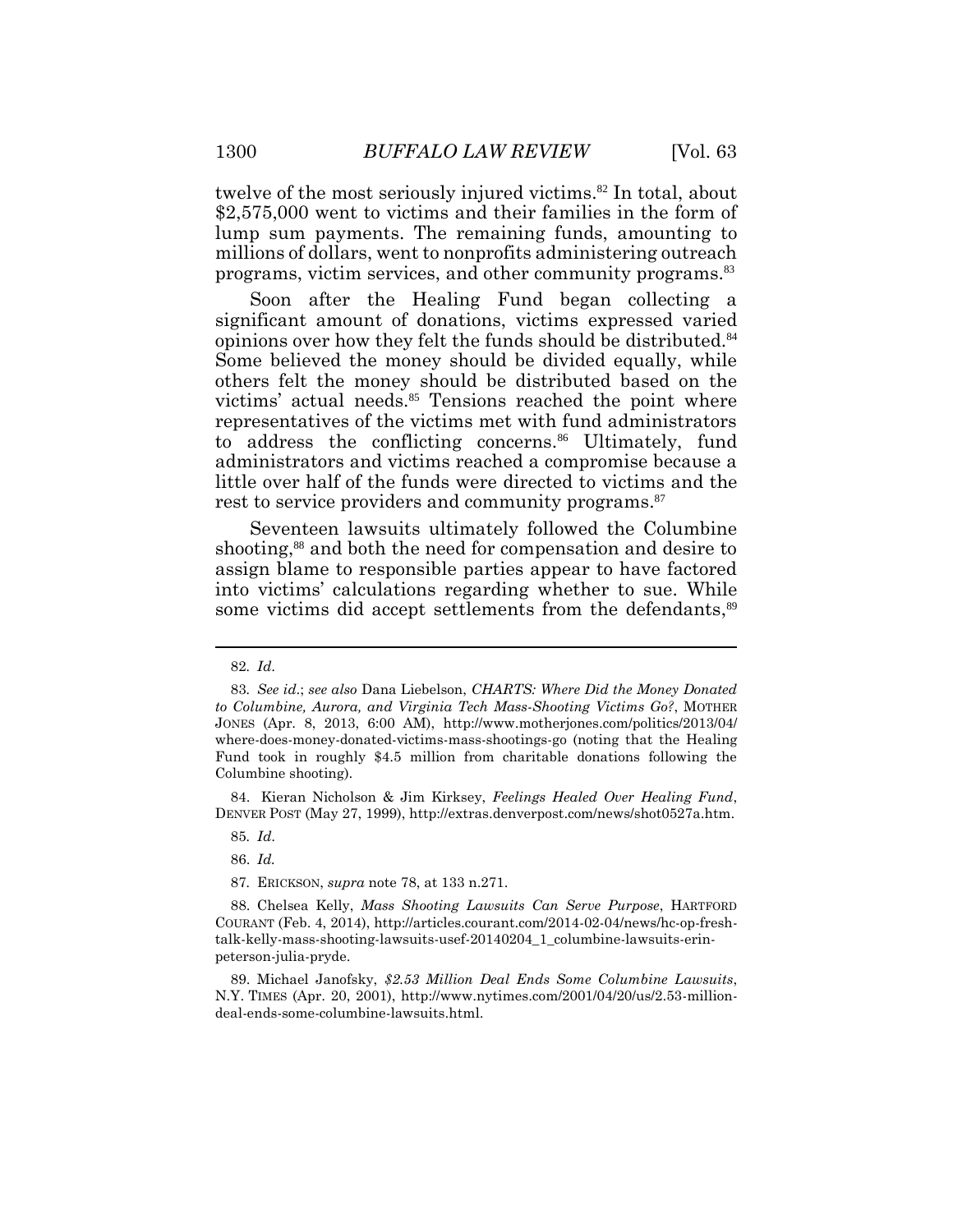others pushed forward, seeking accountability.90 For instance, some victims refused to accept settlements from the parents of the two gunmen, insisting that they wanted answers for their behavior.<sup>91</sup> One family in particular, who sued the parents of the gunmen for \$250 million, indicated that their suit was not about money but was instead focused on assigning blame for the parents' negligent behavior and preventing similar future tragedies.92 Others sued the principal and several teachers of Columbine High School, stating these officials knew of the gunmen's violent tendencies and should have taken action.<sup>93</sup> Ultimately, these victims never obtained accountability, as their suit was dismissed based upon a judgment that the school officials were protected by government immunity.<sup>94</sup>

#### 3. Hokie Spirit Memorial Fund

Established after a student killed thirty-two people at Virginia Polytechnic Institute (Virginia Tech), the Hokie Spirit Memorial Fund collected and distributed over \$7 million in donations to victims.<sup>95</sup> Unlike the funds discussed above, nearly all proceeds went directly to the victims in the form of lump sum payments. Families of the thirty-two deceased received \$208,000 and forty-eight victims who were physically injured or present at the scene of the shooting received an average payment of \$35,668.75.<sup>96</sup> Upon receipt of

 $\overline{a}$ 

93. Julia Campbell, *Principal and School Officials Named in Columbine Suit*, ABC NEWS (July 20, 2006), http://abcnews.go.com/US/story?id=96453&page=1.

96*. Id.*

<sup>90</sup>*. See id.*

<sup>91</sup>*. See id*.

<sup>92.</sup> *Columbine Lawsuits May Go Beyond Shooters' Parents*, CNN (May 27, 1999, 7:02 PM), http://www.cnn.com/US/9905/27/columbine.lawsuit.04; *\$250 Million Columbine Lawsuit Filed*, CNN (May 27, 1999, 1:23 PM), http://www.cnn. com/US/9905/27/columbine.lawsuit.02.

<sup>94.</sup> *Most Columbine Lawsuits Dismissed*, CBS (Apr. 29, 2009, 2:25 PM), http://www.cbsnews.com/2100-201\_162-319250.html.

<sup>95.</sup> FEINBERG, *supra* note 54, at 202.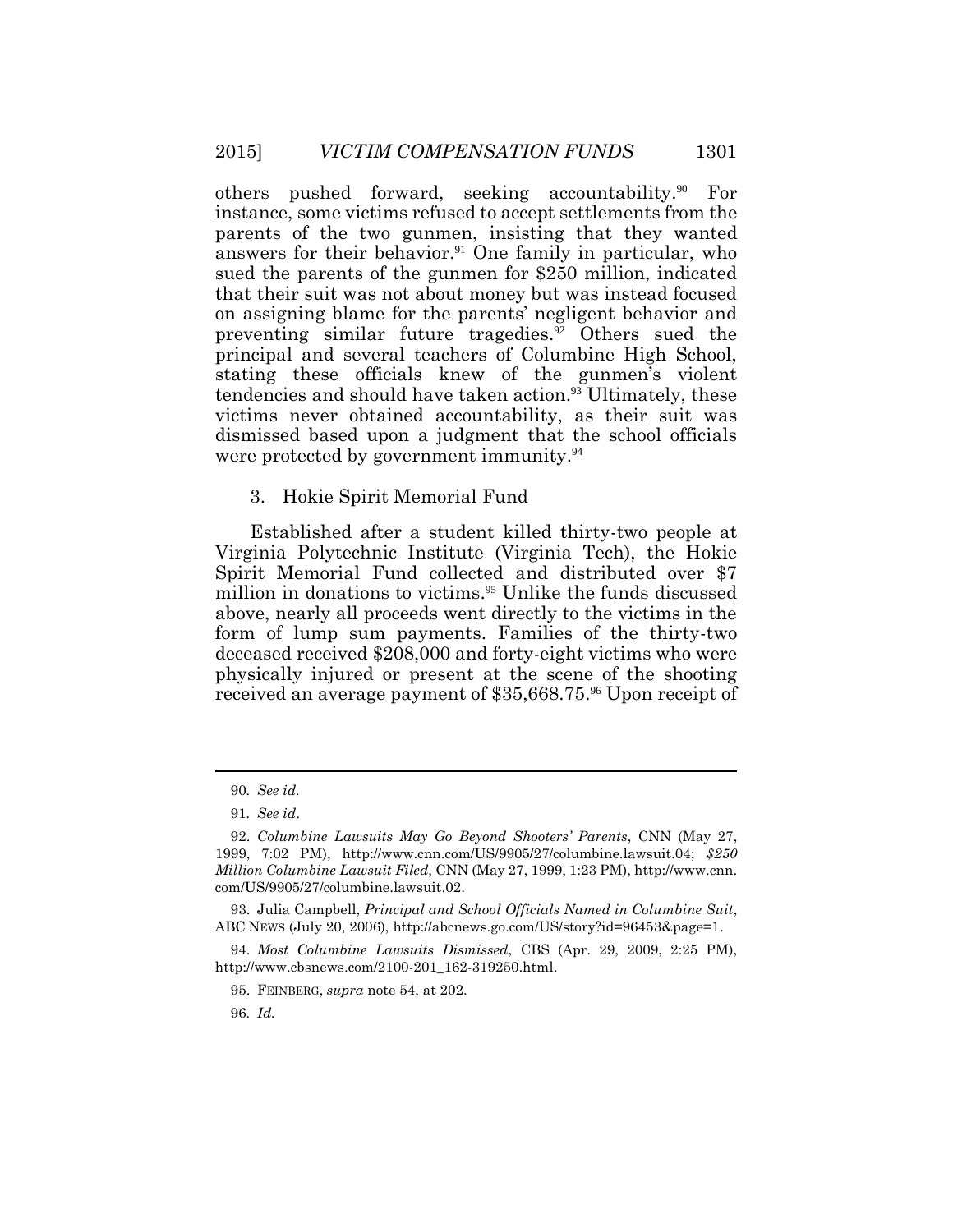payment, victims did not waive their right to litigation.<sup>97</sup> Thus, victims could take the money and sue for even more.

Only two victims of the approximately two hundred potential claimants sued the university in connection with the shooting. <sup>98</sup> One explanation for the paucity of suits may be that victims found compensation from the Fund to be adequate; some commentators, including the Fund's administrator, Ken Feinberg, have argued that the Fund made a significant impact. <sup>99</sup> An alternative explanation is that the stringent nature of Virginia's tort law, which caps damages against the state at \$100,000, was the primary determining factor rather than the Fund. <sup>100</sup> However, the two explanations are not fully exclusive—if victims utilized a cost-benefit analysis in deciding whether to sue, and weighed potential recovery in a suit against unmet needs for compensation and the costs of litigation, the presence of the fund may have tipped the scale against litigation, particularly given the limited availability of damages.<sup>101</sup>

Both plaintiffs were successful at the trial court level.<sup>102</sup> In the initial judgment, the jury found the State was negligent and awarded the plaintiffs \$4 million, which was subsequently reduced to \$100,000 by the trial court and eventually overturned by the Virginia Supreme Court. 103 Nevertheless, victims felt some vindication from the jury's verdict. One parent of a slain Virginia Tech student stated that the lawsuit was about accountability, not money, and "still t[ook] a good measure of satisfaction that the jury listened to all of the evidence and decided as it did. We don't

101. *See* FEINBERG, *supra* note 54, at 81.

102. J. Freedom du Lac, *Va. Supreme Court Overturns Verdict in Wrongful Death Suit Against Virginia Tech*, WASH. POST (Oct. 31, 2013), http://www.washi ngtonpost.com/local/va-supreme-court-overturns-verdict-in-wrongful-death-suitagainst-virginia-tech/2013/10/31/047864ac-423c-11e3-a751-f032898f2dbc\_story\_ 1.html.

103*. Id*. The Court reasoned that the State did not have a duty to warn Virginia Tech students of the potential for violent acts by the shooter. *Id.*

<sup>97</sup>*. Id.* at 81.

<sup>98</sup>*. Id.*

<sup>99</sup>*. Id.*

<sup>100.</sup> VA. CODE ANN. § 8.01-195.3 (2007); *see also* FEINBERG, *supra* note 54, at 81.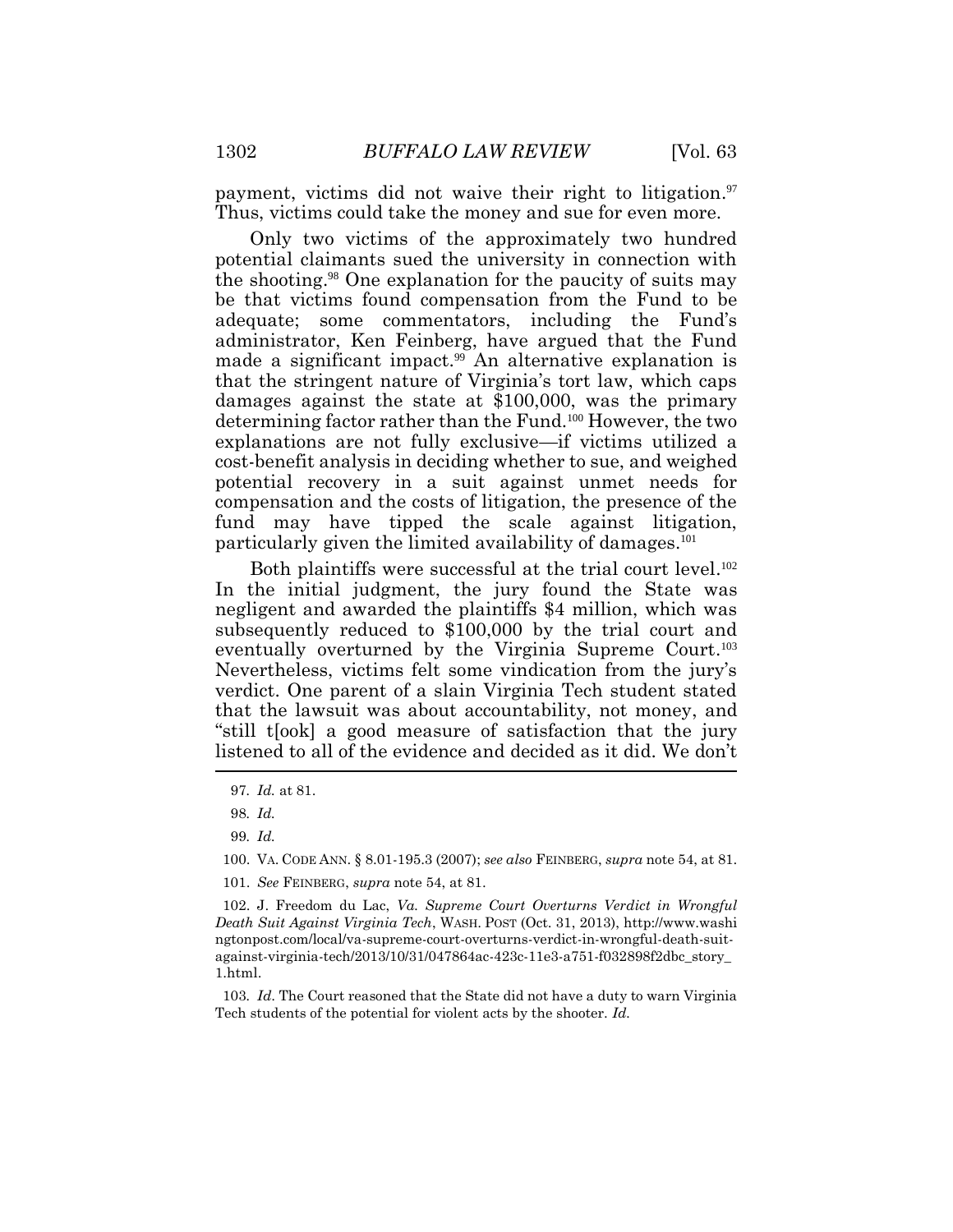feel at all that the Supreme Court can take that away from us."<sup>104</sup>

Another measure of accountability may have come from the U.S. Department of Education, which found in 2012 after payments from the VCF had been made but before the two lawsuits over the tragedy had been resolved—that Virginia Tech violated the Clery Act and fined the university.105 The Clery Act requires universities to issue timely warnings of threats to students, and the Department of Education found Virginia Tech failed to properly warn students after the gunman committed his first attack on the campus that day.106 Like the jury verdict finding Virginia Tech negligent, this administrative finding may have provided the accountability and satisfaction some victims desired. Administrative processes such as this could provide a means of accountability without incurring the costs of litigation.

4. Association of the United States Army Fort Hood Shooting Fund

On November 5, 2009, Major Nidal Hasan, a U.S. Army officer, shot and killed thirteen soldiers and civilians and wounded more than thirty-two others at Fort Hood, Texas.<sup>107</sup> Immediately after the shooting, the Fort Hood chapter of the Association of the United States Army (AUSA), a non-profit group, established a modest VCF for the victims.108 The AUSA collected \$1 million, but as of November 2013, had not

 $\overline{a}$ 

<sup>104</sup>*. Id*.

<sup>105</sup>*. Id.*

<sup>106.</sup> Va. Polytechnic Inst. & State Univ., U.S. Dep't of Educ., No. 11-30-SF, at 3-4 (Aug. 30, 2012).

<sup>107.</sup> Moni Basu, *As Hasan Trial Starts, Fort Hood Victims Feel Betrayed*, CNN (Aug. 11, 2013, 12:28 PM), http://www.cnn.com/2013/08/10/us/fort-hood-victims/ index.html.

<sup>108</sup>*. Fort Hood Tragedy: How You Can Help Right Now*, HUFFINGTON POST (Mar. 18, 2010, 5:12 AM), http://www.huffingtonpost.com/2009/11/05/help-forthood-victims-do\_n\_347821.html.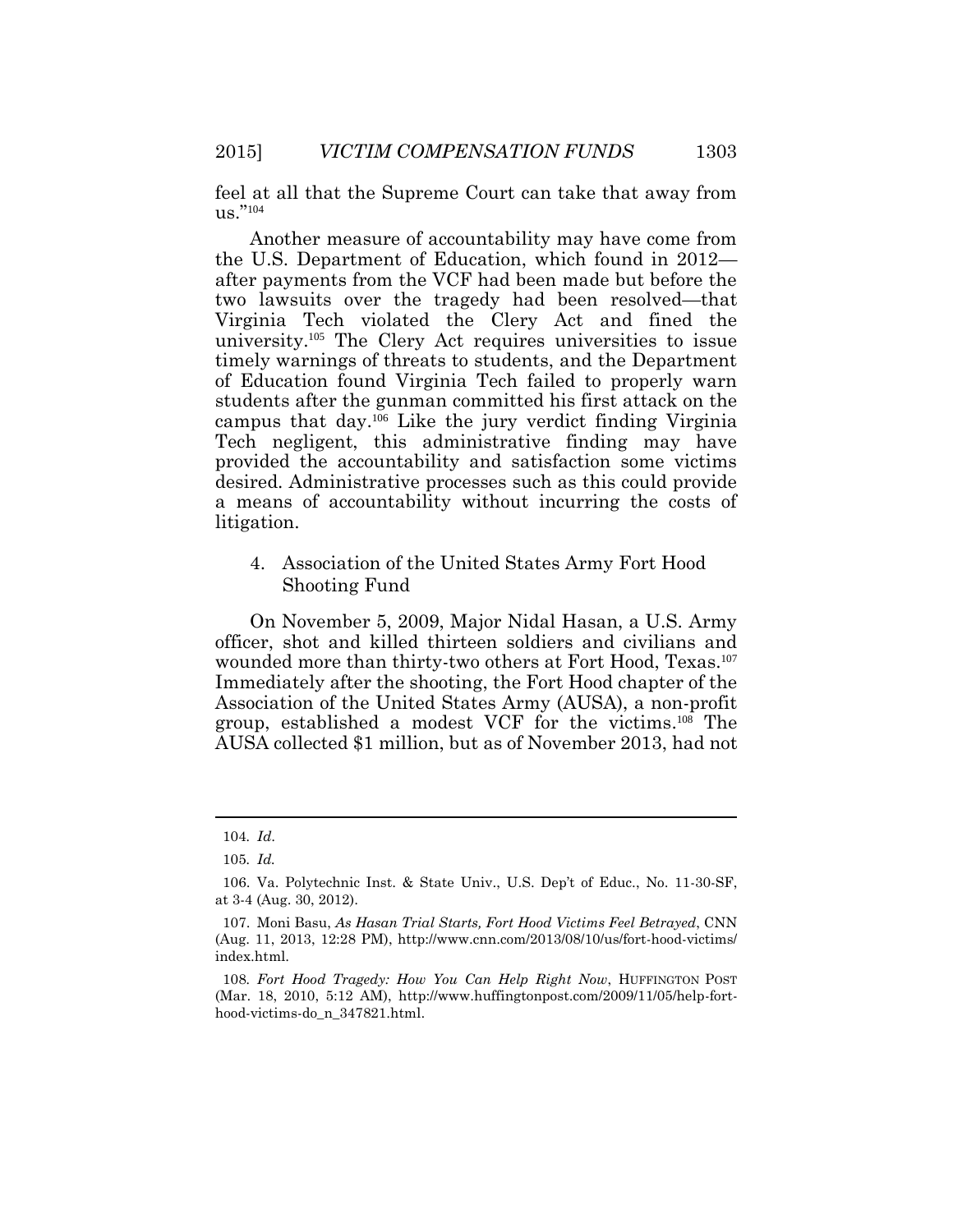yet distributed funds to the victims. <sup>109</sup> Thus, the Fort Hood shooting provides an example of an event with qualitative similarities to other mass injury events examined here, but that involved no real VCF compensation in the first three years post-event.

Our survey responses suggest that lawsuits are more likely in an environment in which no VCF money is available, and the Fort Hood experience thus far seems to support that conclusion. Motivated in part by concern about the level of compensation being provided by the federal government for their injuries, a number of survivors filed a civil suit which named the U.S. Army, the Federal Bureau of Investigation (FBI), the Department of Defense, Nidal Hasan, and Anwar al-Awlaki's estate as defendants.<sup>110</sup> Many Americans saw the shooting as a terrorist attack because Hasan's motivation for the shooting was to defend the Taliban<sup>111</sup> and because he consulted frequently with Anwar al-Awlaki, a radical cleric affiliated with Al Qaeda. <sup>112</sup> Nevertheless, the Army initially designated the shooting as workplace violence. <sup>113</sup> This classification denied survivors access to additional benefits provided to soldiers and civilians wounded in a theater of combat. <sup>114</sup> Hence, the survivors sued to have the incident

111. Basu, *supra* note 107.

114*. Id.*

<sup>109.</sup> *Fort Hood Charity Tight-Lipped About \$1M collected*, CBS DFW (Nov. 3, 2013, 8:42 PM), http://dfw.cbslocal.com/2013/11/03/fort-hood-charity-tight-lippedabout-1m-collected.

<sup>110.</sup> Charley Keyes, *Victims of Fort Hood Shooting Sue the Army for \$750 Million*, CNN (Nov. 11, 2011), http://www.cnn.com/2011/11/11/us/texas-fort-hoodlawsuit; Matt Pearce, *Fort Hood Shooting Victims Accuse U.S. of Neglect, Betrayal*, L.A. TIMES (Feb. 13, 2013), http://articles.latimes.com/2013/feb/13/ nation/la-na-nn-fort-hood-victims-forgotten-20130213; *Fort Hood Shooting Victims Sue Government*, CBS (Nov. 5, 2012, 9:28 PM), http://www.cbsnews.com/ news/fort-hood-shooting-victims-sue-government.

<sup>112.</sup> Larry Shaughnessy, *Hasan's Email Exchange with al-Awlaki; Islam, Money and Matchmaking*, CNN (July 20, 2012, 12:32 AM), http://security.blogs. cnn.com/2012/07/20/hasans-e-mail-exchange-with-al-awlaki-islam-money-andmatchmaking.

<sup>113.</sup> Basu, *supra* note 107.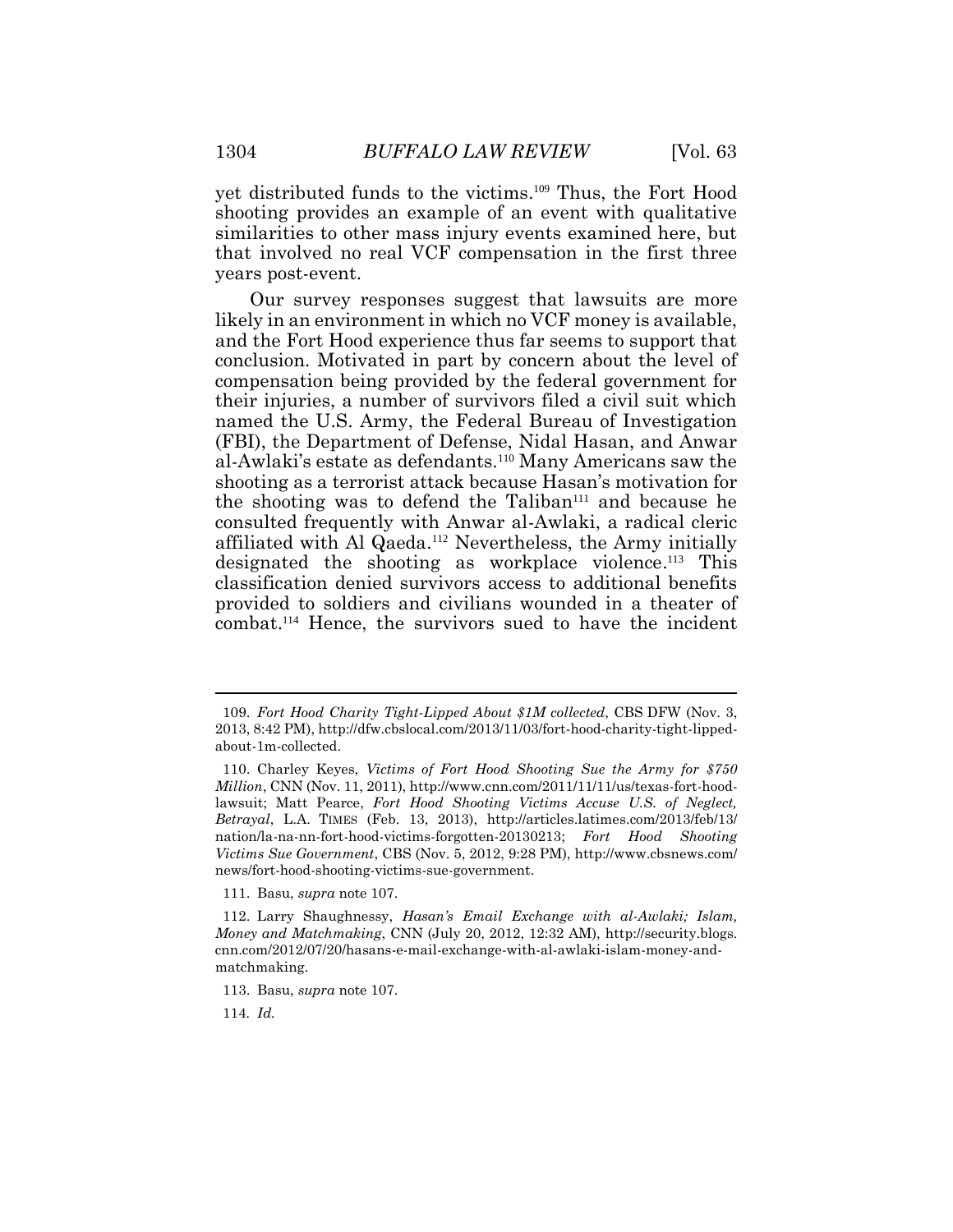re-designated as an enemy attack<sup>115</sup> and in February 2015, the Army relented and announced that it would award the Purple Heart and its civilian equivalent, the Defense of Freedom Medal, to shooting victims.<sup>116</sup>

The civil complaint in the Fort Hood case also suggests that some litigants are motivated by a desire to establish clearer accountability for the event. Prior to the shooting, Hasan consulted by email with Anwar al-Awlaki about the religious justifications for killing unarmed people.<sup>117</sup> Accordingly, survivors, in their lawsuit against Awlaki's estate, allege that he was responsible for the shooting because he inspired Hasan to carry out the attack.<sup>118</sup> Additionally, because the FBI was monitoring the email communication between the two, $119$  the survivors argue that the Bureau shares some responsibility for not preventing the attack.<sup>120</sup> Furthermore, the survivors' complaint alleges Army officials disregarded troubling signs of Hasan's radicalism by ignoring disturbing reports by his peers.<sup>121</sup> In short, a court judgment establishing fault on behalf of the defendants, or a settlement where the defendants admit fault, could provide the justice and accountability survivors seek in addition to compensation.

5. Tucson Together Fund

The Tucson Together Fund was an amalgamation of three charitable relief funds established after the January 8, 2011 shooting by Jared Loughner in Tucson, Arizona.<sup>122</sup> The

- 117. *See* Shaughnessy, *supra* note 112.
- 118*. See* Manning Compl., *supra* note 115, at ¶¶ 203-08.
- 119*. See id*. at ¶¶ 18, 258.
- 120*. See id*. at ¶ 269.
- 121*. See id*. at ¶ 24.

 $\overline{a}$ 

122. *See* KENT BURBANK, PIMA CTY. ATTORNEY'S OFFICE, A TRAINING OUTLINE: TUCSON'S EXPERIENCE IN MANAGING MULTIPLE VICTIM FUNDS 1-2 (2011), https://

<sup>115.</sup> *See* Complaint at ¶¶ 307-23, Manning v. McHugh, No. 1:12-CV-01802 (D.D.C. Nov. 5, 2012), 2012 WL 5384166 [hereinafter Manning Compl.].

<sup>116.</sup> Laura Koran & Jamie Crawford, *Fort Hood Victims to be Awarded Purple Hearts*, CNN (Feb. 6, 2015), http://www.cnn.com/2015/02/06/politics/fort-hoodpurple-hearts.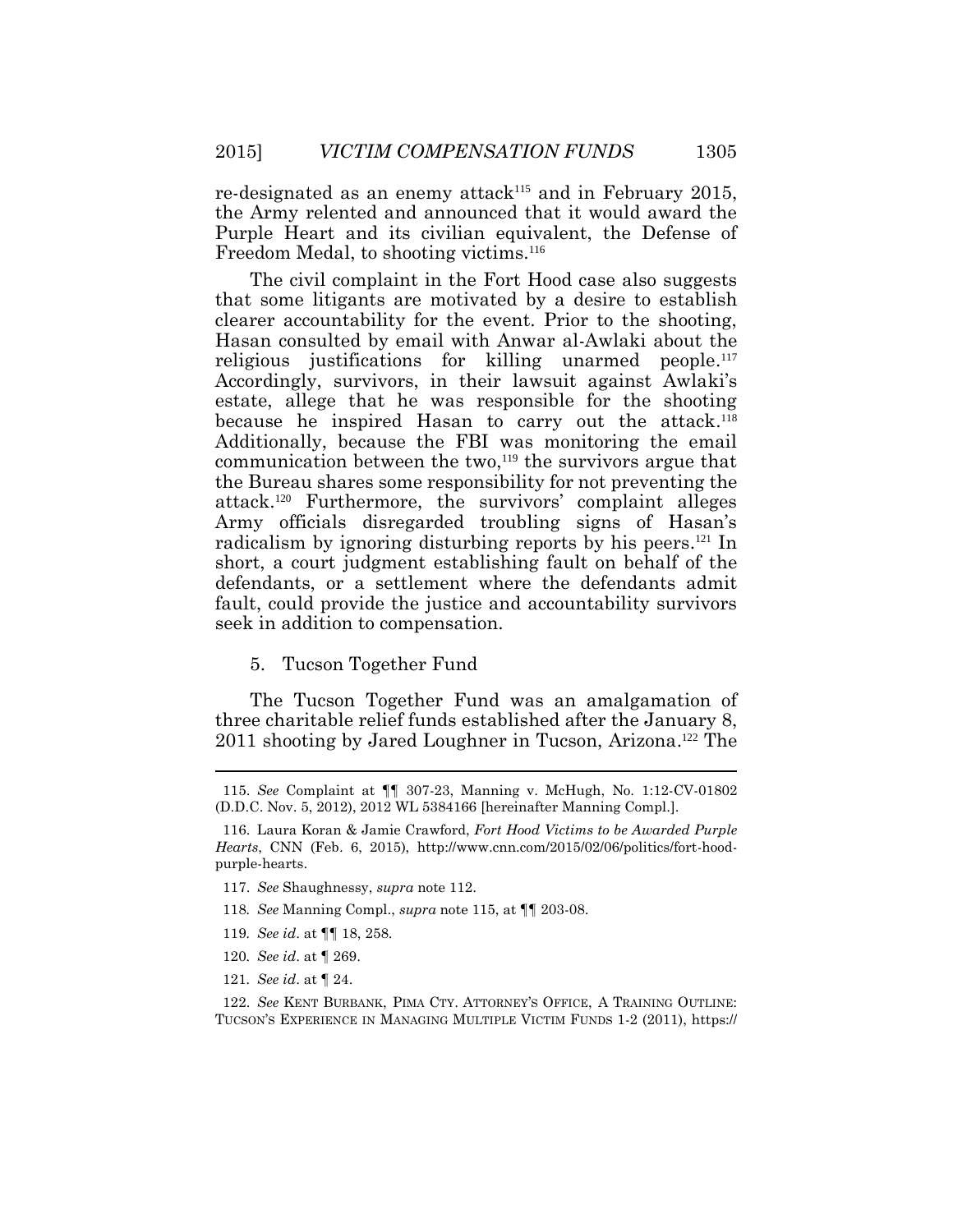attack left six dead and thirteen wounded. <sup>123</sup> Among the victims was the Chief Judge of the U.S. District Court for Arizona, John Roll, who was killed, and U.S. Representative Gabrielle Giffords, who was severely wounded. <sup>124</sup> The fund received over \$500,000<sup>125</sup> and worked in conjunction with two other compensation sources: Arizona's Victim Compensation Program and a federal Anti-Terrorism Relief Grant.<sup>126</sup> The fund compensated victims for expenses not covered by these two other sources, such as lost wages, funeral expenses, and travel expenses. <sup>127</sup> To provide quick relief, the fund distributed several small lump sum payments "intended for personal incidental expenses not covered by a government program or fund." <sup>128</sup> In all, the fund distributed \$454,500 in lump sum payments, \$31,142 for lost wages, \$15,970 for victim travel expenses, \$6943 for funeral expenses, and \$4512 for additional counseling expenses.<sup>129</sup>

Surprisingly, there has been little controversy involving the Fund, nor to our knowledge have there been lawsuits regarding liability for the shooting. We posit several possible explanations for this behavior that are consistent with our survey findings. First, victims may have felt that compensation, or at least the process of receiving compensation, was fair. Because there were relatively few victims compared to other VCFs, and the fund set procedures to protect the victims' identities, fund administrators

128. *See* BURBANK, *supra* note 122, at 7.

129. E-mail from Kent Burbank, Dir. of Victim Servs., Pima Cty. Attorney's Office, to authors (Dec. 20, 2013) (on file with authors).

www.ncjtc.org/CONF/Ovcconf/AttMat/Understanding%20Victim%20Compensati on\_Burbank\_Handout.pdf.

<sup>123</sup>*. Id*. at 1.

<sup>124.</sup> *Arizona Congresswoman Giffords Shot; Doctors 'Optimistic' About Recovery Chances*, ARIZ. REPUBLIC (Jan. 8, 2011, 7:45 PM), http://www.azcentral.com/ news/articles/2011/01/08/20110108arizona-giffords-brk.html.

<sup>125.</sup> BURBANK, *supra* note 122, at 3.

<sup>126</sup>*. See id*.

<sup>127</sup>*. See* Nicole Brophy, *Spring Training Game to Benefit Victims of Tuscon Tragedy*, ARIZ. FOOTHILLS MAG., http://www.arizonafoothillsmagazine.com/tucson /tucson-travel-and-leisure/1916-spring-training-game-to-benefit-victims-oftuscon-tragedy.html (last visited Aug. 25, 2015).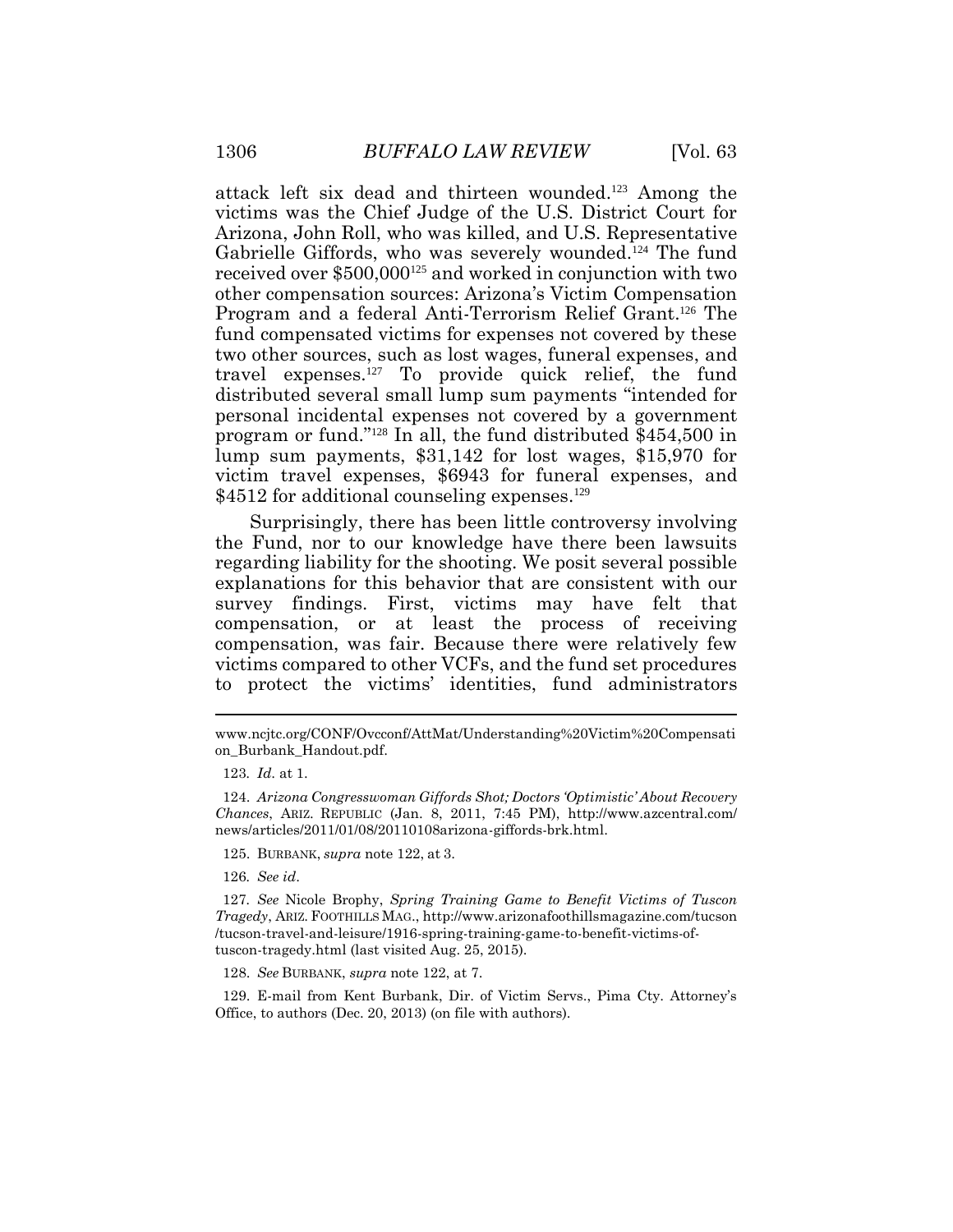developed trust among the victims, enabling them to distribute relief quickly. <sup>130</sup> Additionally, all proceeds of the fund went directly to the victims and not non-profits, a move aimed at avoiding controversies experienced by prior VCFs. 131 Moreover, while the fund itself may not have provided as much dollar compensation for each victim as other funds, administrators designed the fund to maximize compensation by working alongside Arizona's Victim Compensation Program and an Anti-Terrorism Relief Grant. <sup>132</sup> Thus, in the presence of three compensation sources, victims had a greater chance of having their losses fully compensated. Altogether, the fund administrator felt the fund compensated nearly all of the victims' financial losses. 133

Our survey responses revealed that many citizens understand that lawsuits may not be worthwhile in the absence of "deep pockets" who possess the financial wherewithal to provide compensation, and the Loughner case may provide an example where victims recognized that the likelihood of receiving compensation was slim. The most attractive target for a negligence suit would be Pima Community College, where Loughner was a student, because the college was well aware of his disturbing behavior prior to the shooting. <sup>134</sup> However, the college took corrective measures by reporting the killer's behavior to the police on several occasions and suspending him until he sought mental health treatment. <sup>135</sup> In theory, the college could have gone further by seeking court ordered mental health treatment, which would

<sup>130.</sup> Telephone Interview with Kent Burbank, Dir. of Victim Servs., Pima Cty. Attorney's Office (Sept. 23, 2013).

<sup>131</sup>*. Id*.

<sup>132</sup>*. Id*.

<sup>133</sup>*. Id.*

<sup>134</sup>*. See Pima Community College Was On Alert About Jared Loughner One Week Before Giffords Shooting*, HUFFINGTON POST (Feb. 16, 2011, 12:00 AM), http://www.huffingtonpost.com/2011/02/15/pima-community-college-jared-lough ner\_n\_823838.html.

<sup>135.</sup> *See* Jacques Billeaud & Terry Tang, *Jared Loughner at Pima Community College: Emails Document Unstable Personality*, HUFFINGTON POST (May 20, 2011, 7:42 AM), http://www.huffingtonpost.com/2011/05/20/jared-loughner-at-pi ma-co\_n\_864548.html.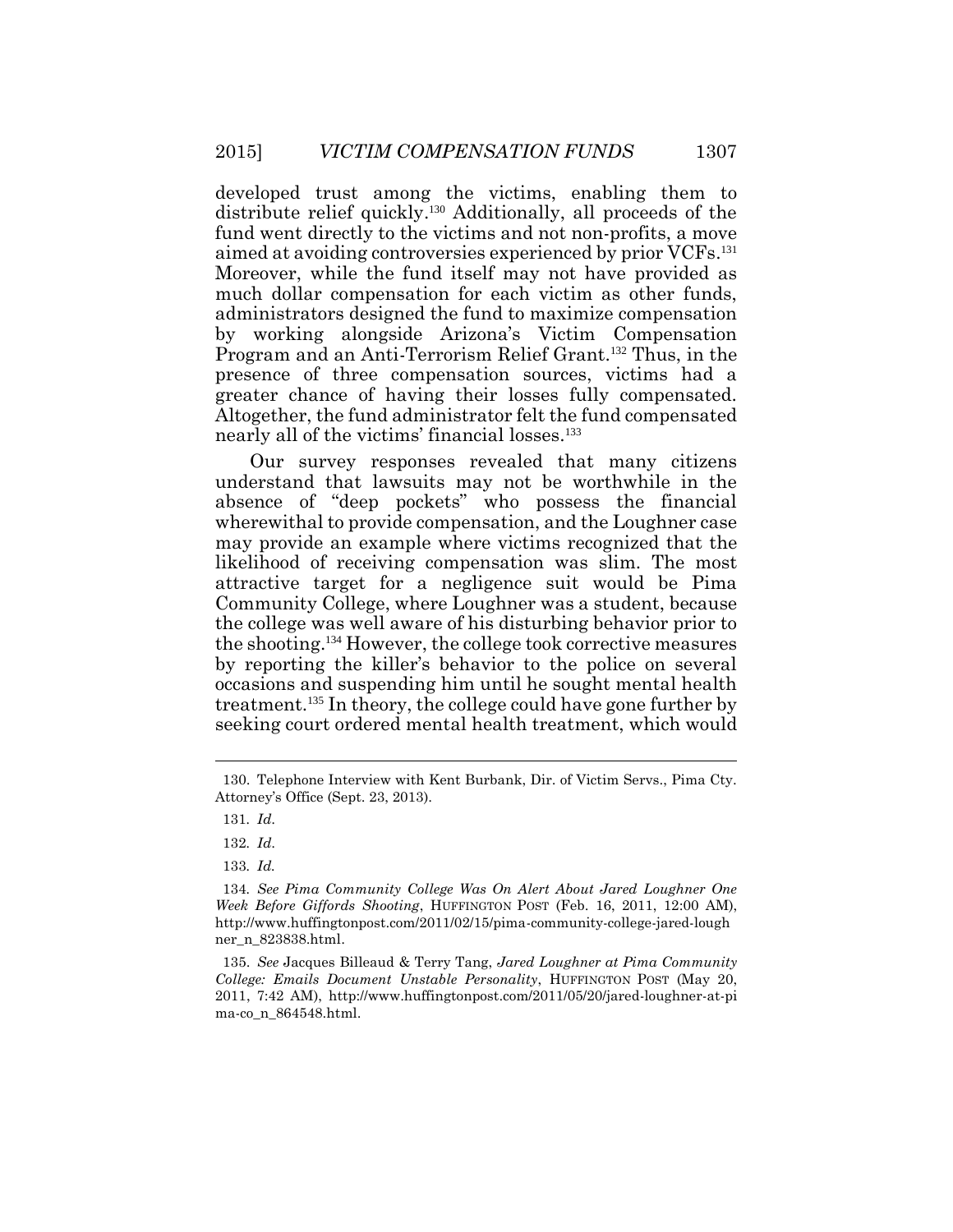have made it illegal for Loughner to possess firearms,<sup>136</sup> but a successful negligence suit under Arizona law on that basis would likely require a finding that the college owed a duty to the shooting victims to seek court-ordered medical treatment for Loughner. <sup>137</sup> Courts may be reluctant to make such a ruling because this could pressure colleges into actions that might potentially violate students' rights. 138

Another factor that may have acted to limit litigation in the Tucson case was the perceived legitimacy of the criminal justice process. Criminal prosecution proceeded relatively quickly, as Loughner pled guilty and was sentenced to life in prison within two years of the shooting. <sup>139</sup> Overall, victims appeared to be satisfied with the outcome, <sup>140</sup> as the court sentenced him according to the shared intent of most victims to avoid the death sentence. <sup>141</sup> Some victims were able to use

138. Pima Community College was concerned about violating Loughner's rights when considering taking further actions. Robert Anglen & Dennis Wagner, *College Unsure How to Handle Loughner's Behavior, Emails Show*, ARIZ. REPUBLIC (May 20, 2011, 12:00 AM), http://www.azcentral.com/news/articles/ 2011/05/19/20110519loughner-emails-pima-community-college-brk19-ON.html.

139. The shooting occurred on January 8, 2011. Loughner was sentenced on November 8, 2012. *See* James Ball, *Jared Lee Loughner Sentenced to Life in Prison*, WASH. POST (Nov. 8, 2012), http://www.washingtonpost.com/world/ national-security/gabrielle-giffords-confronts-shooter-jared-lee-loughner-incourt/2012/11/08/09968fe2-29c7-11e2-b4e0-346287b7e56c\_story.html.

140. Hipolito Corella, *Tucson Shooting Victims Face Loughner Before He Gets Lifetime in Prison*, ARIZONA DAILY STAR (Nov. 8, 2012, 10:01 AM), http://azstar net.com/news/local/crime/tucson-shooting-victims-face-loughner-before-he-getslifetime-in/article\_e234dff4-29c5-11e2-8c1d-0019bb2963f4.html; Michel Marizco, *Tucson Shooting Victims Satisfied with Loughner Plea Deal*, FRONTERAS (Aug. 7, 2012), http://www.fronterasdesk.org/content/tucson-shooting-victims-satisfiedloughner-plea-deal; *Tucson Gunman Faces Victims, Including Gabby Giffords, Before Receiving Life Sentence*, FOX NEWS (Nov. 8, 2012), http://www.foxnews. com/us/2012/11/08/tucson-gunman-faces-victims-including-gabby-giffords-during -sentencing.

141*. Giffords Husband to Loughner: 'Gabby and I Are Done Thinking About You*,*'* OZARKSFIRST (Nov. 8, 2012), http://www.ozarksfirst.com/news/giffords-

<sup>136.</sup> Larry Abramson, *The Tucson Shootings and Mental Health Procedures*, NPR (Jan. 11, 2011, 3:00 PM), http://www.npr.org/2011/01/11/132840720/ Alleged-Shooters-Mental-Health-And-College-Career.

<sup>137.</sup> Under Arizona negligence law, a finding of a duty to protect from third persons is a difficult threshold to meet. *See* DOUGLAS A. BLAZE & JEFFERSON L. LANKFORD, THE LAW OF NEGLIGENCE IN ARIZONA § 2.05 (3d ed. 2003).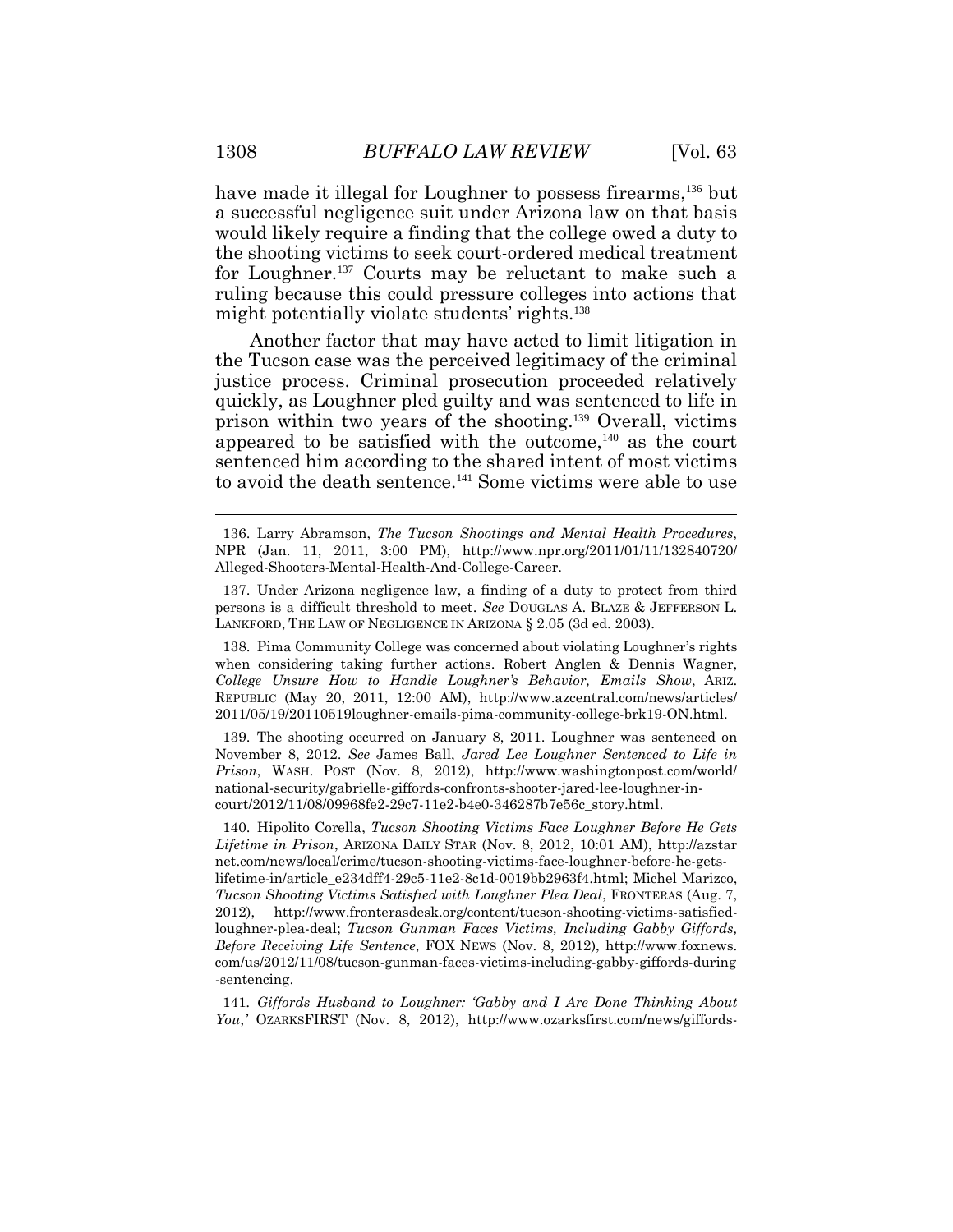his sentencing hearing as a means to move forward as well. For instance, a victim addressing Loughner stated, "You pointed a weapon and shot me three times. . . . And now I walked out of this courtroom and into the rest of my life and I won't think of you again."142 Others were simply satisfied he was in a place where he could no longer cause harm to society.<sup>143</sup> In sum, the effective prosecution and punishment of the shooter in the Tucson case may have limited victims' need to seek retribution through the tort system.

#### 6. Aurora Victim Relief Fund

The State of Colorado and the Community First Foundation established the Aurora Victim Relief Fund in response to the July 20, 2012, mass shooting at a movie theater in Aurora, Colorado, that left twelve dead and an additional fifty-eight injured.<sup>144</sup> The fund received over \$5 million in donations, which were distributed via lump sum payments. <sup>145</sup> The fund's compensation plan provided families of the twelve deceased and five victims suffering from permanent brain damage or paralysis with \$220,000 each, six victims who were hospitalized for more than twenty days with \$160,000 each, thirteen victims who were hospitalized from one to seven days with \$35,000 each, and two victims who were hospitalized from eight to nineteen days with \$91,680 each.<sup>146</sup> All victims were eligible for free counseling,

146. *Id.*

 $\overline{a}$ 

husband-to-loughner-gabby-and-i-are-done-thinking-about-you; *see* Corella, *supra* note 140.

<sup>142</sup>*. Jared Loughner Faces Tucson Rampage Victims*, CBS (Nov. 8, 2012, 2:09 PM), http://www.cbsnews.com/8301-201\_162-57546836/jared-loughner-faces-tucs on-rampage-victims.

<sup>143.</sup> *See Corella*, *supra* note 140.

<sup>144.</sup> *See* Ben Brumfield, *Payments from Aurora Victim Relief Fund Finalized*, CNN (Nov. 18, 2012, 5:58 PM), http://www.cnn.com/2012/11/17/us/colorado-auro ra-compensation/index.html. *See generally Officials Release Complete List of Injured Victims in Aurora Massacre*, FOX NEWS (Jan. 10, 2013), http://www. foxnews.com/us/2013/01/10/officials-release-complete-list-injured-victims-inaurora-massacre.

<sup>145.</sup> Brumfield, *supra* note 144.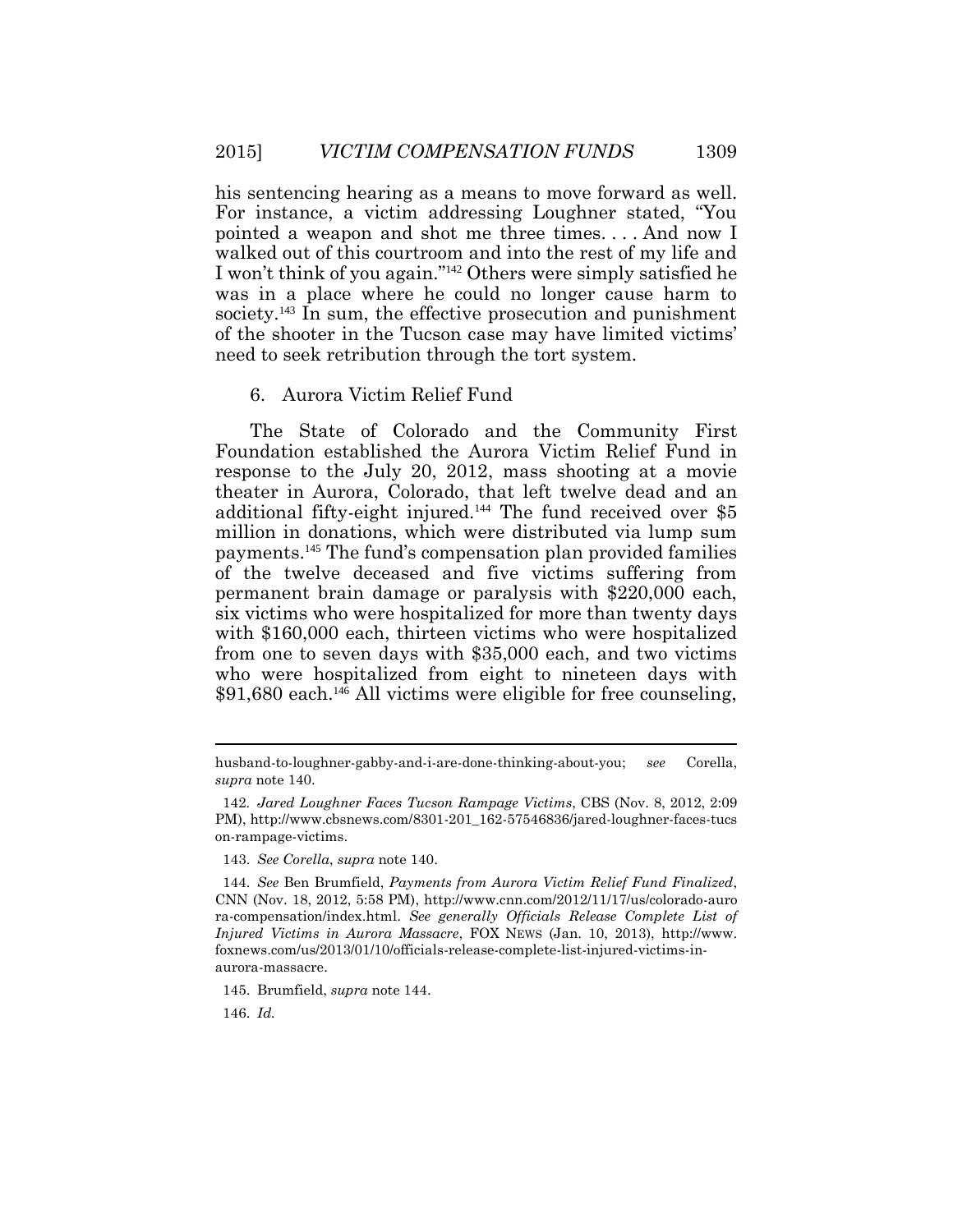and victims did not have to waive their right to sue in order to access VCF funds. 147

While victims ultimately received larger payments on average from the Aurora Fund than for several other VCFs, concerns over adequacy of compensation still appeared to be a major factor driving post-event litigation. Initially, the fund planned to disburse its resources to local non-profits who would then provide services to the victims, similar to the Columbine Healing Fund. <sup>148</sup> This outraged victims, who went public with their disapproval. <sup>149</sup> Consequently, the fund reevaluated its disbursement plan and decided to make lump sum payments directly to victims. <sup>150</sup> Nonetheless, by the time the fund announced a new and final payment plan, victims had already filed several lawsuits against the movie theater,<sup>151</sup> possibly out of concern about the original fund disbursement plan. In total, at least twenty-two lawsuits were filed in connection with the shooting. 152

150. *See* Brumfield, *supra* note 144.

<sup>147</sup>*. Id*.; *Ken Feinberg Announces Payment Plan for Aurora Theater Shooting Victims*, DENVER POST (Oct. 15, 2012, 9:43 AM), http://www.denverpost.com/ breakingnews/ci\_21776275/ken-feinberg-announces-payment-plan-auroratheater-shooting.

<sup>148.</sup> CITY OF AURORA, 7/20 RECOVERY ADVISORY COMMITTEE CHRONOLOGY 1 (2012), https://www.auroragov.org/cs/groups/public/documents/document/012318 .pdf.

<sup>149</sup>*.* Oren Dorrell & Gary Strauss, *Aurora Shooting Victims' Families Upset Over Relief Fund*, USA TODAY (Aug. 28, 2012, 4:11 PM), http://usatoday30.usa today.com/news/nation/story/2012-08-28/aurora-victim-families-speak/

<sup>57377450/1;</sup> *Families of Aurora Shooting Victims Angry About Relief Fund*, NBC NEWS (Aug. 28, 2012), http://www.nbcnews.com/video/nightly-news/48818346 #48818346.

<sup>151.</sup> The following lawsuits were filed between July 27, 2012, when the initial fund disbursement plan was announced, and October 15, 2012, when the new and final payment plan was announced: *See* Complaint at ¶¶ 1-3, Jackson v. Cinemark, USA, No. 1:12-CV-02704 (D. Colo. Oct. 11, 2012); Complaint at ¶¶ 1-3, Medek v. Century Theaters, No. 1:12-CV-02705 (D. Colo. Oct. 11, 2012); Complaint, Rosborough v. Cinemark, USA, No. 1:12-CV-02687 (D. Colo. Oct. 10, 2012); Complaint at ¶¶ 1-2, Nowlan v. Cinemark, USA, No.1:12-CV-02517 (D. Colo. Sept. 21, 2012); Complaint at ¶¶ 1-2, Traynom v. Cinemark, USA, No. 1:12-CV-02514 (D. Colo. Sept. 21, 2012).

<sup>152</sup>*. See* Axelrod v. Cinemark Holdings, Inc., No. 12-cv-02514-RBJ-MEH (D. Colo. Aug. 15, 2014) (order denying summary judgment) (denying Cinemark's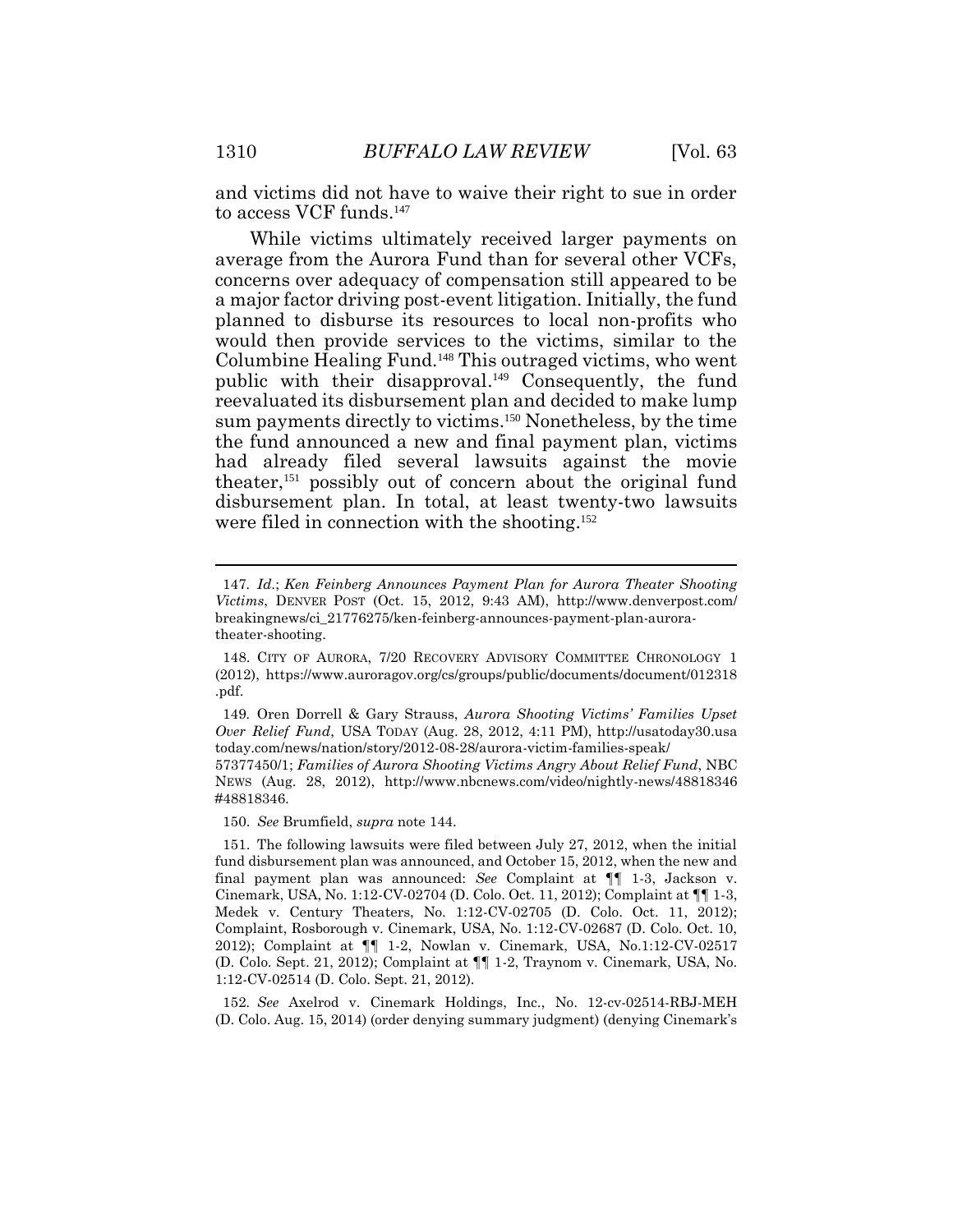#### 7. Sandy Hook Community Foundation Fund

Following the Sandy Hook Elementary School shooting on December 14, 2012, United Way of Western Connecticut, and Newtown Savings Bank created what was to become the Sandy Hook School Support Fund.<sup>153</sup> The fund received \$11,400,000 in donations and distributed it according to a 70-30 plan, where victims received 70% of the donations and the remaining 30% went to the community.154 Of the 70% distributed to victims, families of the twenty-six deceased received \$281,000, families of twelve children who witnessed the massacre received \$20,000, and two injured staff members received \$75,000.<sup>155</sup> Where the remaining 30% is to be allocated depends on the long-term needs of the community.<sup>156</sup>

Controversy has swirled around the 70-30 plan. Victims vented frustration over the plan at town hall meetings, demanding more transparency and more input into the fund's administration. <sup>157</sup> Some questioned why 30% of the Fund's proceeds were reserved for the community. <sup>158</sup> With all

- 156. *See* UNITED WAY W. CONN., *supra* note 153.
- 157. Connor & Jarrett, *supra* note 154.

 $\overline{a}$ 

motion for summary judgment against collective plaintiffs in twenty consolidated cases); *see also* Amended Complaint at ¶ 1, Phillips v. Lucky Gunner, No. 2014CV031946 (D. Colo. Sept. 16, 2014); Complaint at ¶¶ 7-13, Blunk v. Fenton, No. 13-cv-00080 (D. Colo. Jan. 14, 2013).

<sup>153.</sup> *See Newton-Sandy Hook Community Foundation, Inc. to Oversee Sandy Hook School Support Fund*, UNITED WAY W. CONN., http://www.uwwesternct.org/ sandyhook (last visited Dec. 19, 2013).

<sup>154</sup>*. Id.*; *see also* Tracy Connor & Tracy Jarrett, *Newtown Residents Vent Frustration at Meeting on Sandy Hook Fund Distribution*, NBC NEWS (July 11, 2013, 11:08 PM), www.nbcnews.com/news/other/newtown-residents-ventfrustration-meeting-sandy-hook-fund-distribution-F6C10604182.

<sup>155.</sup> *Plan Endorsed for Sandy Hook Community Foundation Distributions*, NEWTOWN BEE (July 17, 2013), http://www.newtownbee.com/news/2013/07/17/ plan-endorsed-sandy-hook-community-foundation-dist/150154.

<sup>158.</sup> Dave Altimari, *Some Sandy Hook Victims' Families Still Angry Over Fund*, HARTFORD COURANT (July 6, 2013), http://articles.courant.com/2013-07-06/ news/hc-sandyhook-families-unitedway-20130705\_1\_sandy-hook-victims-founda tion-shooting-spree.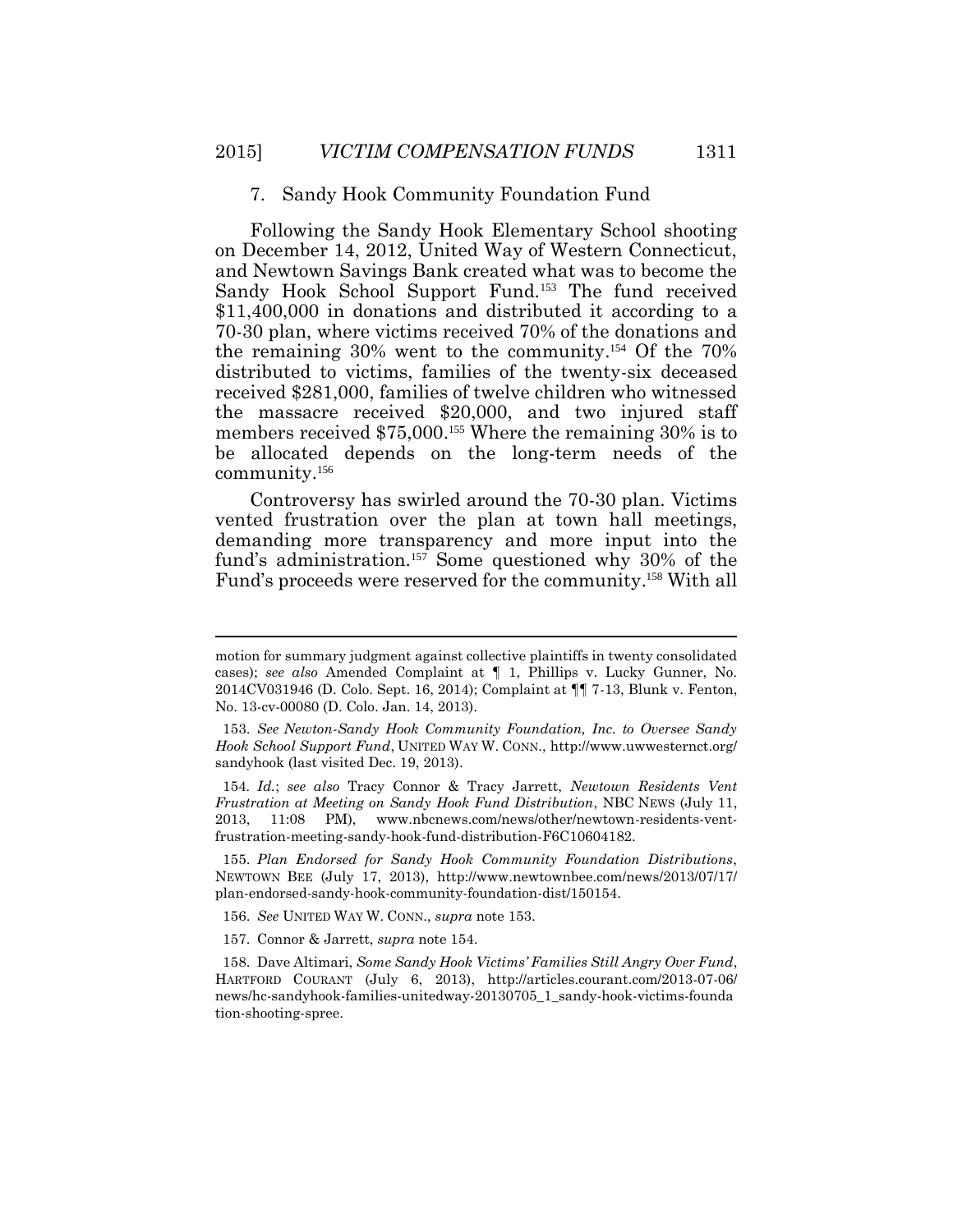of the controversy, however, litigation following the shooting has been limited.

Roughly two years elapsed from the date of the shooting before the first lawsuits. On December 15, 2014, victims decided to sue the manufacturer and sellers of the gun used in the shooting, a somewhat surprising strategy because federal law makes it very difficult to sue gun manufactures for their weapons used in illegal shootings.159 On December 14, 2014, victims also sued Newtown and its Board of Education.<sup>160</sup>

There are a several potential explanations for the lawsuits. First, compensation may be a factor given that victims were not pleased with the Fund's 70-30 distribution. Second, victims may also desire to hold parties accountable whom they feel are culpable, but who fall outside of the scope of the criminal justice system. Because the shooter killed himself and his mother—who was his caretaker and the source of the weapon used—there has been no legal accountability for those most directly involved in the tragedy.

8. One Fund Boston

In the wake of the bombing attack on the Boston Marathon in 2013, various donors created the One Fund at the behest of the city's mayor and Massachusetts governor. 161 In all, the One Fund collected an unprecedented \$80 million in donations.162 Almost all of the fund went directly to the victims as lump sum payments.163 Like prior funds distributing payments, the One Fund used a formula based

 $\overline{a}$ 

<sup>159.</sup> Pat Eaton-Robb & Dave Collins, *Families of Newtown Victims Sue Rifle Manufacturer*, YAHOO NEWS (Dec. 15, 2014, 2:42 PM), http://news.yahoo.com/fam ilies-newtown-victims-sue-gunmaker-seller-141435892.html.

<sup>160.</sup> Michele Richinick, *Families Sue Newtown School Board, Town for Children's Deaths*, MSNBC (Jan. 13, 2015, 1:11 PM), http://www.msnbc.com/ms nbc/families-sue-newtown-school-board-town-childrens-deaths.

<sup>161.</sup> *About the One Fund*, ONE FUND, https://secure.onefundboston.org/pages/ about (last visited Dec. 19, 2013).

<sup>162.</sup> *Id.*

<sup>163.</sup> James Oliphant, *How Much is a Life Worth?*, NAT'L J. (Aug. 1, 2013), http://www.nationaljournal.com/s/74873/how-much-is-life-worth?mref=scroll.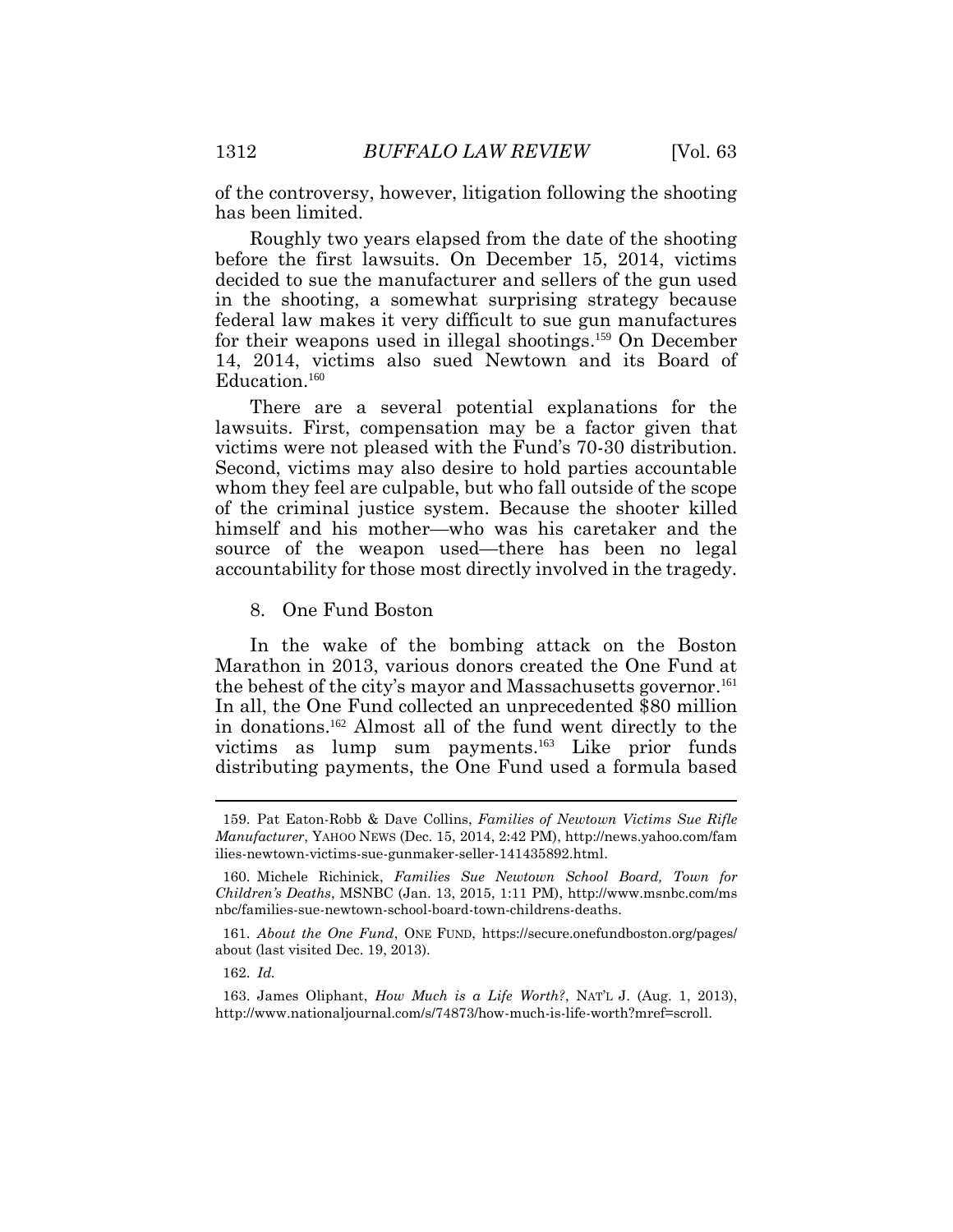on the extent of the injuries to determine payments. Families of the four deceased and two double amputees received \$2,195,000 each. <sup>164</sup> Fourteen victims who had one limb amputated received \$1,195,000 each. <sup>165</sup> Depending on the length of their stay in a hospital, 212 victims received anywhere from \$8000 to \$948,000. <sup>166</sup> Both in absolute terms and relative to the number of victims, the One Fund represents the largest and most generous private VCF that has arisen following a mass attack to date.

Thus far, there has been little to no litigation surrounding the Boston attack. Costs seem prohibitive, as there appear to be no suitable targets for a lawsuit—the suspect is likely judgment-proof and the Boston Athletic Association, which manages the marathon, has its liability capped. <sup>167</sup> Government agencies, municipalities, and police departments are likely immune as well. <sup>168</sup> The fact that one of the alleged perpetrators of the attack was killed, while the other was seriously injured in the ensuing manhunt<sup>169</sup> and faces the death penalty, <sup>170</sup> may diminish victims' inclination to turn to the tort system for accountability and retribution.

One issue cited in our survey that has begun to surface among Boston victims is concern about whether the One Fund compensation adequately covers future unforeseen losses associated with the event. For example, some victims

168*.* Bebinger, *supra* note 167.

169. *Was Tamerlan Tsarnaev Schizophrenic? Boston Bomber Told Friends and Family He 'Had Two People Living in His Head' Was the Victim of Mind Control*, DAILYMAIL (Dec. 16, 2013, 4:36 PM), http://www.dailymail.co.uk/news/article-25 24891/Was-Boston-bomber-Tamerlan-Tsarnaev-schizophrenic.html.

170. Tara McKelvey, *Boston in Shock Over Tsarnaev Death Penalty*, BBC (May 16, 2015), http://www.bbc.com/news/world-us-canada-32762999.

<sup>164</sup>*. Id*.

<sup>165</sup>*. Id*.

<sup>166</sup>*. Id*.

<sup>167.</sup> Martha Bebinger, *No Clear Targets for Civil Suits in Marathon Bombings*, WBUR (May 10, 2013), http://www.wbur.org/2013/05/10/marathon-victims-law suits; *see also* MASS. GEN. LAWS ANN. ch. 231, § 85K (West 2015) (capping liability of charitable organizations at \$20,000 where a tort is "committed in the course of any activity carried on to accomplish directly the charitable purposes of such corporation").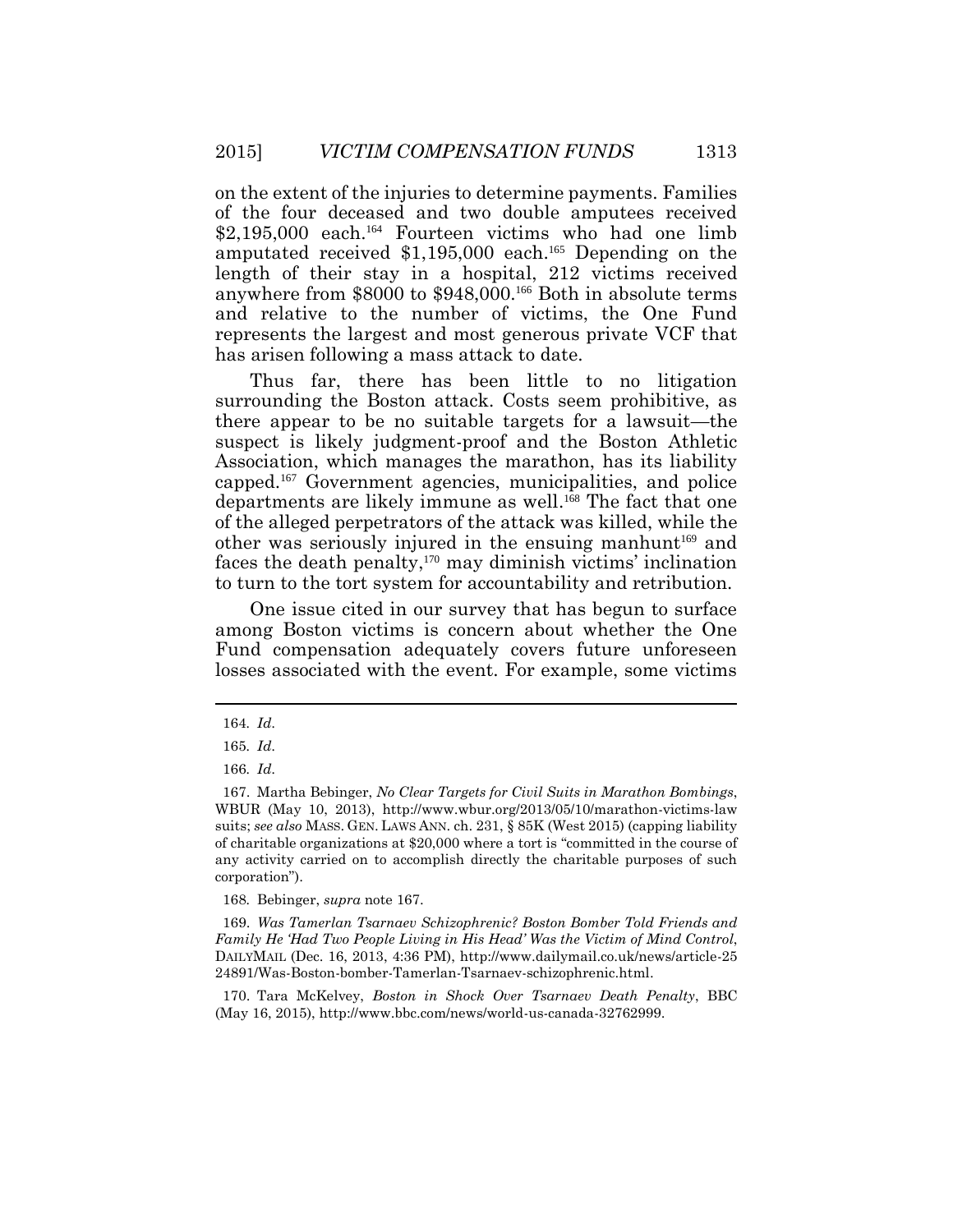who experienced symptoms of traumatic brain injury and post-traumatic stress disorder several months after the event have expressed concern that the One Fund calculations, which were based upon the initial injury assessment, may leave them undercompensated. <sup>171</sup> Other amputees, who received over a million dollars each from the fund, questioned the adequacy of even that sum for their lifetime needs given the cost of prosthetics, which can be quite expensive. 172 Moreover, their employment prospects have diminished significantly.<sup>173</sup> As of this writing, the statute of limitations on tort suits has not yet expired, <sup>174</sup> so some victims might still seek recovery.

<sup>171.</sup> Lenny Bernstein, *Brain-Injured Woman and Others Seek More Money From Fund for Boston Marathon Victims*, WASH. POST (Oct. 2, 2013), http://www. washingtonpost.com/national/health-science/brain-injured-woman-and-others-se ek-more-money-from-fund-for-boston-marathon-victims/2013/10/02/84ebaa22-25 31-11e3-b75d-5b7f66349852\_story\_1.html.

<sup>172.</sup> Lenny Bernstein, *For Some Boston Marathon Bombing Victims, Charity Checks Bring Frustration*, WASH. POST (Sept. 15, 2013), http://www.washington post.com/national/health-science/for-some-boston-marathon-bombing-victims-ch arity-checks-bring-frustration/2013/09/15/759bd786-1983-11e3-82ef-a059e54c49 d0\_story.html.

<sup>173</sup>*. Id*.

<sup>174.</sup> *See* MASS. GEN. LAWS ANN. ch. 260, § 2A (West 2000).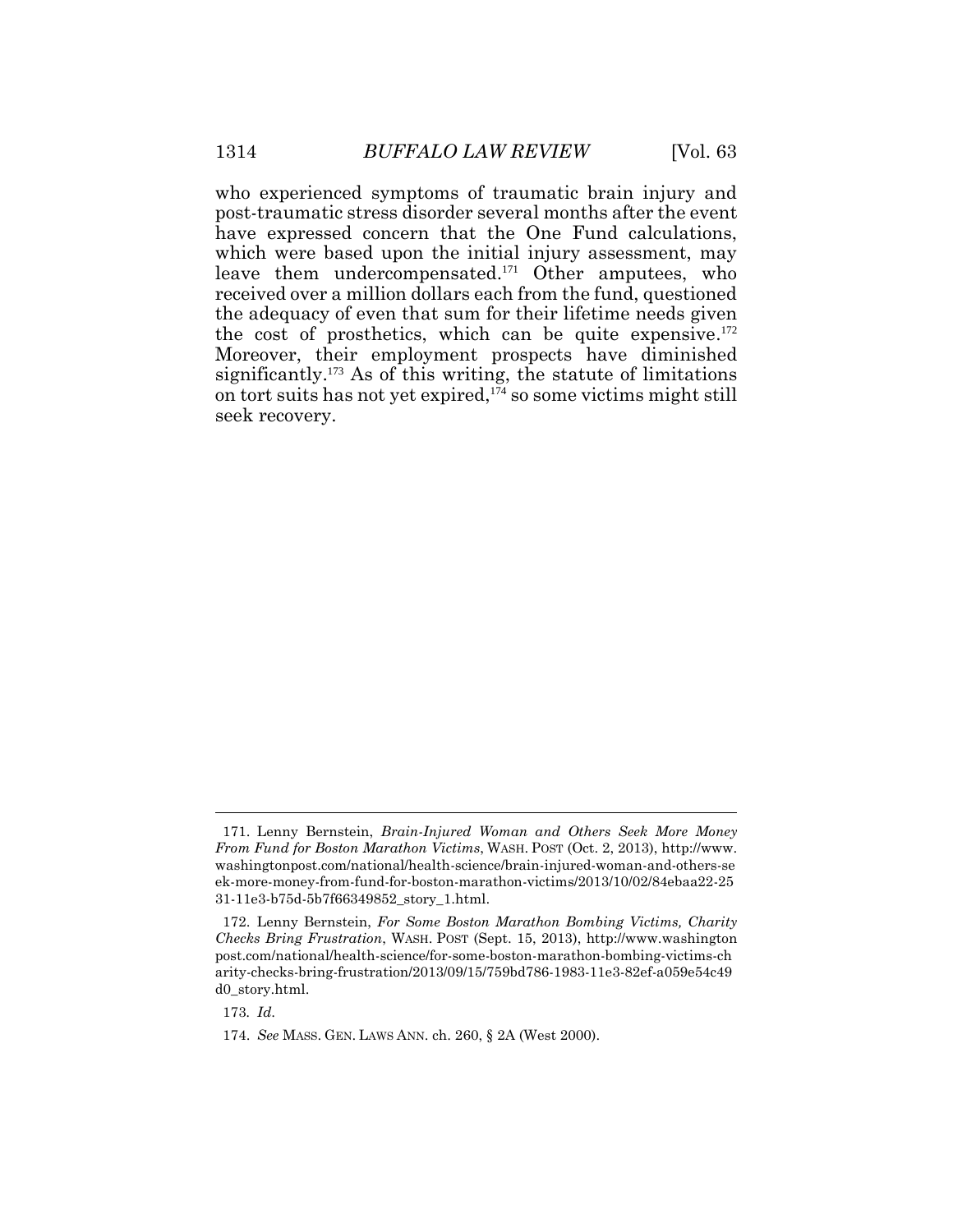| Fund                                                                                 | Approximate<br># of victims | # of<br>recipients | Total<br>funds<br>collected | Average<br>payment        | $%$ of<br>fund<br>paid<br>directly lawsuits<br>to<br>victims | # of           |
|--------------------------------------------------------------------------------------|-----------------------------|--------------------|-----------------------------|---------------------------|--------------------------------------------------------------|----------------|
| Oklahoma<br>City<br>Community<br>Foundation<br><b>Disaster</b><br><b>Relief Fund</b> | 850                         | 1033               | \$14,688,611                | N/A1                      | 50%                                                          | 62             |
| Mile High<br><b>United Way</b><br><b>Healing Fund</b>                                | 40                          | 38                 | \$4,600,000                 | \$67,763.15               | 55%                                                          | 17             |
| <b>Hokie Spirit</b><br>Memorial<br>Fund                                              | 50                          | 79                 | \$8,500,000                 | \$108,000                 | 100%                                                         | $\overline{2}$ |
| <b>AUSA Fort</b><br><b>Hood Fund</b>                                                 | 50                          | $\gamma$           | $\sim$ \$1,000,000          | $\overline{?}$            | 9                                                            | 13             |
| Tucson<br>Together<br>Fund                                                           | 20                          | 19                 | \$522,264                   | NA4                       | 100%                                                         | $\overline{0}$ |
| Aurora<br>Victims'<br><b>Relief Fund</b>                                             | 80                          | 33                 | \$5,338,360                 | \$161,768.48              | 100%                                                         | 22             |
| <b>Sandy Hook</b><br>Community<br>Foundation<br>Fund                                 | 30                          | 40                 | \$11,600,000                | \$192,400                 | 70%                                                          | 25             |
| <b>One Fund</b><br><b>Boston</b>                                                     | 270                         | 232                |                             | \$70,500,000 \$262,724.14 | 86%                                                          | $\overline{0}$ |

**Table 6: Summary of Recent VCFs Established Following Mass Injury Events Notes**:

**1.** Fund disbursement was not direct lump sum payments. Instead, funds reimbursed victims for their losses and supplemented other sources of support.

**2.** At least two of the lawsuits were class actions involving approximately 300 plaintiffs.

**3.** The sole lawsuit includes roughly 150 plaintiffs.

**4.** Some compensation was provided as a lump sum payment directly to victims. Most compensation received, however, reimbursed expenses.

**5.** Nine families were represented in one lawsuit against manufacturers, and two in a lawsuit against the school board.

Table 6 summarizes the funds reviewed above. As a whole, the pattern of victim behavior observed following realworld events is in many ways consistent with the findings from our survey. The Fort Hood event, which has engendered no fund payouts thus far, and which has involved a lengthy and controversial criminal justice process, might seem particularly likely to foster follow-on litigation based on our survey responses indicating that compensation and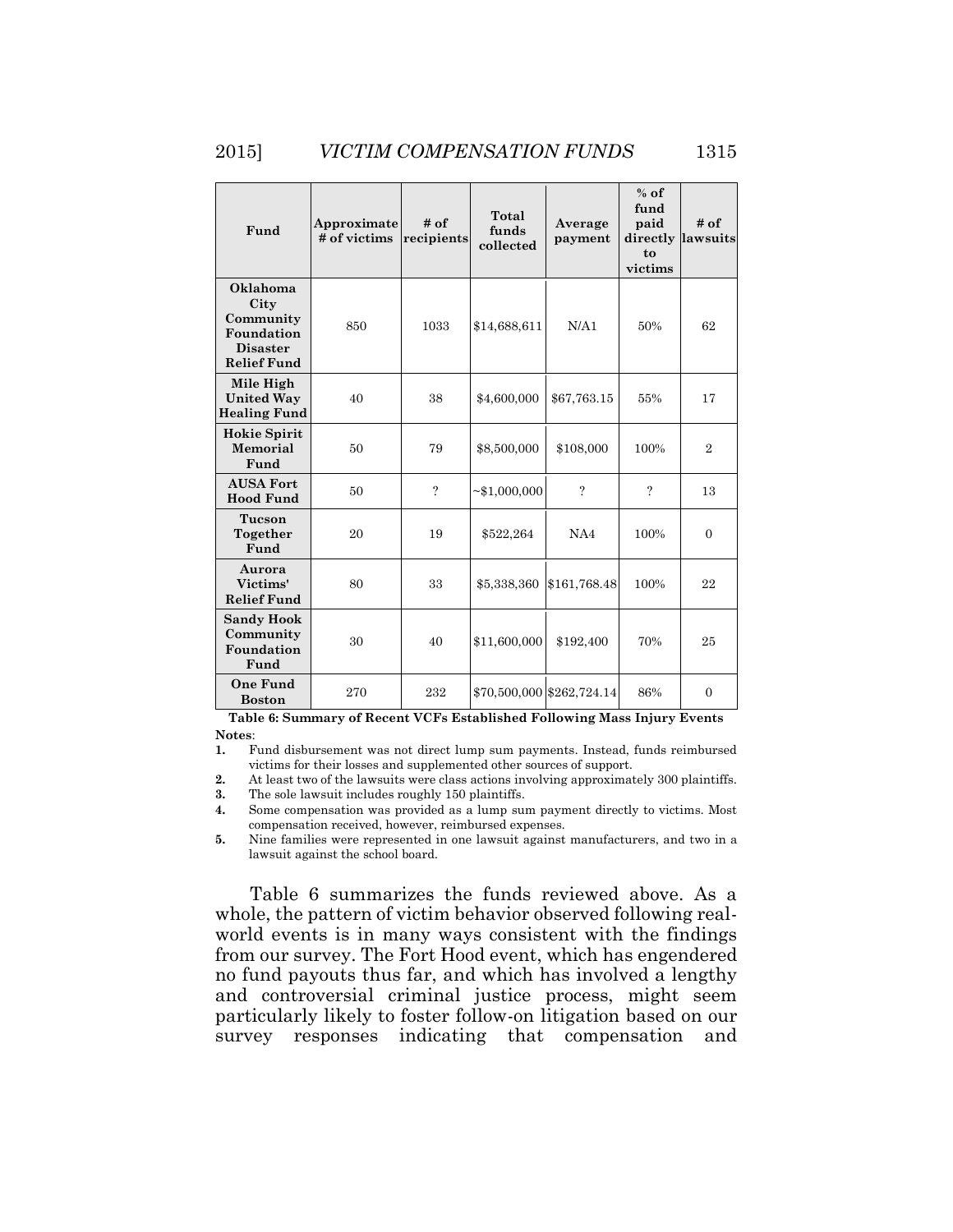accountability are primary drivers of the decision to sue. There have indeed been substantial amounts of litigation since this event. Similarly, for both the Oklahoma City Fund and the Mile High Fund, available funds were much lower on a per-victim basis than for many of the later funds, and ultimately there was an appreciable amount of post-event litigation. For the Hokie Spirit Fund, the Sandy Hook Fund, and One Fund, in contrast, there was more money available on a per-victim basis and it was paid out quickly. Despite the fact that victims did not need to waive their right to sue to take money from these funds, post-event litigation has been scant.

Perhaps the two funds that stand out as anomalies with respect to the compensation/litigation pattern are the Tucson fund—which had limited resources for compensation yet saw no litigation—and the Aurora fund, which provided fairly generous compensation on a per-person basis but still saw a fair bit of litigation. However, in these cases other factors cited in our survey seem to have been important moderators of victim behavior. In the Tucson case, the perpetrator was likely judgment-proof, which our survey suggests is a factor citizens recognize and take into account when formulating their decision to pursue a suit. The Tucson case also involved a very high-profile victim, which may have altered behavior. For Aurora, there was considerable initial uncertainty regarding how the VCF would be administered; many of the lawsuits there may have reflected victims' efforts to manage the uncertain possibility that they might receive no compensation unless they filed a suit. Such uncertainty was also consistently noted in our survey as a reason for pursuing litigation.

Real-world victims also cited some purposes for litigation that were not directly addressed by the survey. Families of a number of victims in Oklahoma City and Columbine expressed a desire to obtain answers about who precisely was accountable, a motivation similar to that expressed by some  $9/11$  victims<sup>175</sup> and some medical malpractice plaintiffs.<sup>176</sup> Such motivations may have emerged in the survey had the

<sup>175.</sup> Hadfield, *supra* note 17, at 661-62.

<sup>176.</sup> Relis, *supra* note 36, at 365.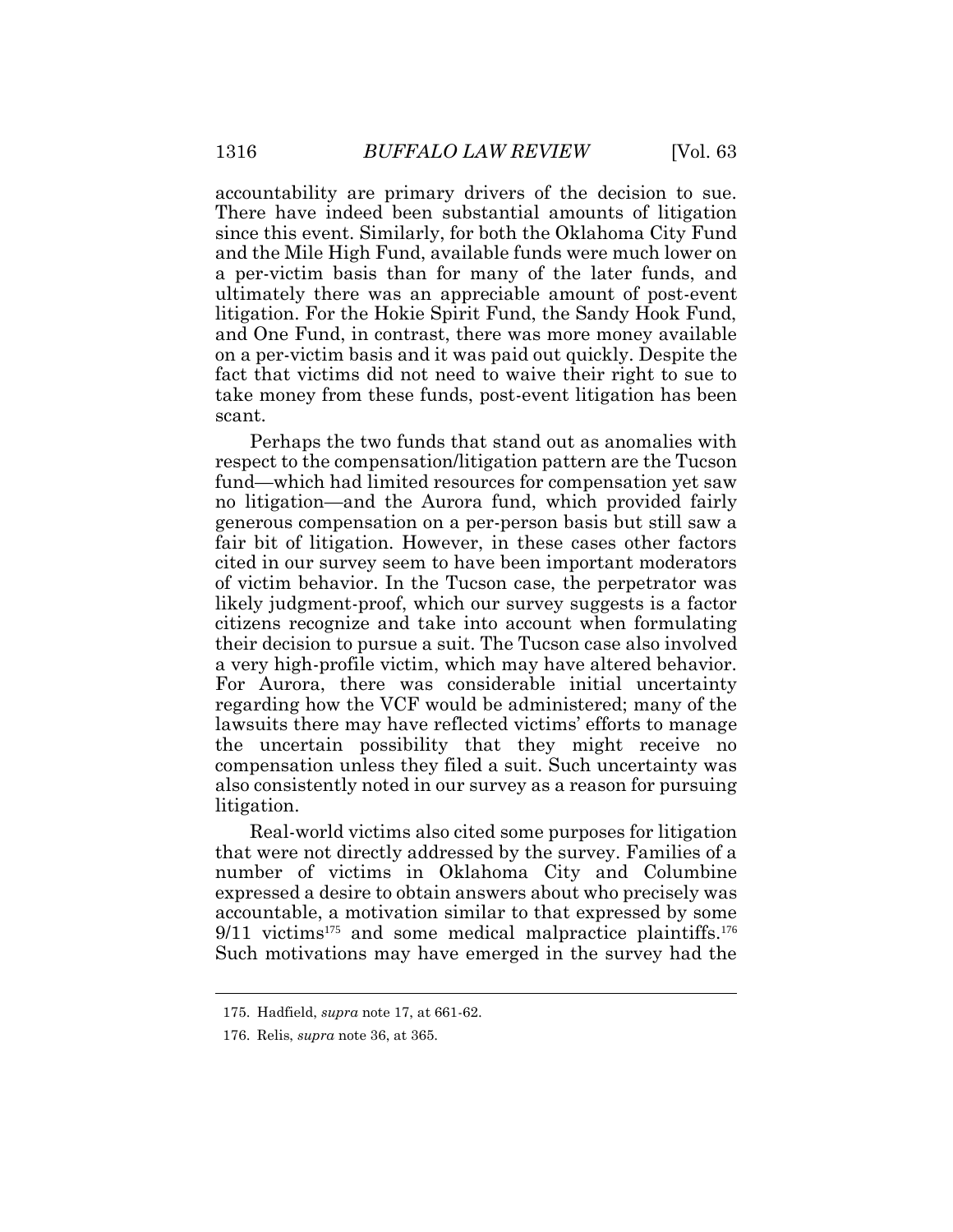vignette included more ambiguity about the circumstances surrounding the injury.

#### **CONCLUSION**

Our analysis represents one of the first efforts to empirically demonstrate how VCFs affect victims' willingness to pursue litigation. What implications do our results carry for policymakers, legal professionals, and the public?

First, the tort system offers victims more than simply compensation, and because of this, it is probably unrealistic to expect VCFs to completely foreclose post-event litigation. The experimental survey results suggested that roughly half of adults would pursue litigation even when fully compensated for economic loss. It seems reasonable to expect that the actual number of suits among victims in a similar a real-life situation could be lower—and our analysis of realworld funds suggests that this was indeed the case in some previous tragedies—because potential claims would be processed through the filter of the plaintiff's bar. Nevertheless, there appears to be considerable appetite for litigation among even those who receive appreciable amounts of compensation.

Our qualitative data explain this pattern by confirming findings in previous studies that potential plaintiffs consider the tort system to be a vehicle through which one can pursue multiple objectives, including compensation, vindication, policy change, retribution, access to information, acknowledgement of harms, accountability, and insurance against unforeseen future loss. While the insurance function might in theory be incorporated into a VCF, it seems unlikely that a VCF could ever serve many of these other functions of tort. Moreover, our research comports with previous findings that potential plaintiffs' willingness to pursue or forego litigation can be heavily influenced not only by compensation, but also by these non-monetary litigation aims.

Second, the data nonetheless clearly suggest that VCFs affect attitudes towards litigation, and that funds can reduce victims' inclination to use the tort system. If policymakers' objective following a mass disaster is to allow those who are injured to recover quickly without the need to resort to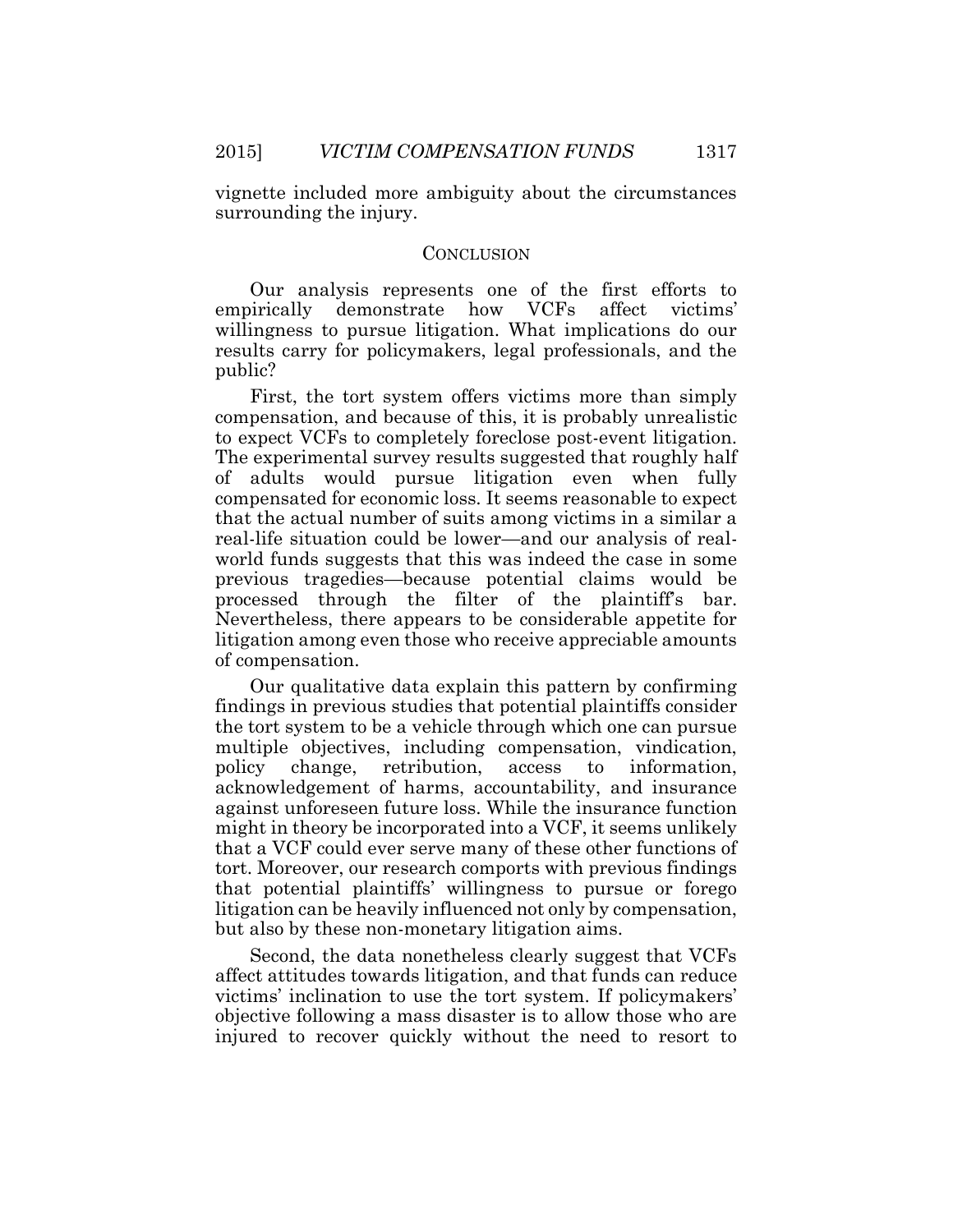potentially lengthy, costly, and uncertain litigation, then VCFs can provide an important tool to further that end.

Third, if there is a fund, decisions about how to structure or administer it can influence future litigation. The survey and real-world data suggest that one of the most important fund characteristics, but which is typically outside of policymakers' control, is the total amount of compensation available. However, for a given amount of resources, the data do suggest particular approaches that may have greater effects on tort litigation. Making small token payments to a large number of people—which is normal in more conventional consumer class actions—may not be an effective strategy; our experimental survey data revealed that litigation rates among those who received small payments relative to their loss were similar to those who received no payments at all. At the same time, VCFs do not necessarily need to fully compensate individuals for economic or other losses to affect litigation—victims are in many cases conscious of the substantial emotional and in some cases financial costs of pursuing litigation, and may be deterred when fund payments close the gap between their loss and net potential gains from litigation.

Both the survey and the real-world examples further suggest that choices regarding the timing of the payments can affect willingness to sue. Delaying payments too long, which arguably occurred with the Oklahoma City Fund, the Fort Hood Fund, and the Aurora Fund, can encourage litigation. However, if payments are made too quickly, before the full extent of event-related injuries manifest, our survey responses indicate that some victims may resort to litigation to address concerns about potential unforeseen future harms. Taken together, the data suggest that funds may be most successful at supplanting litigation in situations where there are substantial amounts of money available in the fund, the extent of injuries for victims is clear, responsibility for the event is apparent, and the criminal justice process has high legitimacy.

In instances of mass violence, VCFs often arise from spontaneous feelings of sympathy and generosity among the general public which leads them to make donations to assist victims. In these situations, the establishment of a VCF is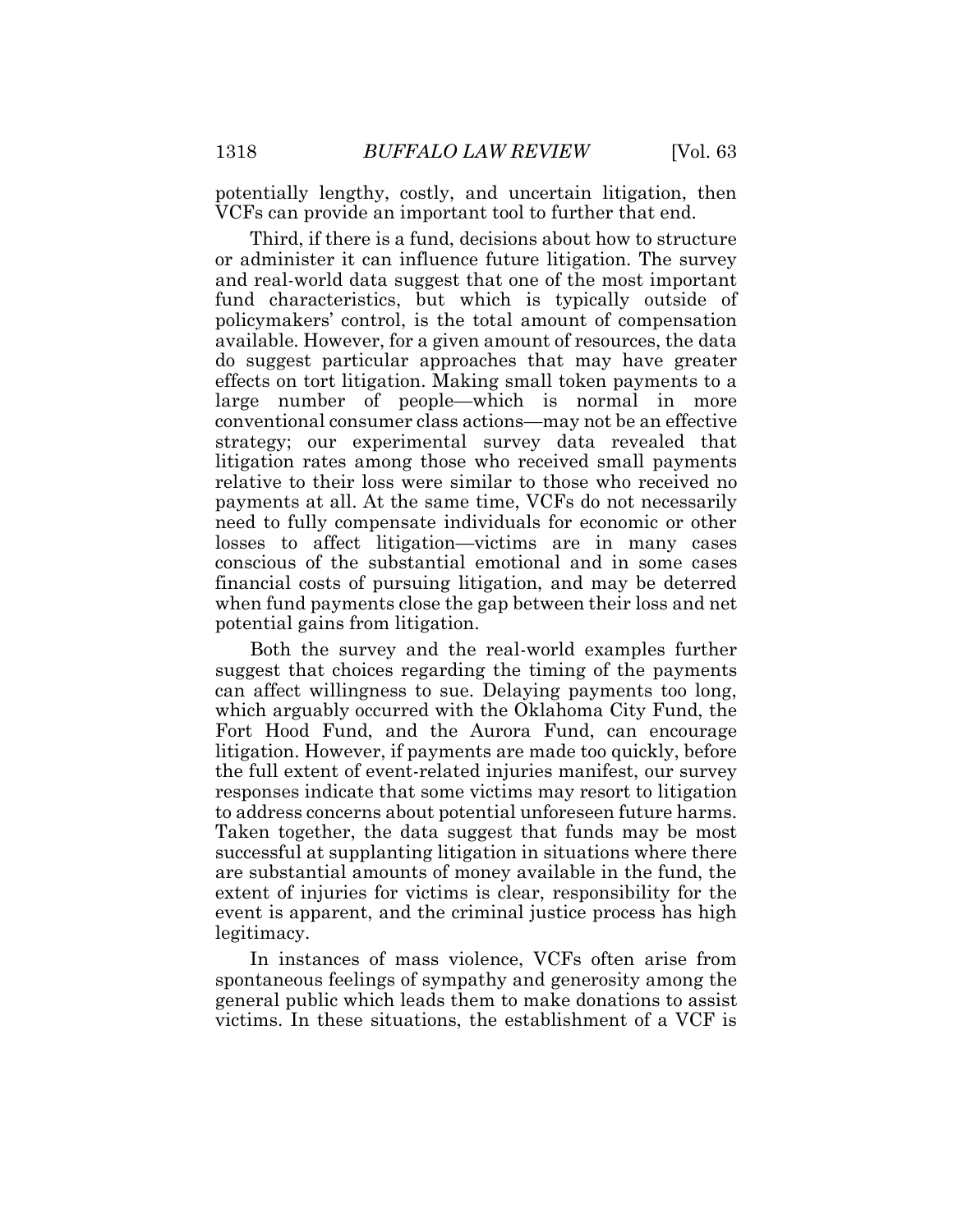not necessarily the result of a specific policy decision. Our results thus do not directly address situations such as 9/11 or the Deepwater Horizon spill, where VCFs have been used as a way to discourage lawsuits against one or more deeppocketed defendants for whom legal liability for a particular set of harms was not fully certain. However, at the risk of over-generalizing, one might also wish to consider whether our results can provide any insights for potential defendants who might be considering operating funds in such circumstances.

First, there appear to be some important differences across segments of the population in willingness to pursue litigation following an injury. Although the precise reasons for these differences remain obscure, this finding suggests a VCF's effects on litigation may, in part, depend on the target population for the fund. Second, in our scenario, VCF compensation reduced willingness to pursue litigation even though VCF payments did not require a waiver of the right to sue. This pattern suggests that VCFs may benefit potential defendants even if payments are made without a waiver, because some who are able to sue may decide not to do so once they receive some amount of compensation.

Third, there appears to be a small segment of the population who would not pursue a suit even without compensation. If this pattern extends to the situation where a corporate defendant establishes a VCF, then some of the deterrent benefits of setting up a fund would be offset because defendants would end up paying compensation to some victims who would not have been compensated through traditional tort mechanisms. Fourth, our data suggest that where multiple potential tortfeasors are involved, the presence or absence of a fund may not greatly impact victims' allocation of blame across the different parties.

Although this analysis provides an important first step in understanding how VCFs affect victim behavior, many questions remain. One fruitful area for future study would be to more carefully consider the breadth of situations across which VCFs might provide an alternative to litigation. For example, the Gulf Coast Claims Facility was established in part based upon the belief that providing rapid compensation to those affected by the Deepwater Horizon spill could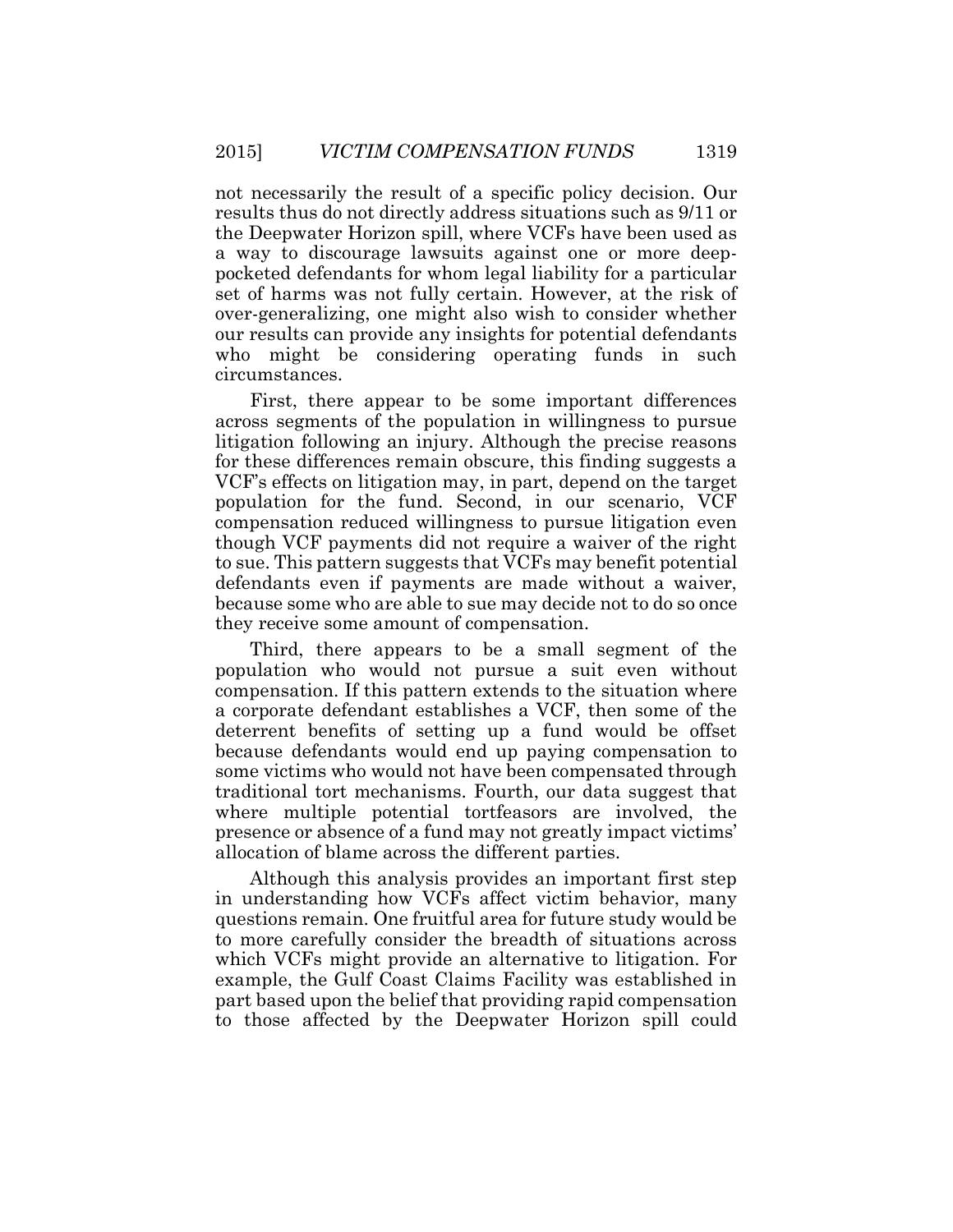eliminate future litigation and associated costs while still providing injured parties a satisfactory resolution. It is unclear at present whether a VCF can provide a viable alternative to tort in such a situation. More generally, it seems possible that VCFs could reduce litigation in more traditional mass injury scenarios where corporations are defendants, causality is more difficult to establish, and the number of potential claimants is large. However, how much a fund could impact behavior in such a situation—and whether it could pass a cost-benefit test from the perspective of a defendant—remains an open question. A related question concerns whether the source of the money for a fund matters—in the scenario we presented, the VCF was funded through charitable donations, but in some cases, such as the 9/11 Fund and the Tucson Together Fund, VCF funds came from governmental sources. It seems reasonable to imagine that whether fund monies come from taxpayer dollars might affect victim behavior, but at this point it is unclear whether and how such effects operate.

Our analysis also does not address many important procedural justice aspects of VCFs. For example, there are many aspects of fund design, including how quickly payments are made, what injury documentation is required, whether hearings or other proceedings are held to allow victims to express feelings regarding the fund, and whether there is an appeals process, all of which likely affect whether victims believe they are treated fairly by a fund, and thus seem likely to ultimately affect their feelings about pursuing litigation. Additional research seeking to better understand the procedural justice aspects of VCFs is warranted.

Although there remains much to learn about what VCFs can and cannot accomplish, what is apparent is that VCFs are likely to remain an important component of the public response to events of mass violence or injury. Policymakers and legal scholars need to incorporate such programs and their effects into how they think about compensation and remedies following such tragedies.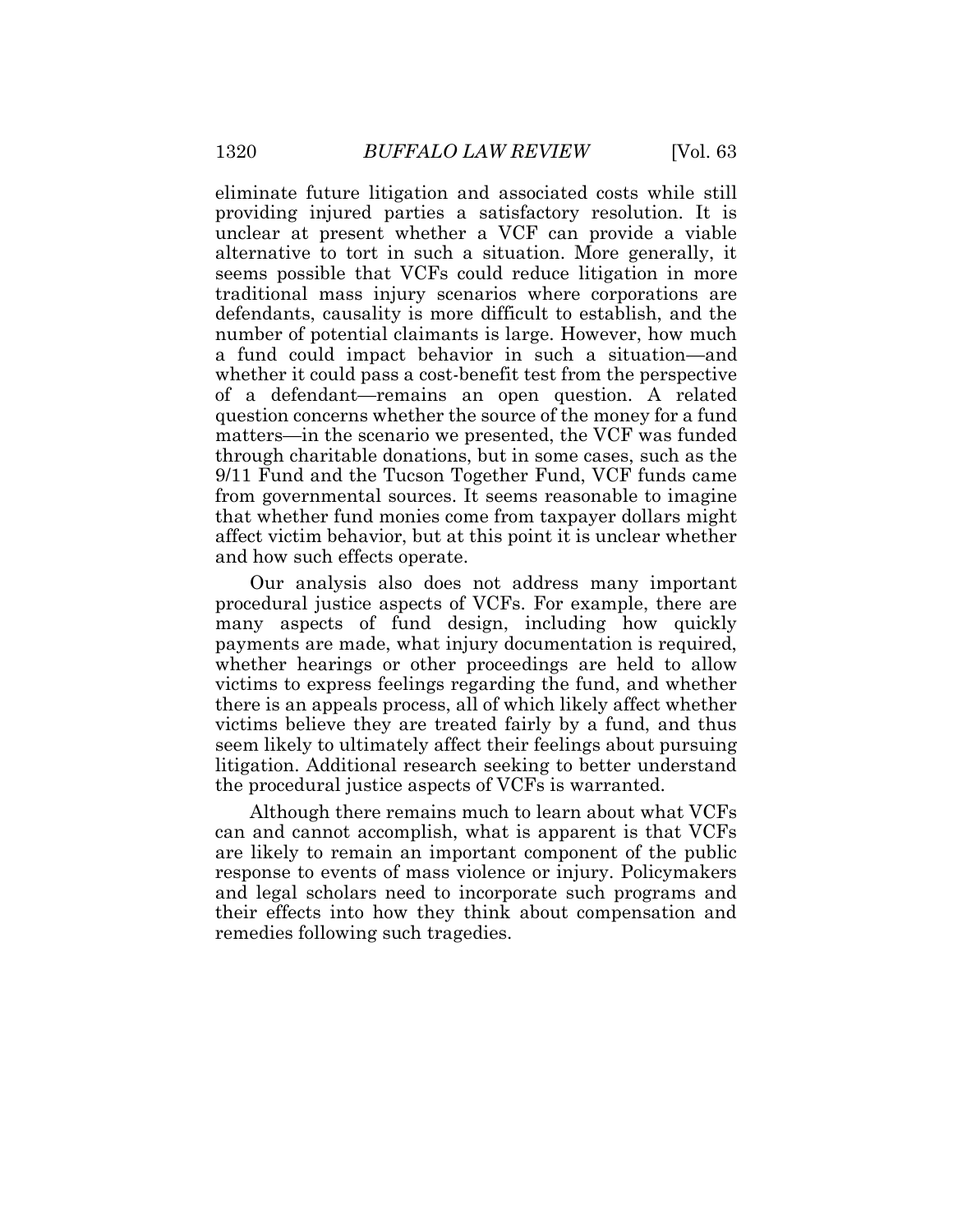#### **APPENDIX**

## A. *Text of Survey*

Imagine the following: During a large concert in a stadium, a gunman in attendance opens fire on the crowd, wounding and killing several dozen people before being captured.

(Versions 3, 4, and, 5): After the shooting, a variety of charitable organizations, individual donors, and entertainment companies contribute money to a victims' fund. The fund makes automatic payments to shooting victims and their families based upon the severity of their injuries.

Those harmed by the attack and their families could file a lawsuit with the help of an attorney and seek injury compensation. Suppose you were advising a loved one or friend who had a total of  $$5,000$   $$55,000$ } in wage and medical losses from injuries in the shooting, (Versions 3, 4, and 5): and who had received a \$5,000 {\$50,000} payment from the victims' fund.

Would you recommend they pursue a lawsuit?

 $\_\ Y$ es  $\_\$  No

 $\overline{a}$  $\overline{a}$ 

(If Yes) Who would you recommend they sue for their injuries (check all that apply):

| Gunman | Gun seller or manufacturer |
|--------|----------------------------|
|        |                            |

- Owner of the stadium Security Company
- \_\_ Concert promoter or performers \_\_ Other

Please explain your answer regarding pursuing a lawsuit: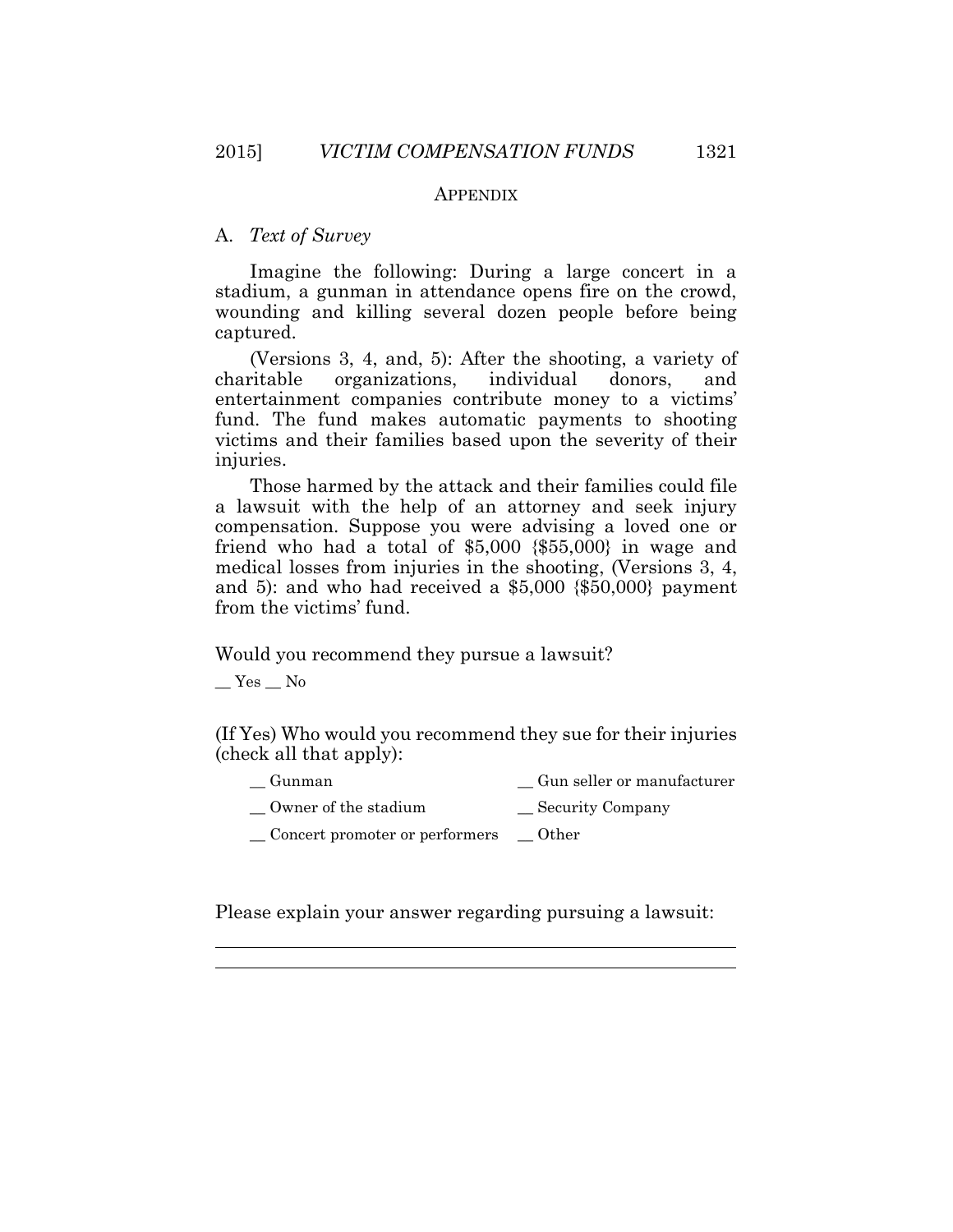1322 *BUFFALO LAW REVIEW* [Vol. 63

| <b>Explanatory Variable</b>         | Coefficient |  |  |  |  |
|-------------------------------------|-------------|--|--|--|--|
| <b>Survey Version</b>               |             |  |  |  |  |
| (reference: \$5000 loss, no VCF)    |             |  |  |  |  |
| \$55,000 loss, no VCF               | $-0.014$    |  |  |  |  |
|                                     | (.110)      |  |  |  |  |
| \$5000 loss, \$5000 VCF payment     | .012        |  |  |  |  |
|                                     | (.129)      |  |  |  |  |
| \$55,000 loss, \$5000 VCF payment   | .075        |  |  |  |  |
|                                     | (.112)      |  |  |  |  |
| \$55,000 loss, \$50,000 VCF payment | $-115$      |  |  |  |  |
|                                     | (.115)      |  |  |  |  |
| Female                              | $-230***$   |  |  |  |  |
|                                     | (.080)      |  |  |  |  |
| U.S. citizen                        | $-.108$     |  |  |  |  |
|                                     | (.257)      |  |  |  |  |
| Hispanic                            | .128        |  |  |  |  |
|                                     | (.116)      |  |  |  |  |
| Age (Years)                         | $.031**$    |  |  |  |  |
|                                     | (.015)      |  |  |  |  |
| Age <sup>2</sup>                    | .000        |  |  |  |  |
|                                     | (.000)      |  |  |  |  |
| # in Household                      | $-0.022$    |  |  |  |  |
|                                     | (.027)      |  |  |  |  |
| <b>Employment Status</b>            |             |  |  |  |  |
| (reference: not working)            |             |  |  |  |  |
| Employee                            | $-.097$     |  |  |  |  |
|                                     | (.099)      |  |  |  |  |
| Self-Employed                       | $-.202$     |  |  |  |  |
|                                     | (.163)      |  |  |  |  |
| Other                               | $-139$      |  |  |  |  |
|                                     | (.255)      |  |  |  |  |
| <b>Education</b>                    |             |  |  |  |  |
| (reference: Less than HS)           |             |  |  |  |  |
| High School Only                    | $.302*$     |  |  |  |  |
|                                     | (.156)      |  |  |  |  |
| Some College, No Bachelor's         | .395**      |  |  |  |  |
|                                     | (.161)      |  |  |  |  |
| Bachelor's Degree                   | $.424**$    |  |  |  |  |
|                                     | (.175)      |  |  |  |  |
| <b>Advanced Degree</b>              | $.616***$   |  |  |  |  |
|                                     | (.193)      |  |  |  |  |
|                                     |             |  |  |  |  |